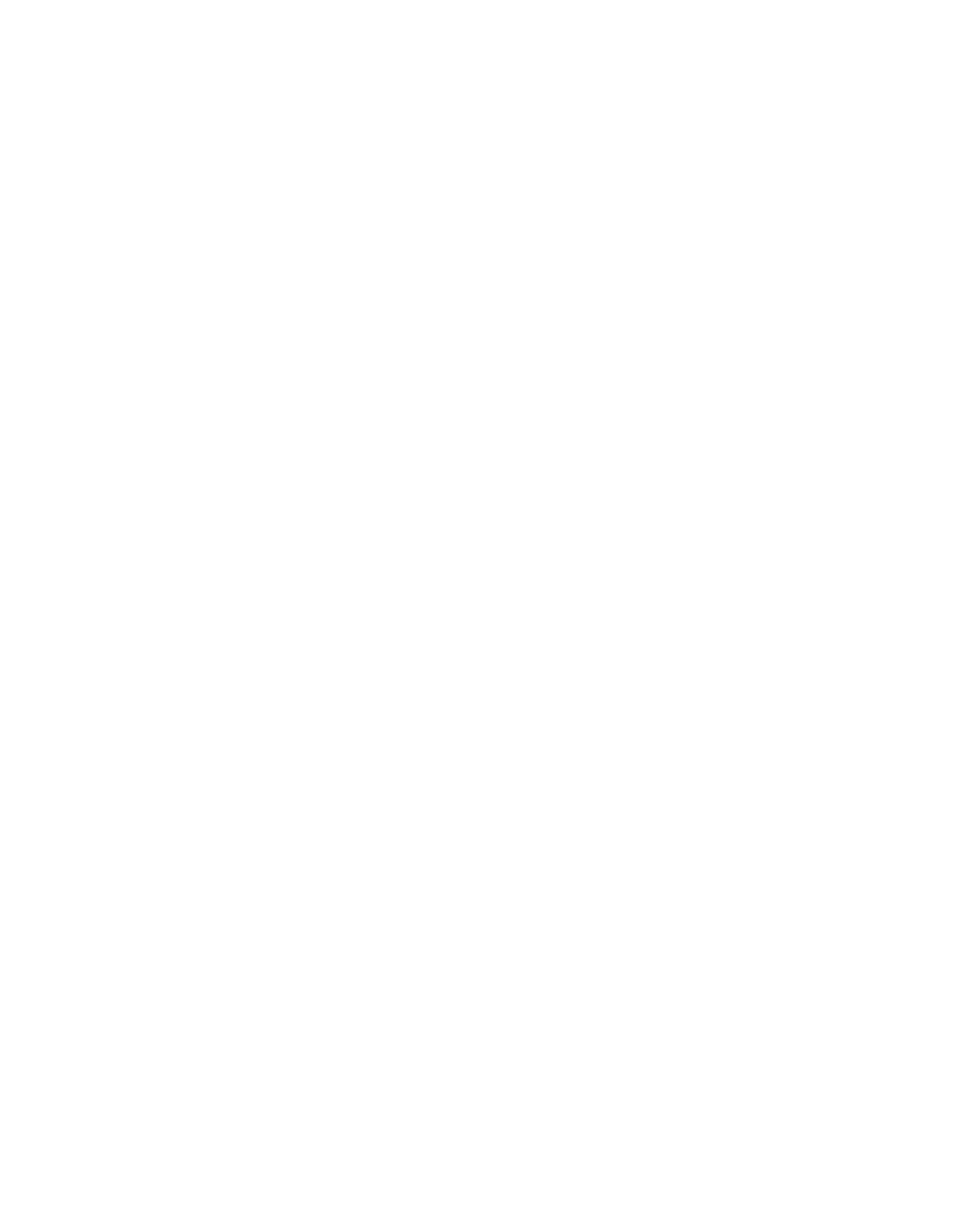# **RAPPORT DE GESTION**

Le présent rapport de gestion doit être lu parallèlement aux états financiers annuels de la Société au 31 décembre 2018. Les états financiers de la Société ont été préparés selon les Normes internationales d'information financière (« IFRS »). La devise utilisée pour la présentation est le dollar canadien (\$ CAN) et tous les montants présentés dans le rapport de gestion sont en dollars canadiens.

Ce rapport de gestion daté du 24 avril 2019 a été préparé en conformité avec le Règlement 51-102A1 et approuvé par le conseil d'administration de la Société.

# ÉNONCÉS PROSPECTIFS

Le rapport de gestion peut contenir des énoncés prospectifs, y compris, mais sans s'y limiter, des commentaires à propos de l'échéancier et de la teneur des travaux à venir, des interprétations géologiques, de la réception de titres de propriété, etc., qui reflètent, à la date du rapport de gestion, les attentes, estimations et projections de la Société quant à ses opérations, à l'industrie minière en général et à l'environnement économique dans lequel elle évolue. Bien que raisonnables, ces énoncés à caractère prospectif comportent un certain élément de risque et d'incertitude de sorte qu'il n'y a aucune garantie qu'ils seront réalisés. Par conséquent, les résultats réels peuvent varier de façon importante de ceux mentionnés ou anticipés dans ces énoncés prospectifs.

# PORTEFEUILLE MINIER

Le portefeuille de Radisson comprend deux propriétés qui couvrent une superficie totale de 2 159,58 hectares. Le régime politique est stable au Canada, l'offre au Québec au niveau fiscal y est très avantageuse, l'accès à une main-d'œuvre qualifiée y est reconnu ainsi qu'à des fournisseurs reconnus pour leur expertise dans le domaine minier.

Soulignons que la propriété la plus prometteuse de Radisson est la propriété O'Brien située en Abitibi-

# **MANAGEMENT'S DISCUSSION AND ANALYSIS**

Management's discussion and analysis (MD&A) should be read in conjunction with the annual financial statements of the Company as at December 31, 2018. The Company's financial statements have been prepared in accordance with International Financial Reporting Standards ("IFRS"). The reporting currency is the Canadian dollar (CAD) and all amounts presented in the MD&A are in Canadian dollars.

This MD&A, dated April 24, 2019, has been prepared in compliance with the provisions of Form 51-102F1 and approved by the Company's Board of Directors.

# FORWARD-LOOKING INFORMATION

The MD&A contains forward-looking statements that reflect, at the date of the MD&A. the Corporation's expectations. estimates and projections with regard to its operations, the mining industry in general, and the economic environment in which it operates. Although reasonable, the statements entail a certain amount of risk and uncertainty and there is no guarantee that they will prove to be accurate. Consequently, actual results could be materially different from those implied or expressed by these forward-looking statements.

# **TOTAL HOLDINGS**

Radisson has a portfolio of two properties, covering a total area of 2,159.58 hectares. Canada's political system is stable, and Quebec has a great deal to offer in terms of tax benefits, access to a qualified workforce and suppliers recognized for their expertise in the mining sector.

It should be pointed out again that Radisson's most promising properties, O'Brien is located in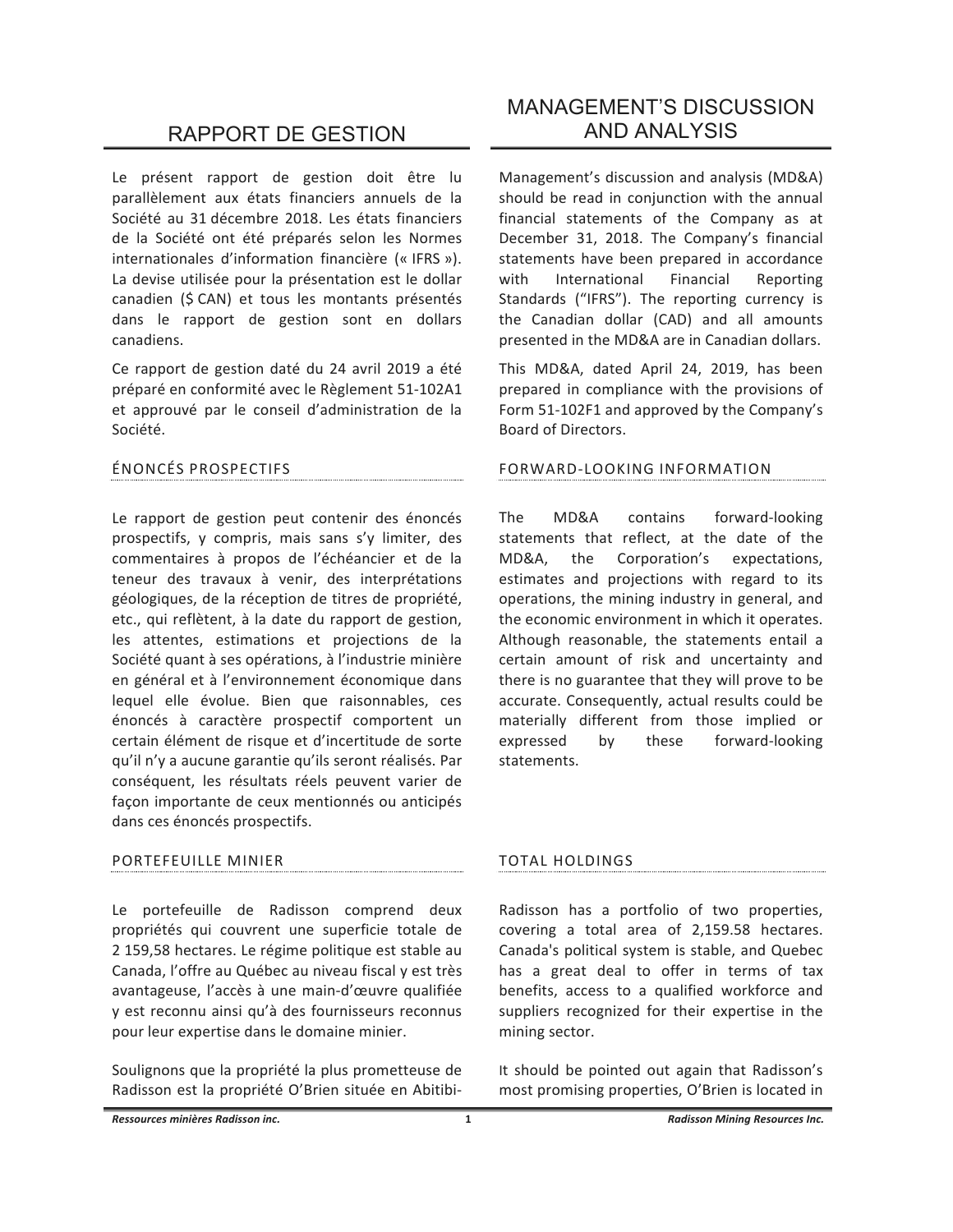Témiscamingue, le long de la célèbre faille Larder-Lake-Cadillac dans la province de Québec. En février 2018, l'institut Fraser classait le Québec au 4<sup>ième</sup> rang mondial pour son attrait d'investissement pour le développement minier.

PROPRIÉTÉS AU QUÉBEC (AU 31 DÉCEMBRE 2018) the province of Quebec, which continues to be recognized as an attractive jurisdiction for exploration and mine development. In February 2018, the Fraser Institute ranked Quebec 4th in the world for its attractiveness investment for mining development.

**PROPERTIES IN QUEBEC** (AS AT DECEMBER 31, 2018)

| Propriétés /    | <b>Superficie</b><br>Nombre de titres<br>(hectares) /<br>miniers / |                | Minéralisation /      | Intérêts / |
|-----------------|--------------------------------------------------------------------|----------------|-----------------------|------------|
| <b>Property</b> | <b>Number of Claims</b>                                            | Area (hectare) | <b>Mineralization</b> | Interest   |
| Douay           | 30                                                                 | 1,522.48       | Or / Gold             | 100%       |
| O'Brien         | 21                                                                 | 637.10         | Or / Gold             | 100%       |

# **PROJET O'BRIEN**

Le principal actif de Radisson, la propriété aurifère O'Brien (incluant l'ancienne propriété contiguë Kewagama), est située à environ 8 km à l'ouest de la mine d'or en production, Lapa, appartenant à Agnico-Eagle, et à proximité immédiate de la propriété LaRonde de Agnico-Eagle au nord. Toutes ces propriétés sont localisées à l'intérieur de la Ceinture aurifère de l'Abitibi, secteur de Malartic-Cadillac, et sont recoupées par la prolifique Faille de Cadillac. Cette cassure majeure traverse les propriétés de Radisson sur toute sa longueur, soit sur environ de 4,5 km de long.

La propriété O'Brien, localisée à mi-chemin entre les villes de Rouyn-Noranda et de Val-d'Or, comprends respectivement 21 claims couvrant une superficie totale de 637,10 hectares. Elle est également localisée à environ 3,7 km au sud-est de la mine LaRonde d'Agnico-Eagle, qui atteint maintenant plus de 3 500 mètres (10 000 pieds) de profondeur.

### **O'BRIEN PROJECT**

Radisson's main asset, the O'Brien gold project, (including the Kewagama property), is located approximately 8 km west of producing gold mine, Lapa, owned by Agnico-Eagle and near of the LaRonde property of Agnico-Eagle to the north. All these properties lie within the Abitibi gold belt, in the Malartic-Cadillac sector, and are cut by the prolific Cadillac Break. This major fault crosses Radisson's properties over about 4.5 km along their full length.

The O'Brien project, located halfway between the towns of Rouyn-Noranda and Val-d'Or, comprises 21 claims covering a total area of 637.10 hectares. The project is located about 3.7 km southeast of Agnico-Eagle's LaRonde mine, now over 3,500 meters (10,000 feet) in depth.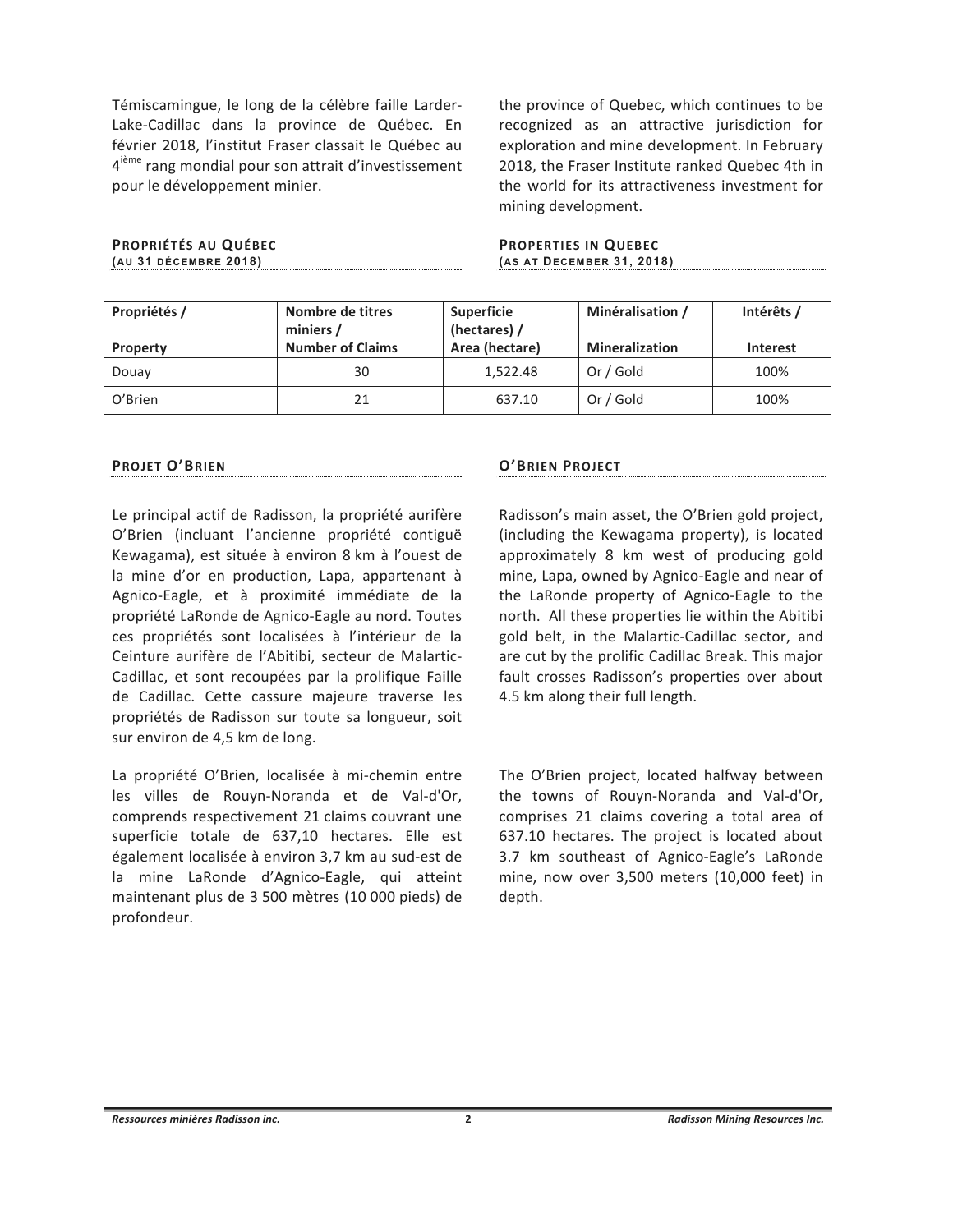La propriété O'Brien contient l'ancienne mine O'Brien, qui est considérée avoir été la mine la plus riche du Québec, et le principal producteur d'or dans le camp minier de Cadillac, lorsqu'elle était en activité, avec une production, de 1926 à 1957, de 587 121 onces d'or récupérées issues de 1 197 147 tonnes métriques de minerai à 15,25 g/t Au (Rapport Technique 43-101, InnovExplo, mai 2018). Cette mine a atteint une profondeur de 3 450 pieds (1051 mètres) sous la surface.

# Mise à jour de l'estimé des ressources du projet O'Brien

Le 20 mars 2018, Radisson a annoncé la publication d'une mise à jour des ressources courantes du projet O'Brien détenu à 100% et situé le long de la faille Larder-Lake-Cadillac (« L-L-C »), à mi-chemin entre Rouyn-Noranda et Val-d'Or, deux villes minières du Québec. La mise à jour de l'estimation des ressources courantes, datée du 20 mars 2018 a été préparée conformément à la norme canadienne 43-101 (« NI 43-101 ») par la firme indépendante InnovExplo. Les secteurs 36E et Kewagama du projet O'Brien ont été identifiés sur un corridor de 1,5 km directement au sud de la faille L-L-C. La Zone Vintage est parallèle et se situe entre 50 et 85 mètres au nord de la faille L-L-C et a maintenant été identifiée sur un horizon de 825 mètres. Dû à leur proximité l'ensemble de ces secteurs pourraient être accessibles via les mêmes infrastructures minières.

The O'Brien project hosts the former O'Brien Mine, which is considered to have been the richest mine in Quebec and the main gold producer of the Cadillac Mining Camp when it was in operation, with a production, from 1926 to 1957, of 587,121 ounces of gold from 1,197,147 tons of ore for an average recovered grade of 15.25 g/t (43-101 Technical Report, InnovExplo, mai 2018). This mine reached a depth of 3,450 feet (1,051 meters) below surface.

# Updated resources estimate on O'Brien Project

On March 20, 2018, Radisson announced the release of an updated resources estimate for its 100% owned O'Brien gold project ("O'Brien") located along the Larder-Lake-Cadillac Break ("L-L-C"), halfway between RouynNoranda and Val-d'Or, two mining towns in the Province of Quebec, Canada. The resources estimate was prepared in accordance with National  $("N]$ Instrument 43-101  $43-101"$ by independent firm InnovExplo and is dated March 20, 2018. The 36E and Kewagama zones of O'Brien are located within a 1.5 km corridor directly south of the L-L-C. The Vintage zone is parallel to and between 30 to 85 meters ("m") north of the L-L-C and has now been identified over a strike length of 825 m. Due to their close proximity all zones of the O'Brien gold project could eventually be accessed via same mining infrastructures.

# Estimation des ressources du projet O'Brien $<sup>1</sup>$  / O'Brien Resources estimate $<sup>1</sup>$ </sup></sup>

|                                                     | Ressources indiquées /<br>Indicated resources |                                         |                                  | Ressources présumées /<br>Inferred resources |                                         |                                  |
|-----------------------------------------------------|-----------------------------------------------|-----------------------------------------|----------------------------------|----------------------------------------------|-----------------------------------------|----------------------------------|
|                                                     | Tonnes /<br><b>Tonnes</b>                     | Teneur /<br>Grade<br>$(g/t \text{ Au})$ | Onces /<br><b>Ounces</b><br>(Au) | Tonnes /<br><b>Tonnes</b>                    | Teneur /<br>Grade<br>$(g/t \text{ Au})$ | Onces /<br><b>Ounces</b><br>(Au) |
| Teneur de coupure de 3,5 g/t /<br>$3.5$ g/t cut off | 1,125,447                                     | 6.45                                    | 233.491                          | 1,157,021                                    | 5,22                                    | 194.084                          |

 $(1)$ Les ressources Minérales ne sont pas des Réserves Minérales et leur viabilité économique n'a pas été démontrée.

These Mineral Resources are not Mineral Reserves, as they do not have demonstrated economic viability.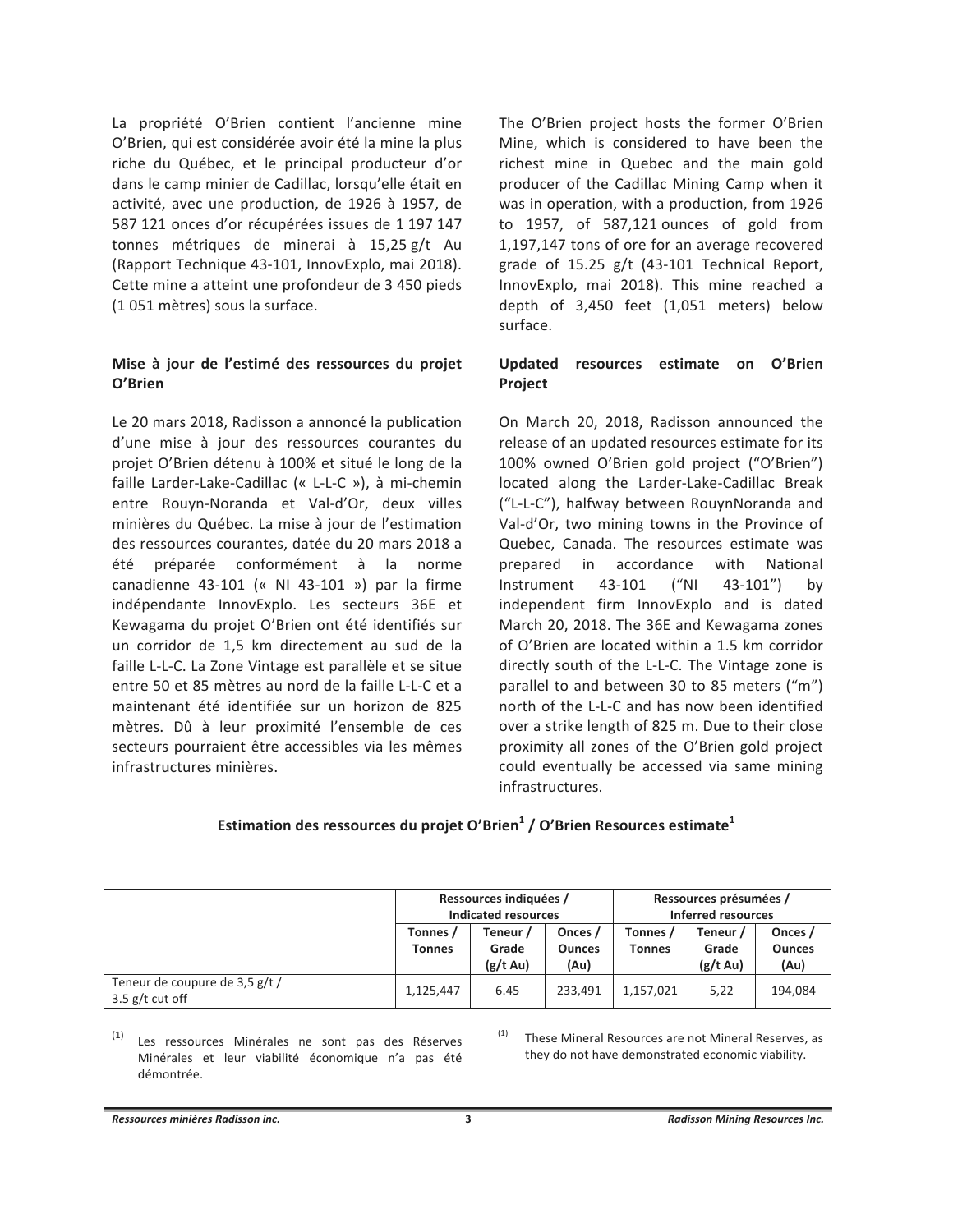Faits saillants du communiqué :

- Le gisement O'Brien demeure ouvert endessous de 600 mètres.
- Une portion de la Zone Vintage a été intégrée aux ressources courantes. Des travaux additionnels sont requis afin d'intégrer d'autres zones, tel que la « Zone F », dans une estimation des ressources selon NI 43-101.
- L'excellent potentiel d'exploration qui demeure en continuité latérale et verticale du gisement O'Brien est appuyé par:
	- > La forte continuité verticale du secteur des ressources courantes avec un pendage moyen des zones minéralisées à 80 degrés et;
	- $\triangleright$  La production historique de 587 121 onces de l'ancienne mine O'Brien, contigüe au gisement O'Brien et excédant une profondeur de 1 100 mètres.
- Bénéficiant de l'excellente localisation du projet O'Brien, la société a complété plus de 32 000 mètres de forage en 2016 et 2017 à un cout total moyen de 95 \$ du mètre. 29 787 mètres ont été incorporés à la mise à jour de l'estimation des ressources annoncée aujourd'hui.

Press release highlights :

- · O'Brien deposit remains open at depth below 600 meters.
- Partial portion of the Vintage Zone was included in the resource update. Additional work is warranted on other areas such as the F Zone in order to be incorporated into a 43-101 compliant resource estimate.
- Excellent exploration potential remains along strike and at shallow depth, supported by;
	- $\triangleright$  Strong vertical continuity in the resource, averaging 80 degree dip and;
	- $\triangleright$  The 587k ounces of historical production from contiguous old O'Brien mine which produced to vertical depth over 1.100 m.
- Benefiting from the excellent location of the O'Brien gold project (See figure 1 and 2), the company completed 32,000 m of drilling at an average all-in cost of \$95 CAD per meter in 2016 and 2017, of which 29,787 m were incorporated into the resource estimate announced today.

Projet O'Brien comparaison avec l'estimé des ressources précédent (Teneur de coupure de 3,5 g/t Au)

| O'Brien Comparison with Previous Resources Estimate |                                |  |
|-----------------------------------------------------|--------------------------------|--|
|                                                     | $(3.5 \text{ g/t}$ Au cut-off) |  |

|                         |                           | Ressources indiquées /<br>Indicated resources |                          | Ressources présumées /<br>Inferred resources |                    |                          |
|-------------------------|---------------------------|-----------------------------------------------|--------------------------|----------------------------------------------|--------------------|--------------------------|
|                         | Tonnes /<br><b>Tonnes</b> | Teneur /<br>Grade                             | Onces /<br><b>Ounces</b> | Tonnes /<br><b>Tonnes</b>                    | Teneur /<br>Grade  | Onces /<br><b>Ounces</b> |
|                         |                           | $(g/t \text{ Au})$                            | (Au)                     |                                              | $(g/t \text{ Au})$ | (Au)                     |
| Mars 2018 / March 2018  | 1.125.447                 | 6.45                                          | 233.491                  | 1,157,021                                    | 5,22               | 194.084                  |
| Avril 2015 / April 2015 | 570.800                   | 6.53                                          | 119.819                  | 918,300                                      | 6.38               | 188,466                  |

Contexte géologique de la Zone Vintage

La Zone Vintage est une zone parallèle du projet O'Brien située approximativement 85 mètres au nord de la faille Larder-Lake-Cadillac. Elle est comprise dans les sédiments du Groupe de Cadillac,

### Vintage zone exploration program

The Vintage zone is a parallel zone of the O'Brien project located approximately 85 meters north of the L-L-C in the Cadillac Group of meta-sediments comprising sequence of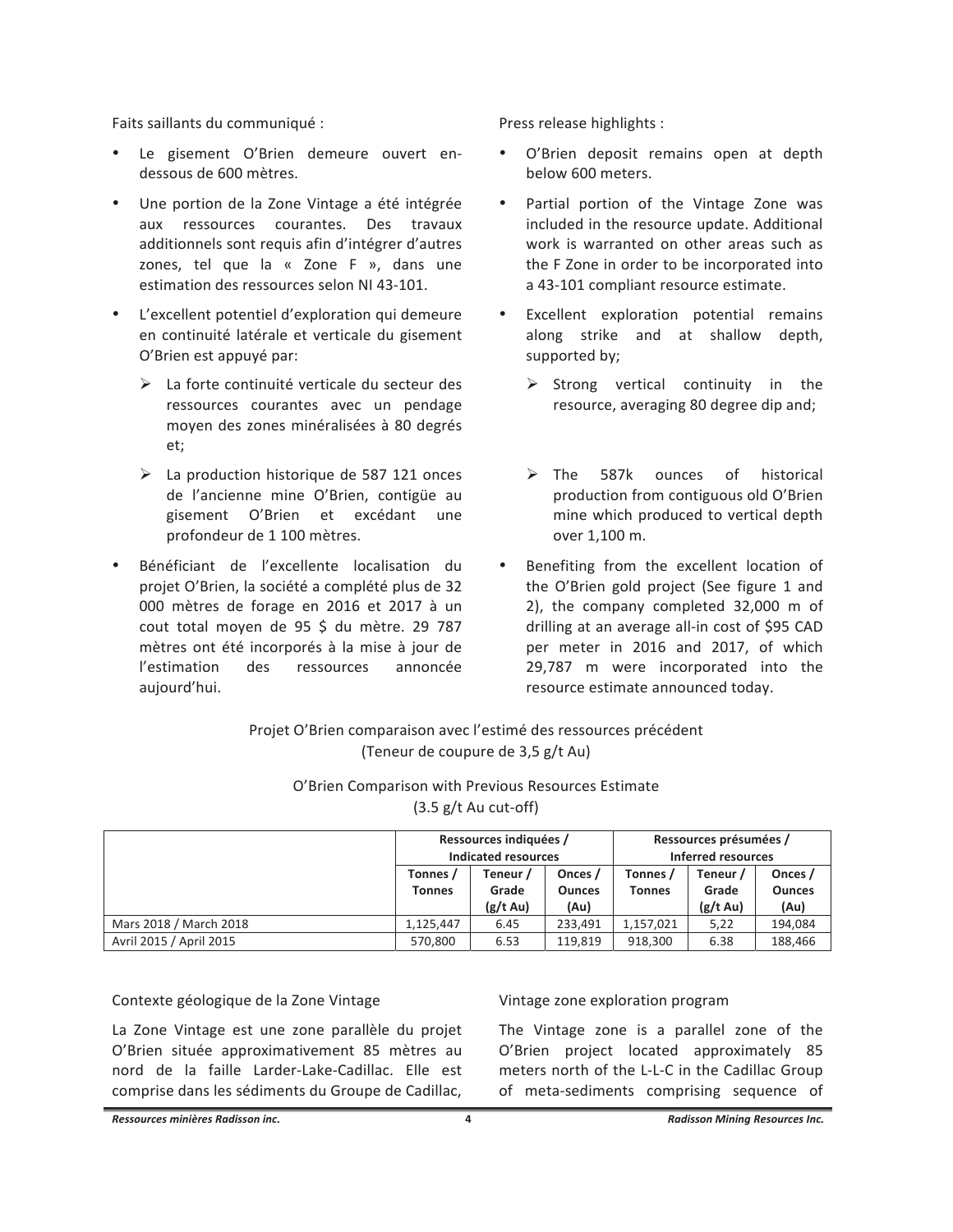dans une séquence de conglomérat polymictes, de formations de fer rubanées et de Grauwacke. Elle a été partiellement intégrée aux ressources courantes du projet O'Brien avec secteurs 36E et Kewagama qui sont situées dans le Groupe de Piché quelques mètres au sud de la faille L-L-C. Dû à proximité ces secteurs leur pourraient éventuellement être accessibles via les mêmes infrastructures minières.

Les travaux d'exploration récents ont permis de définir la continuité verticale et la géométrie favorable du système aurifère de la Zone Vintage, associé à la présence de veines de quartz et d'arsénopyrite avec présence fréquente d'or visible. Le plus profond sondage sur ce secteur (OB-17-49) a intersecté une formation de fer rubanée fortement minéralisée en sulfure (10% pyrite et 10% pyrrhotite, comparativement à l'arsénopyrite) qui a retourné 6,9 g/t en or sur 4 mètres. À ce jour, le système demeure ouvert latéralement et en profondeur.

- 1) La Personne Qualifiée et indépendante pour l'estimé des Ressources Minérales, tel que définis par 43-101, est Christine Beausoleil, géo., et la date effective de l'estimé est le 20 Mars 2018.
- 2) Les Ressources Minérales sont classifiées comme des Ressources Indiquées et Présumées selon les définitions du CIM 2014.
- 3) Les Ressources Minérales ne sont pas des Réserves Minérales et leur viabilité économique n'a pas été démontrée.
- 4) Les résultats sont présentés in situ et non dilués.
- 5) Les scénarios de sensibilité à la teneur de coupure sont présentés à 2,5 g/t Au à 5,0 g/t Au. Les ressources officielles sont présentées à une teneur de coupure de 3,5 g/t Au. La teneur de coupure devra être éventuellement réévaluée à la lumière des conditions de marchés (prix de l'or, taux de change, coûts d'opération, etc.).
- 6) Le seuil de coupure a été établi à 30 g/t Au (5,0 g/t Au pour l'enveloppe de dilution) sur les analyses des carottes de forage. La modélisation des teneurs a été effectuée à partir des données de forage composités à 0,75 m en utilisant la méthode de l'inverse de la distance au carré (ID2) sur un bloc modèle avec des blocs de 3 m x 3 m x 3  $m<sub>1</sub>$
- 7) Une densité de 2,75 g/cm3 a été utilisée pour l'ensemble des zones.
- 8) Une épaisseur minimale vraie de 1,5 m a été appliquée, en utilisant la teneur du matériel adjacent lorsque analysée, ou une valeur à zéro si non-analysé pour les 17 différentes zones minéralisées.

polymictic conglomerate, banded iron formation (BIF) and grauwacke. The Vintage Zone was incorporated in the latest resource update, with 36E and Kewagama zones located in the Piche Group, south of the Cadillac Break. Due to their proximity all zones could eventually be accessed via same mining infrastructures.

Recent exploration work completed on the Vintage Zone helped define the vertical continuity and favourable geometry of the gold system, with presence of quartz veins, arsenopyrite and multiple Visible Gold intercepts. The deepest drill hole completed on the Vintage Zone (OB-17-49) intersected a sulphides rich Banded Iron Formation (10% pyrite and 10% pyrrhotite as opposed to arsenopyrite) which returned 6.9 g/t Au over 4 m. Up to date, this system remains open laterally and at depth.

- 1) The independent qualified person for the 2018 MRE, as defined by NI 43-101, is Christine Beausoleil, P.Geo., of InnovExplo Inc. The effective date of the estimate is March 20, 2018.
- $2)$ The Mineral Resources are classified as Indicated and Inferred Mineral Resources and are based on the 2014 CIM Definition Standards.
- 3) These Mineral Resources are not Mineral Reserves, as they do not have demonstrated economic viability.
- 4) Results are presented in-situ and undiluted.
- Sensitivity was assessed using cut-off grades from 2.5  $5)$ g/t Au to 5.0 g/t Au. The official in-situ resource is reported at a cut-off grade of 3.5 g/t Au. Cut-off grades must be re-evaluated in light of prevailing market conditions (gold price, exchange rate and mining cost).
- $6)$ A top cut of 30 g/t gold (5.0 g/t gold for the dilution envelope) was applied to assay grades prior to compositing grades for interpolation into model blocks using an inverse distance squared (ID2) method and was based on 0.75 m composites within a block model made of 3 m long x 3 m wide x 3 m high blocks.
- 7) Density data (g/cm3) was established at 2.75 g/cm3.
- 8) A minimum true thickness of 1.5 m was applied, using the grade of the adjacent material when assayed or a value of zero when not assayed for 17 different mineralised zones.

Ressources minières Radisson inc.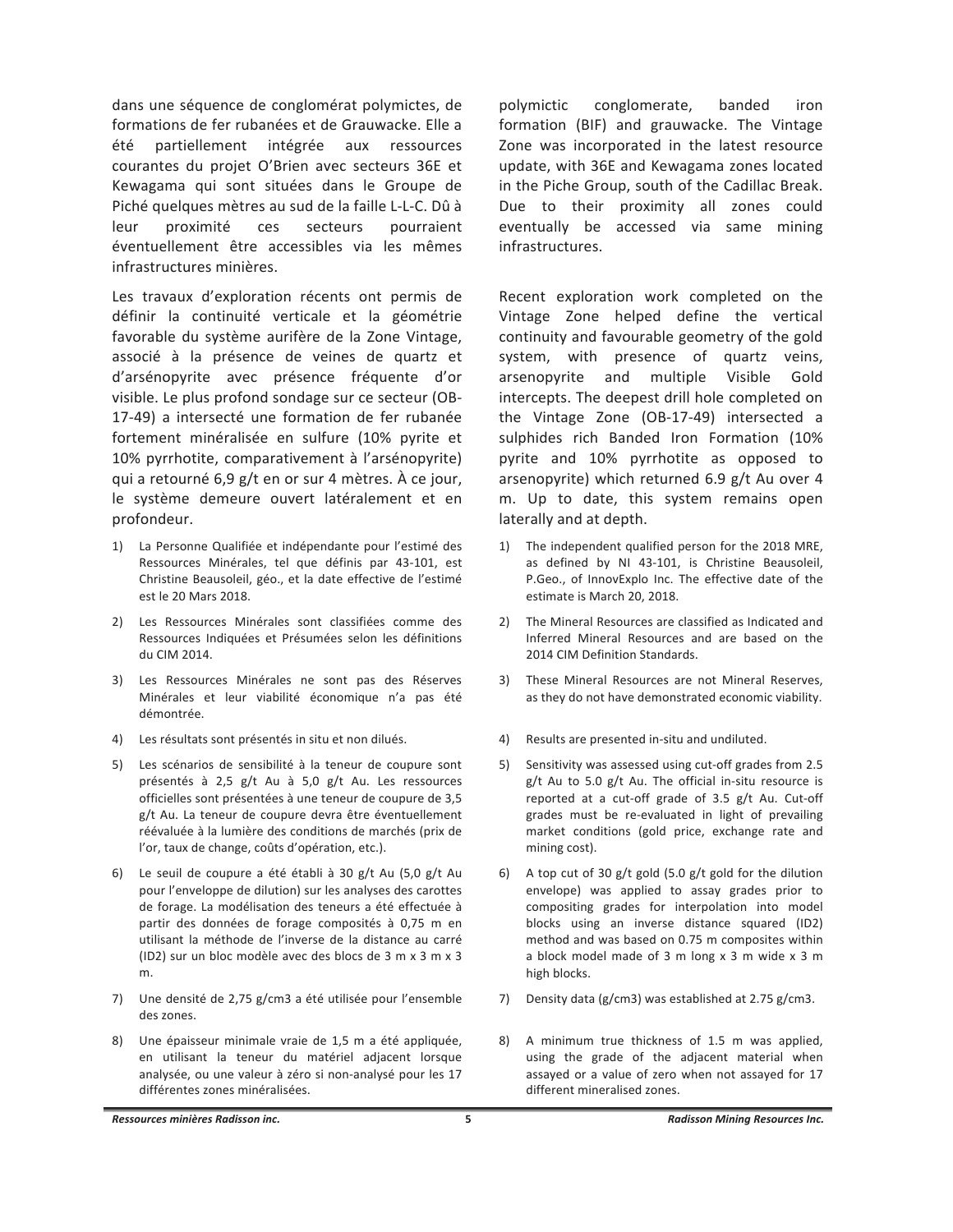- 9) Le tonnage et les onces estimés ont été arrondis à l'unité près. Tout écart entre les totaux est dû aux effets d'arrondissement. Les pratiques d'arrondissement sont conformes aux recommandations établies par le formulaire 43-101F1.
- 10) InnovExplo n'est pas au courant de problèmes environnementaux, de permis, juridiques, relatifs aux titres, de fiscalité, de politique sociopolitique, de commercialisation ou d'autres questions pertinentes qui pourraient avoir une incidence importante sur l'estimation des ressources minérales.

# **Personne Qualifiée**

\*Toutes les données techniques en relation à la mise à jour des ressources courantes du projet O'Brien ont été extraites du communiqué de presse daté du 20 mars 2018.

AUTRES PROPRIÉTÉS AU QUÉBEC

Radisson désire concentrer ses efforts sur le projet O'Brien. En 2017, la Société a complété une compilation géoscientifique des données historiques de sa propriété Douay située sur le territoire de la Baie-James et un levé géophysique par polarisation provoquée afin de définir des cibles d'exploration dans le secteur du corridor de la mine Vezza. En février 2018, la société a vendu la propriété Estrades à la société Galway Metals Inc. en contre-partie de 150 000 unités ordinaires de la société dont la juste valeur marchande était de 42 000 au 31 décembre 2018.

#### PROMOTION

La Société a participé aux évènements suivants :

- Janvier 2018 Conférence VRIC du groupe Cambridge House International
- Conférence minière Pre-PDAC Red Cloud Klondike Strike
- Mars 2018 PDAC International Trade Show & **Investors Exchange**
- Mai 2018 Mining 121 de Londres
- Novembre 2018 Precious Metals summit Zurich et Edelmetallmesse de Munich
- La Société maintient une présence accrue et continue de développer les différentes
- 9) The number of metric tons and ounces was rounded to the nearest hundred. Any discrepancies in the totals are due to rounding effects; rounding followed the recommendations in Form 43-101F1.
- 10) InnovExplo is not aware of any known environmental, permitting, legal, title-related, taxation, sociopolitical, marketing or other relevant issues that could materially affect the mineral resource estimate.

# **Qualified person**

\*All technical data in relation to the updated resources estimate for its project O'Brien were extracted from Radisson's press release dated March 20, 2018.

# OTHER PROPERTIES IN QUEBEC

Radisson intends to concentrate its efforts on the O'Brien project. En 2017, the Corporation completed historical data compilation of the Douay property located in the James Bay territory. In August, the Corporation announced the start of an IP geophysical survey in order to define additional exploration targets on the area of Vezza mine trend located in the northern portion of the property. In February 2018, the company sold its Estrades property to Galway metals Inc. for 150,000 ordinary units of the company with a fair market value of \$42,000 as at December 31, 2018.

# PROMOTION

The Corporation took part in the following events:

- January 2018 Cambridge House **International VRIC**
- March 2018 Pre-PDAC Red Cloud Klondike **Strike Mining showcase**
- March 2018 PDAC International Trade Show & Investors Exchange
- May 2018 121 Mining London event
- November 2018 Zurich Precious Metals summit and Munich Edelmetallmesse
- The corporation multiplied meetings with potential investors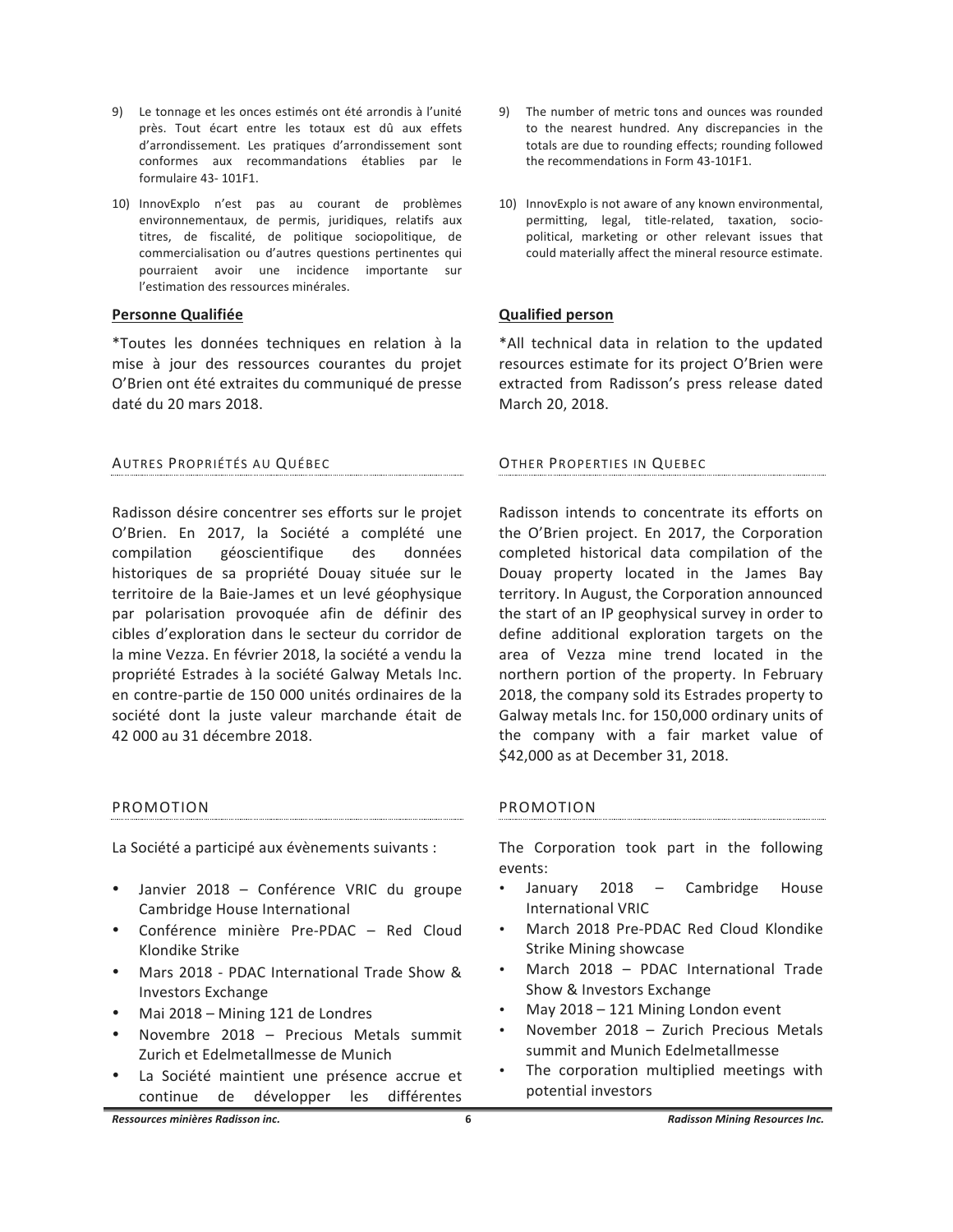plateformes de médias sociaux.

La Société a multiplié les rencontres avec des investisseurs potentiels à travers le Canada.

# FINANCEMENT PAR ACTIONS

# Actions ordinaires de catégorie A

En août 2018, la Société a émis 6 126 190 unités à 0,13 \$ par unité pour un total de 796 405.70 \$. Chaque unité est composée de 1 action ordinaire et de 1/2 bon de souscription. Ceci résulte en l'émission de 3 063 095 bons de souscription. Chaque bon de souscription permet au détenteur d'acquérir une action ordinaire au prix d'exercice de 0,17 \$ pour une période de 18 mois.

# Actions accréditives

- En août 2018, la Société a émis 3 416 667 actions accréditives au prix de 0,18 \$ par action pour un total de 615 000 \$.
- En décembre 2018, la Société a émis 2 787 500 actions accréditives au prix de 0,16\$ par action pour un total de 446 000 \$.

# Options d'achat d'actions

- En janvier 2018, 100 000 options d'achat d'actions ont été exercées pour un total de 10 000 \$.
- En mai 2018, 300 000 options d'achat d'actions ont été exercées pour un total de 32 250 \$.
- En juin 2018, 75 000 options d'achat d'actions ont été exercées pour un total de 7 500 \$.

# PROGRAMME D'EXPLORATION

Depuis 2015, la société a comme objectif principal d'augmenter les ressources et réserves minérales aurifères du projet O'Brien. À cet égard, un total de 32 000 mètres de forage ont étés complétés en 2016 et 2017. Les forages complétés en 2017 ciblaient l'extension des ressources courantes du projet O'Brien et des cibles d'exploration définies à travers la compilation et numérisation de près de 60 années de travaux historiques au projet O'Brien. En 2017, les résultats reportés incluaient 93 mètres à une teneur de 1 g/t Au, 19,6 mètres à une teneur de 4,5 g/t Au et 12,9 g/t Au sur 8 mètres à

The corporation maintained a strong presence on multiple social media platform

# **EQUITY FINANCING**

# Class A common shares

In August 2018, the Corporation issued  $6,126,190$  units at \$0.13 per unit for a total amount of \$796,405.70. Each unit is composed of one common share and 1/2 warrant. This results in the issuance of 3,063,095 warrants. Each warrant entitles the holder to acquire one common share at an exercise price of \$0.17 for a period of 18 months.

# Flow-through shares

- In August 2018, the Corporation issued 3,416,667 flow-through shares at \$0.18 per share for a total amount of \$615,000.
- In December 2018, the Corporation issued 2,787,500 flow-through shares at \$0.16 per share for a total amount of \$446,000.

# Stock options

- In January 2018, 100,000 stock options were exercised for a total amount of  $$10,000.$
- In May 2018, 300,000 stock options were exercised for a total amount of \$32,250.
- · In June 2018, 75,000 stock options were exercised for a total amount of \$7,500.

# **EXPLORATION PROGRAM**

Since 2015, main objective of the Corporation is to increase gold resources and reserves at the O'Brien gold project. To this extent, 32 000 metres of drilling were completed in 2016 and 2017. The drill program completed in 2017 focused on resource expansion and exploration targets defined on the property through the compilation and digitization of more than 60 years of historical work at the O'Brien gold project. In 2017, high-grade gold intercepts were obtained in multiple drill holes completed in extension of current resources of the O'Brien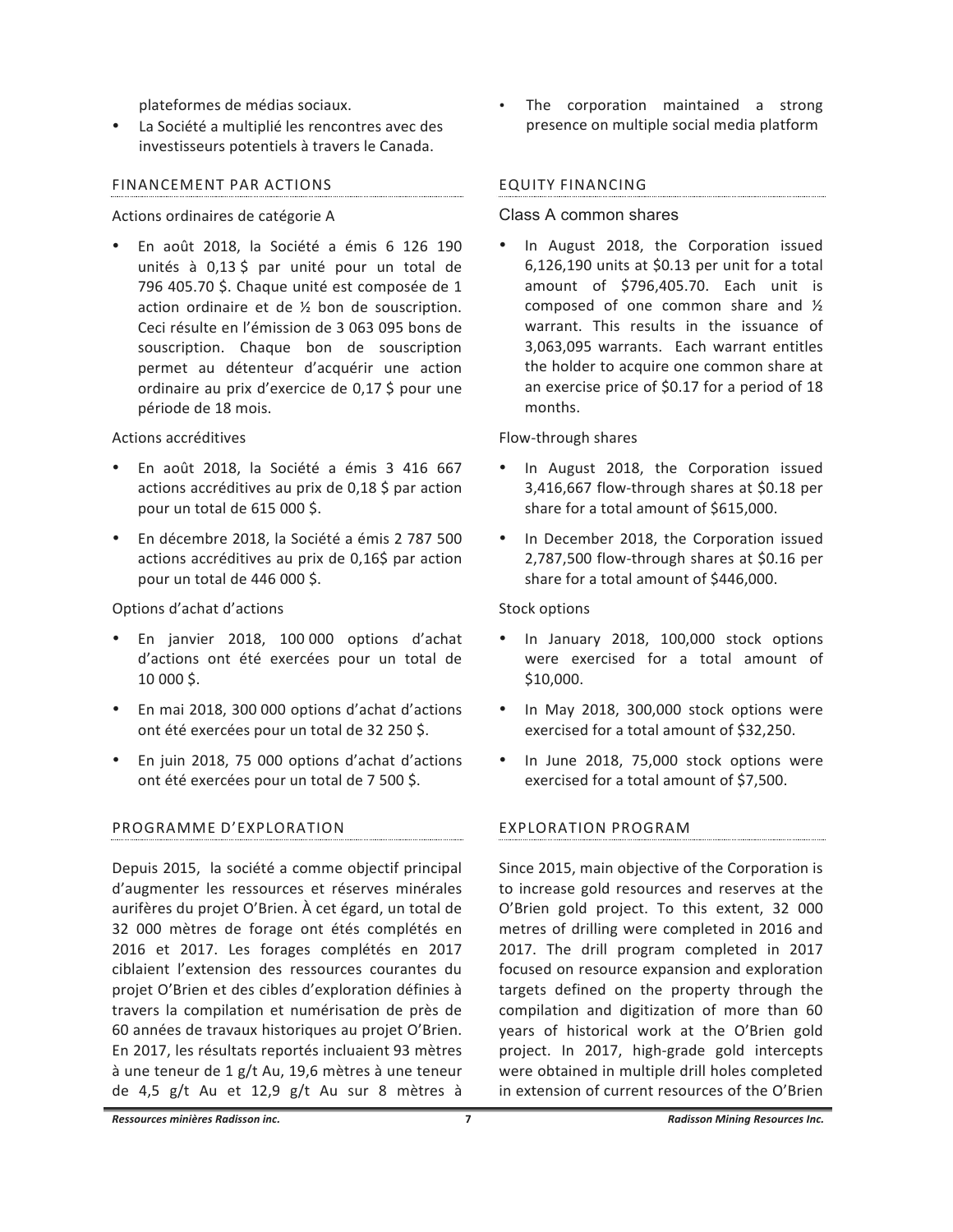l'intérieur d'un intervalle de 54 mètres à 2,8 g/t Au. S'ajoutant à ces résultats, la Société annonçait également la découverte de multiples intervalles à hautes teneurs dans des forages d'exploration complétés au nord de la faille Larder-Lake-Cadillac. La Société a baptisé cette zone la Zone Vintage, les intervalles reportés à ce jour incluaient : 13,7 g/t Au sur 1,5 m, 7,5 g/t Au sur 1,5 m, 15 g/t Au sur 1,5 m et 8,6 g/t Au sur 1,5 m. En mars 2018, la société publiait une mise à jour des ressources courantes du projet O'Brien intégrant 29 787 mètres de forage. La mise à jour fût favorable, avec l'ajout de 4 onces par mètre forés et une hausse de 95% des ressources Indiquées. En parallèle, la société a complété des études métallurgiques avancées ayant pour but de mesurer l'effet de pépite et d'améliorer sa connaissance sur les composantes du minerai de différents secteurs du projet O'Brien. Enfin, plus de 11 000 mètres de forage ont été complétés, la société publiait en novembre 2018, une intersection de 37,5 g/t Au sur 12,8 m. Suivant cette intersection, la société a entamé la révision du modèle litho-structural du projet O'Brien. En parallèle, aux activités d'exploration en surface, la société avance depuis 2016, les études environnementales requises pour l'obtention d'un certificat d'autorisation pour compléter un programme d'exploration souterrain au projet O'Brien.

### **BOURSE**

Les actions de la Société sont inscrites en bourse depuis 1986 sous le symbole RDS. Radisson fait partie de la catégorie « sociétés émergentes » à la Bourse de croissance TSX (TSX-V).

# INFORMATION ANNUELLE CHOISIE (IFRS)

Le tableau suivant résume certaines données financières présentées au bilan de la Société pour les trois dernières années :

project. Results reported include: 93 m grading 1 g/t Au, 19.6 m grading 4.5 g/t Au, 8 m grading 12.9 g/t Au within 54 m grading 2.8 g/t Au. In addition to these results, the company also announced the discovery of multiple high-grade gold intercepts north of the Cadillac Break in the newly named Vintage Zone. Results include: 13.7 g/t Au over 1.5 m, 7.5 g/t Au over 1.5 m, 15 g/t Au over 1.5 m and 8.6 g/t Au over 1,5 m. In March 2018, the company published a resource estimate update integrating 29,787 metres of drilling. The resource update was positive with 4 gold ounces added per drilled metre and a 95% increase in the Indicated category. In parallel, the Company completed additional metallurgical tests with objective of quantify the nugget effect and gaining geological knowledge on ore from different areas of the O'Brien project. The company also completed more than 11,000 metres of drilling and published in November 2018 an intersection of 37.5 g/t Au over 12.8 m. Following this intersection, the company started a litho-structural model review at O'Brien. In parallel to surface exploration activities, the company is advancing since 2016, environmental studies required to file demand for permits to complete an underground exploration program at O'Brien.

# **STOCK MARKET**

The Corporation's shares have been listed on the stock market under the symbol RDS since 1986. Radisson is a "Venture Issuer" on the TSX Venture Exchange (TSX-V).

# SELECTED ANNUAL INFORMATION (IFRS)

The following table summarizes selected key financial data from the Corporation's balance sheet of the last three fiscal years :

| Exercice clos le 31 décembre / Fiscal year ended December 31 |            |            |             |                             |
|--------------------------------------------------------------|------------|------------|-------------|-----------------------------|
|                                                              | 2018       | 2017       | 2016        |                             |
|                                                              |            |            |             |                             |
| Actif total                                                  | 15,577,613 | 14.298.816 | 11.727.293  | Total assets                |
| Revenus                                                      | 18,103     | 32.814     | 6,361       | Revenues                    |
| Bénéfice net (perte nette)                                   | (650, 302) | 2,059,316  | (2,708,553) | Net income (loss)           |
| Bénéfice net (perte nette) par action                        | 0.0051     | 0.0184     | (0.0144)    | Net income (loss) per share |
|                                                              |            |            |             |                             |

Ressources minières Radisson inc.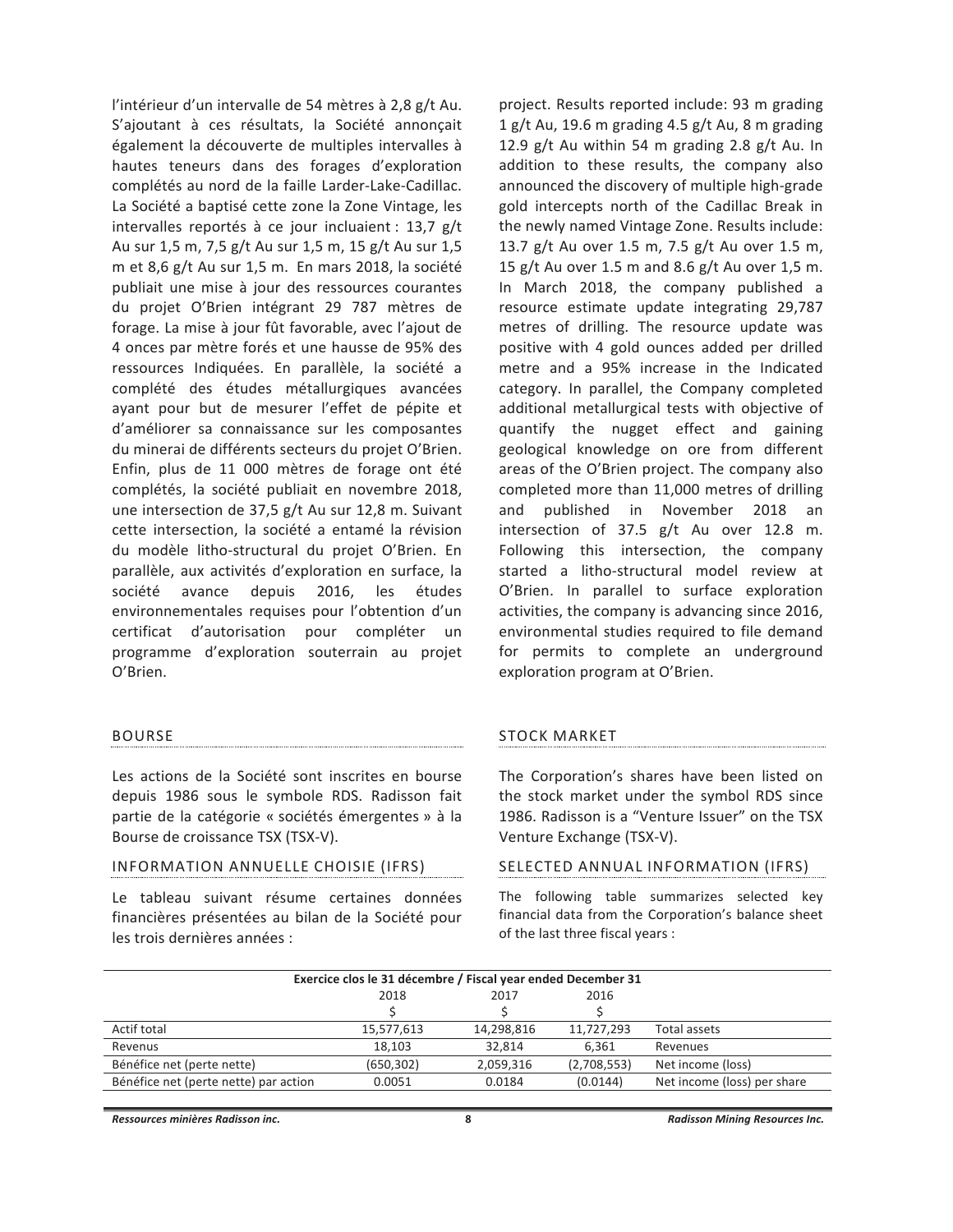# INFORMATIONS TRIMESTRIELLES CHOISIES (NON AUDITÉES)

Les résultats d'exploitation pour chacun des trimestres des deux derniers exercices financiers sont présentés dans le tableau suivant. La direction de la Société est d'avis que l'information reliée à ces trimestres a été préparée de la même façon que les états financiers audités de l'exercice clos le 31 décembre 2018.

# SELECTED QUATERLY INFORMATION (UNAUDITED)

Operating results for each quarter for the two last years are presented in the table below. The Corporation's management is of the opinion that the data related to these quarters was prepared in the same manner as those that of the audited financial statements for the fiscal vear ended December 31, 2018.

| <b>TRIMESTRE</b><br><b>QUARTERS</b>                                               | 2018<br>Decembre<br>December | 2018<br>Septembre<br>September | 2018<br>Juin<br>June | 2018<br>Mars<br>March | 2017<br>Decembre<br>December | 2017<br>Septembre<br>September | 2017<br>Juin<br>June | 2017<br>Mars<br>March |
|-----------------------------------------------------------------------------------|------------------------------|--------------------------------|----------------------|-----------------------|------------------------------|--------------------------------|----------------------|-----------------------|
| Résultats (\$) / Statements<br>of comprehensive loss (\$)                         |                              |                                |                      |                       |                              |                                |                      |                       |
| Revenus / Revenues                                                                | 6,530                        | 2,261                          | 2,782                | 6,530                 | 7,984                        | 14,095                         | 9,040                | 1,695                 |
| Résultat net et résultat<br>global total / Comprehensive<br>loss                  | (104, 616)                   | (107, 510)                     | (160, 366)           | (83, 572)             | 2,208,404                    | (91, 754)                      | 20,268               | (33, 402)             |
| Résultat net de base et dilué<br>par action / Basic and<br>diluted loss per share | (0.001)                      | (0.1)                          | (0.001)              | (0.001)               | 0,02                         | (0.00)                         | (0.00)               | (0.00)                |
| Bilan (\$) / Statement of<br>financial position (\$)                              |                              |                                |                      |                       |                              |                                |                      |                       |
| Trésorerie et équivalents de<br>trésorerie / Cash and cash<br>equivalent          | 1,101,485                    | 1,530,622                      | 579,466              | 1,184,755             | 1,802,800                    | 802,626                        | 895,097              | 1,279,113             |
| Total du passif et des<br>capitaux propres / Total<br>liabilities and equity      | 15,577,613                   | 14,937,424                     | 13,830,913           | 14,181,310            | 14,298,816                   | 12,898,141                     | 12,209,339           | 11,673,22<br>3        |
| Exploration minière (\$) /<br>Mining Exploration (\$)                             |                              |                                |                      |                       |                              |                                |                      |                       |
| Frais d'exploration et                                                            |                              |                                |                      |                       |                              |                                |                      |                       |
| d'évaluation / Exploration                                                        | 654,763                      | 171,619                        | 449,960              | 521,598               | 462,867                      | 818,031                        | 840,369              | 427,317               |
| and evaluation expenses                                                           |                              |                                |                      |                       |                              |                                |                      |                       |

# SOMMAIRE DES ACTIVITÉS FINANCIÈRES AU COURS DE L'EXERCICE CLOS LE 31 DÉCEMBRE 2018

En raison de son secteur d'activités, la Société ne génère pas de revenus réguliers et doit compter sur l'émission d'actions ou sur les revenus d'intérêt générés par ses placements pour assumer ses dépenses courantes. Elle assure également sa survie par la signature d'ententes d'options de vente sur certaines de ses propriétés minières.

### SUMMARY OF FINANCIAL ACTIVITIES FOR FINANCIAL YEAR ENDED DECEMBER 31, 2018

Because of its area of activities, the Corporation does not generate regular revenue and must depend on issuing shares and on the interest income generated by its investments to cover its operating expenses. It also ensures its survival by signing option agreements on some of its mining properties.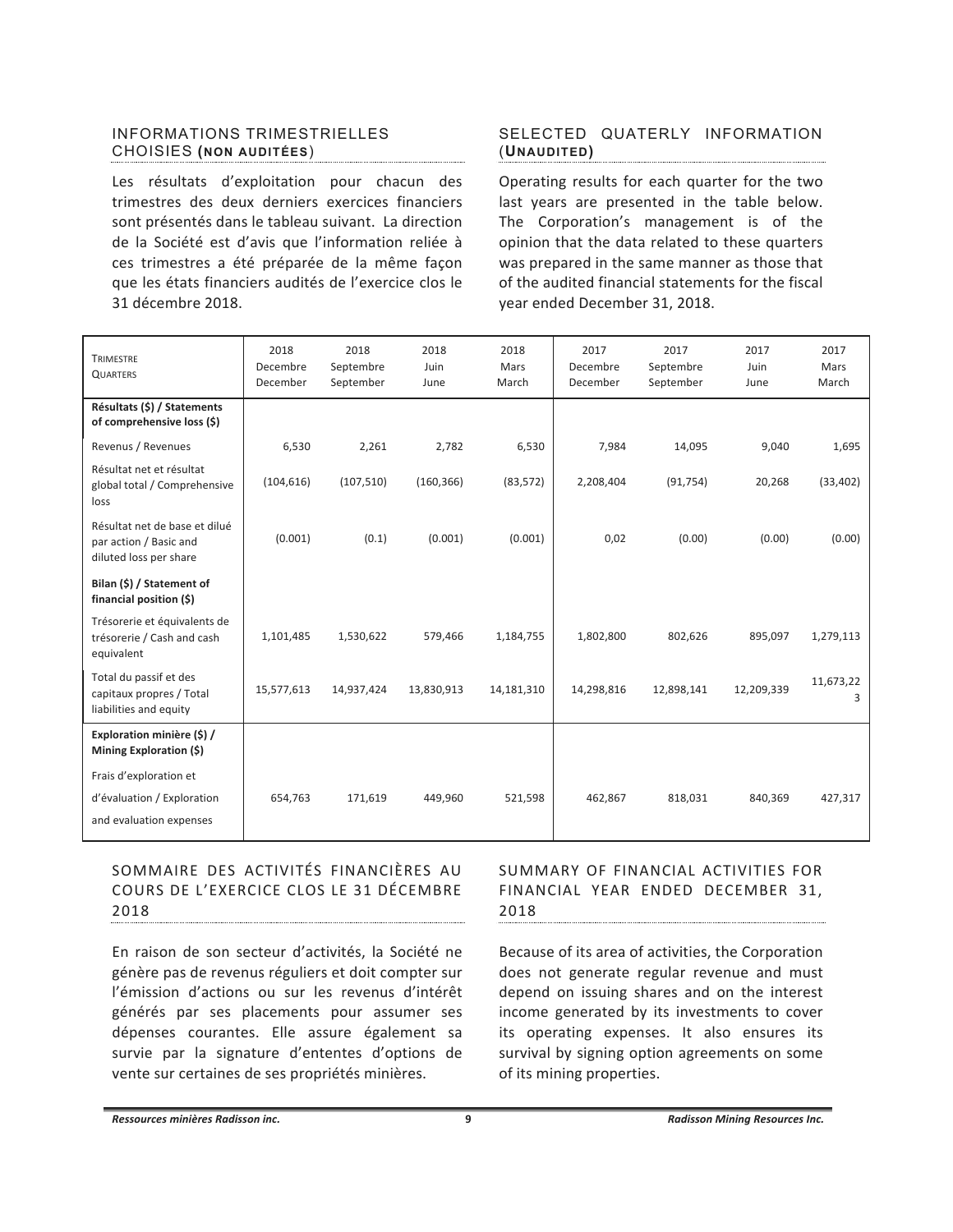Les résultats pour l'exercice clos le 31 décembre 2018 se soldent par une perte nette de 650 302\$ ou 0,0051 \$ par action, comparativement un profit net de 2 059 316 \$ ou 0,0184 \$ par action pour la même période en 2017.

Le tableau suivant donne le détail des dépenses d'opération pour les exercices clos le 31 décembre 2018 et le 31 décembre 2017.

During de financial year ended December 31 2018, the Corporation incurred a net loss of \$650,302 or \$0.0051 per share compared to a net profit of \$2,059,316 or \$0.0184 per share.

The following table provides details on the operating expenses for the financial years ended December 31, 2018 and December 31, 2017.

|                                            | 31 décembre<br>December 31<br>2018 | 31 décembre,<br>December 31,<br>2017 | Variation   |                                     |
|--------------------------------------------|------------------------------------|--------------------------------------|-------------|-------------------------------------|
|                                            | \$                                 | \$                                   |             |                                     |
| Revenus:                                   |                                    |                                      |             | Revenues:                           |
| Revenus d'intérêts                         | 15,697                             | 13,781                               | 1,916       | Interest income                     |
| Autres                                     | 406                                | 3,823                                | (3, 417)    | Others income                       |
| Revenus de location                        | 2,000                              | 15,210                               | (13, 210)   | Rental income                       |
|                                            | 18,103                             | 32,814                               | (14, 711)   |                                     |
| Frais d'administration :                   |                                    |                                      |             | Administration costs:               |
| Salaires et charges au titre des avantages |                                    |                                      |             |                                     |
| du personnel                               | 94,574                             | 76,522                               | 18,052      | Salaries and employee benefits      |
| Rémunération et paiements à base           |                                    |                                      |             | Share-based compensation and        |
| d'actions                                  | 153,097                            | 77,790                               | 75,307      | payments                            |
| Experts et sous-traitants                  | 226,621                            | 107,238                              | 119,383     | Experts and subcontractors          |
| Honoraires professionnels                  | 29,612                             | 17,500                               | 12,112      | Professional fees                   |
| Voyages et promotion                       | 158,830                            | 100,187                              | 58,643      | Travelling and promotion            |
| Informations aux actionnaires              | 51,747                             | 62,557                               | (10, 810)   | Information to shareholders         |
| Inscriptions et frais de registrariat      | 42,544                             | 35,527                               | 7,017       | Listing and registration fees       |
| Papeterie et dépenses de bureau            | 41,481                             | 27,806                               | 13,675      | Office supplies                     |
| Assurances, taxes et licences              | 14,822                             | 19,587                               | (4, 765)    | Insurance, taxes and licenses       |
| Intérêts et frais bancaires                | 99                                 | 1,177                                | (1,078)     | Interest and bank charges           |
| Impôt de la partie XII.6                   | 3,170                              | 204                                  | 2,966       | Part XII.6 income tax               |
| Télécommunications                         | 10,621                             | 4,144                                | 6,477       | Telecommunication                   |
| Amortissement des immobilisations          |                                    |                                      |             | Depreciation of property, plant and |
| corporelles                                | 3,910                              | 3,088                                | 822         | equipment                           |
| Maintien d'un site minier                  | 9,937                              | 14,166                               | (4, 229)    | Maintenance of mining site          |
| Perte de valeur des placements             | 122,900                            | 44,200                               | 78,700      |                                     |
| Gain sur cession d'actifs de prospection   |                                    |                                      |             |                                     |
| et d'évaluation                            | (42,000)                           |                                      | (42,000)    |                                     |
|                                            | 921,965                            | 591,693                              | 330,272     |                                     |
| Perte avant impôts                         | (903, 862)                         | (558, 879)                           | (344, 983)  | Loss before income taxes            |
| Impôts différés                            | 253,560                            | 2,618,195                            | (2,363,570) | Deferred income taxes               |
| Bénéfice net (perte nette) de l'exercice   | (650, 302)                         | 2,059,316                            | (2,708,553) | Net Income (loss) for the year      |

Pour l'exercice clos le 31 décembre 2018, la Société a réalisé 18 103 \$ en revenus d'intérêts, de location et autres revenus comparativement à un revenu de 32 814 \$ pour l'exercice clos le 31 décembre 2017. En 2017, la Société a loué certains équipements à d'autres sociétés d'exploration et a également loué un espace d'entreposage au projet O'Brien.

During de financial year ended December 31 2018, there was \$18,103 in revenues from interests, location and other revenues compared to \$32,814 for the financial year ended December 31, 2017. In 2017, the Corporation rented equipment and storage to other companies at the O'Brien gold project.

Ressources minières Radisson inc.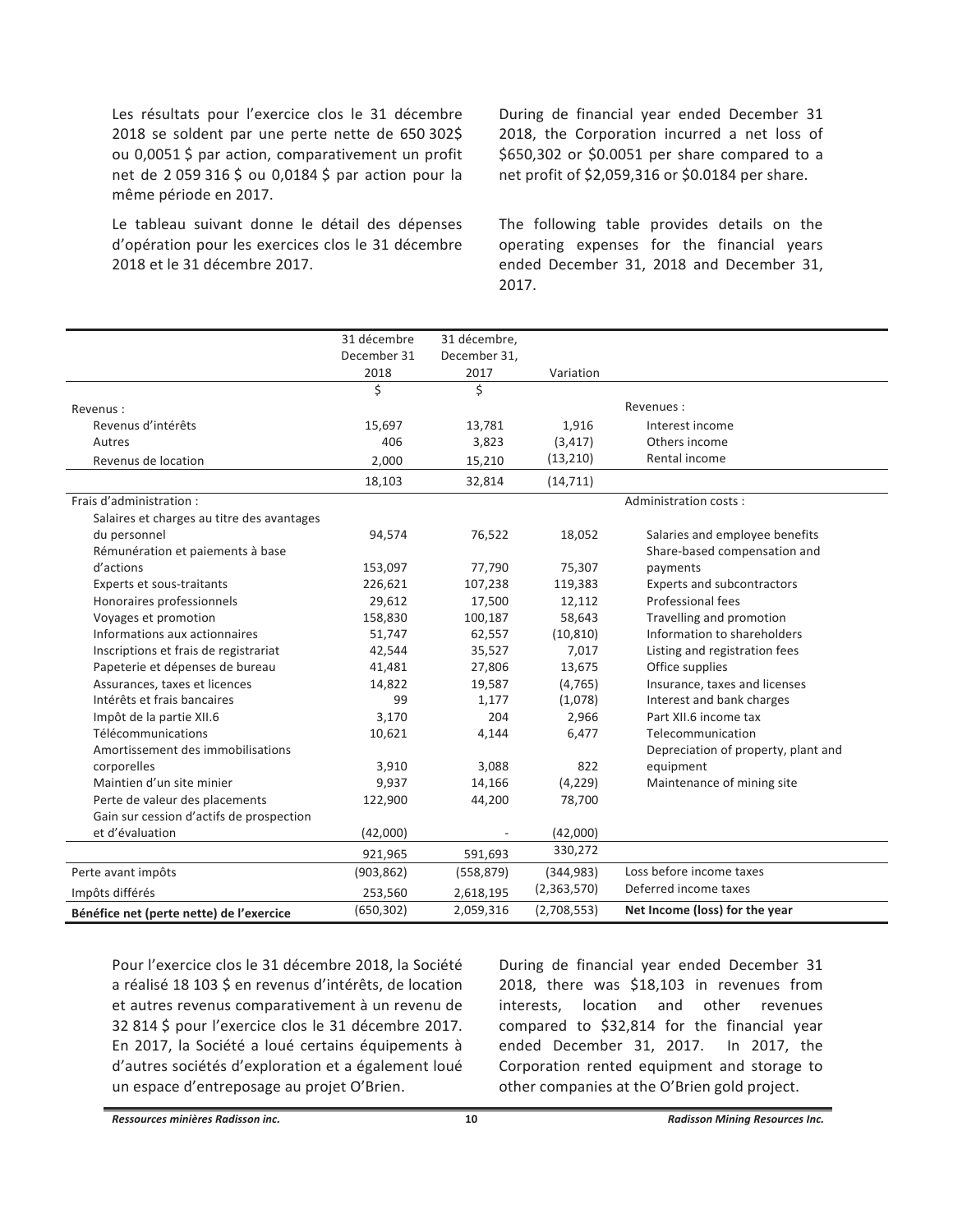Pour l'exercice clos le 31 décembre 2018, la Société a réalisé une perte avant impôts de 903 862 \$ comparativement à une perte avant impôts de 558 879 \$ pour la même période en 2017.

Les dépenses en salaires et charges au titre des avantages du personnel sont de 94 574 \$ pour l'exercice clos le 31 décembre 2018 alors qu'ils étaient de 76 522 \$ pour la même période en 2017. L'écart provient d'une augmentation de salaire accordée en 2018.

Pour l'exercice clos le 31 décembre 2018, la dépense de rémunération et paiements à base d'actions se chiffrait à 153 097 \$ comparativement à 77 790 \$ pour la même période de 2017. Comme cette dépense est non monétaire elle n'affecte pas la trésorerie de la Société.

Les dépenses en voyage et promotion pour l'exercice clos le 31 décembre 2018 sont de 158 830 \$ alors qu'elles étaient de 100 187 \$ pour la même période en 2017. La société a multiplié les rencontres avec investisseurs et participé à deux conférences supplémentaires en 2018.

Les dépenses en informations aux actionnaires pour l'exercice clos le 31 décembre 2018 sont de 51 747 \$ alors qu'elles étaient de 62 557 \$ pour la même période en 2017. Le site web de la société a été revu et la société a augmenté sa présence sur les médias sociaux et autres plateformes.

La Société maintient constamment un contrôle rigoureux sur ses dépenses afin de prolonger ses liquidités tout en évitant une dilution inutile de ses actions en circulation. La direction de la Société continue à gérer de façon prudente les fonds disponibles pour ses opérations courantes et maintient son objectif d'augmenter son niveau d'encaisse, afin de pouvoir respecter ses engagements et maintenir la pérennité de la Société à long terme.

# LIQUIDITÉS ET SOURCES DE FINANCEMENT

Pour l'exercice clos le 31 décembre 2018, la Société a réalisé 1 797 940 \$ en travaux d'exploration et de mise en valeur alors que 2 548 584 \$ en travaux de même nature ont été réalisés au cours de l'exercice

During de financial year ended December 31 2018, the Corporation incurred a loss before income taxes of \$903,862, compared to a loss of \$558,879 for the same period in 2017.

During de financial year ended December 31 2018, the Corporation incurred salaries and employee benefits expenses of \$94,574 compared to expenses of 76 522 \$ for the same period in 2017. This difference results from a salary increase effective in 2018.

During de financial year ended December 31 2018, the Corporation incurred stock-based compensation and payments of \$153,097 compared with expenses of \$77,790 for the same period in 2017. This expense is non-cash and does not affect the treasury of the Corporation.

During de financial year ended December 31 2018, the Corporation incurred travelling and promotion expenses of \$158,830 compared to expenses of \$100,187 for the same period in 2017. The company multiplied approach with investors and participated to two additional conferences in 2018.

During de financial year ended December 31 2018, the Corporation incurred Information to shareholders expenses of \$51,747 compared with expenses of \$62,557 for the same period in 2017. The website was rebuilt and the company increased its social media presence.

The Corporation is continuing to carefully control its expenditures in order to extend its liquid assets while avoiding unnecessary dilution of its outstanding shares. The Corporation's management continues to prudently manage the funds available for its operating expenses and is maintaining the objective of increasing its cash balance to be able to meet its commitments and maintain the Corporation's sustainability in the longer term.

# LIQUIDITY AND CAPITAL RESOURCES

During de financial year ended December 31 2018, the Corporation incurred exploration and evaluation expenses of \$1,797,940 compared with expenses of \$2,548,584 for the year ended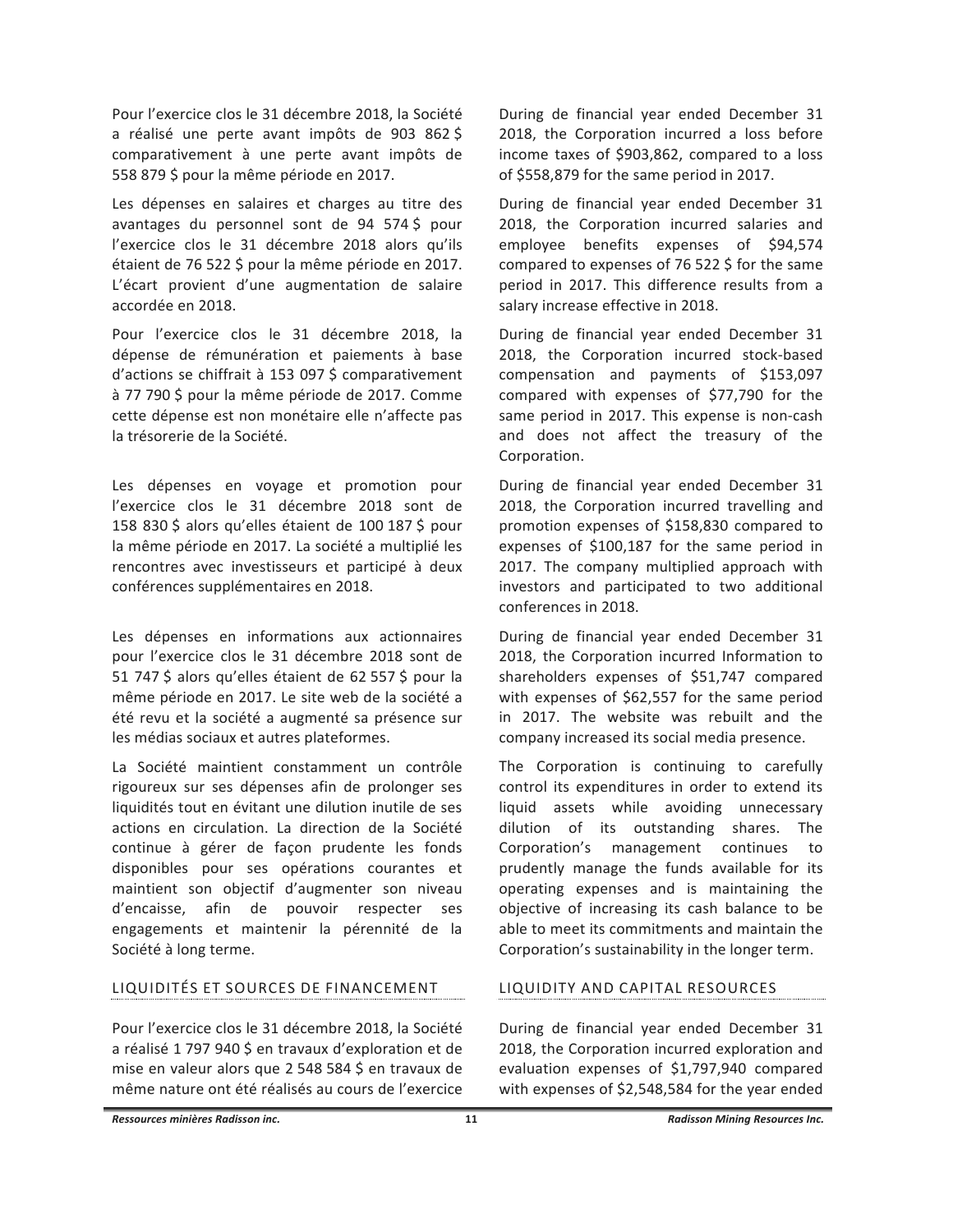clos en 2017. La réduction significative en travaux d'exploration est reliée au programme de forage mis en place sur le projet aurifère O'Brien.

Les frais d'administration totaux s'élèvent à 921 965 \$ pour l'exercice clos le 31 décembre 2018 et à 547 493 \$ pour l'exercice clos en 2017. Les principaux éléments à l'origine des variations ont été mentionnés précédemment.

Au 31 décembre 2018, la Société détient une encaisse de 655 485 \$ alors qu'au 31 décembre 2017, elle détenait une encaisse au montant de 641 357 \$. Au 31 décembre 2018, la Société détient 446 000 \$ en trésorerie et équivalents de trésorerie en fonds réservés à l'exploration et à l'évaluation  $(1161443 \text{ } \text{\textless}\textless$  en 2017).

Le solde à dépenser en exploration avant le 31 décembre 2018 (financement accréditif) est 0 \$ et de 910,442\$ avant le 31 décembre 2019. La cession possible des actions de Balmoral Resources Ltd. et Galway Metals Ltd. détenues par la Société constitue un apport monétaire futur non négligeable qui permettrait à la Société de poursuivre ses projets futurs. Au 31 décembre 2018, la valeur de ces actions était d'environ 62 100 \$. L'exercice de bons de souscription en circulation représente un financement potentiel de 2653897\$

Le financement de la Société se faisant principalement par voie d'émissions de capitalsocial, le succès de celui-ci dépend de marchés des capitaux de risque, de l'attrait des investisseurs pour les sociétés d'exploration et du prix des métaux. Pour continuer ses activités d'exploration et couvrir ses dépenses courantes, Radisson devra maintenir et augmenter ses liens avec la communauté financière afin de pouvoir réaliser d'autres financements par actions.

# **QUATRIÈME TRIMESTRE**

Les résultats du dernier trimestre se soldent par une perte avant impôts de 345 338\$ et de 92 870 \$ pour le trimestre correspondant en 2017.

Le tableau suivant donne le détail des dépenses

in 2017. This significant decrease is mostly explained by the variation in the drilling programs completed at the O'Brien gold project.

Administration expenses incurred by the Corporation during the year ended December 31, 2018 were of \$921,965 compared with expenses of \$547,493 for the year ended in 2017. Principal differences for the period were explained above.

As at December 31, 2018, the Corporation had cash in the amount of \$655,485 compared with \$641,357 on December 31, 2017. As at December 31, 2018, the Corporation holds also \$446,000 in cash and cash equivalents in funds reserved for evaluation and exploration expenses (2017, \$1,161,443).

Liability related to flow-through shares issuance for exploration expenditures to be incurred before December 31, 2018 is of \$0 and \$910,442 before December 31, 2019. The Corporation holds shares of Balmoral Resources Ltd. and Galway Metals Ltd. Selling a portion of these shares could represent a source of financing for the Corporation to pursue future projects. On December 31, 2018, these shares represented a value of approximately \$62,100. The warrants outstanding with value of \$2,653,897 also represent additional funding possibility.

The Corporation's principal source of financing is equity financing, the success of which depends on venture capital markets, the attractiveness of exploration companies for investors, and metal prices. To continue its exploration activities and be able to support its ongoing operations, Radisson will need to maintain and improve its relations with the financial community to obtain further equity financing.

# **FORTH QUARTER**

The last quarter results show a loss of \$345,338 and a loss of \$92,870 for the corresponding period in 20187.

The following table provides details on the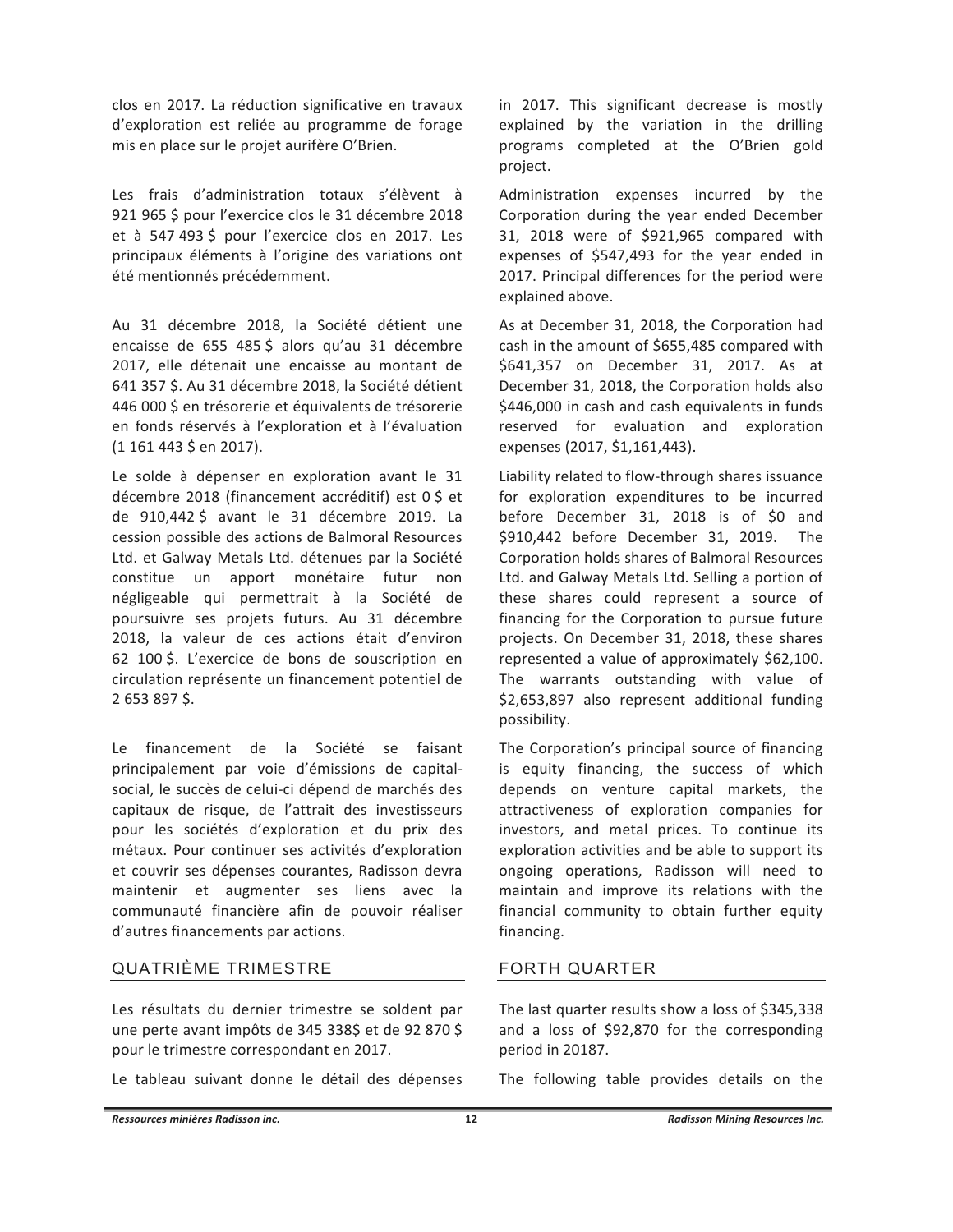d'opération pour le quatrième trimestre clos 31 décembre 2018 et le 31 décembre 2017.

general and administration expenses for the fourth quarters ended December 31, 2018 and December 31, 2017.

|                                        | 31 décembre  | 31 décembre  |               |                                 |
|----------------------------------------|--------------|--------------|---------------|---------------------------------|
|                                        | December 31, | December 31, |               |                                 |
| Période de 3 mois terminée les         | 2018         | 2017         | Variation     | Three-month period ended        |
|                                        | \$           | \$           |               |                                 |
| Revenus:                               |              |              |               | Revenues:                       |
| Intérêts                               | 6,530        | 1,984        | 4,546         | Interest                        |
| Autres                                 | 0            | (9,210)      | (9,210)       | Other                           |
| Revenus de location                    | 0            | 15,210       | (15, 210)     | Rental income                   |
|                                        | 6,530        | 7,984        | (1, 454)      |                                 |
| Frais d'administration :               |              |              |               | Administration costs:           |
| Salaires et charges au titre des       |              |              |               |                                 |
| avantages du personnel                 | 19,165       | 16,982       | 2,183         | Salaries and employee benefits  |
| Experts et sous-traitants              | 34,743       | 29,488       | 5,255         | Experts and subcontractors      |
| Honoraires professionnels              | 0            | (20, 500)    | 20,500        | Professional fees               |
| Voyages et promotion                   | 70,773       | 32,215       | 38,558        | Travelling and promotion        |
| Informations aux actionnaires          | (4,685)      | 6,251        | (10, 936)     | Information to shareholders     |
| Inscriptions et frais de registrariat  | 19,506       | 13,920       | 5,586         | Listing and registration fees   |
| Papeterie et dépenses de bureau        | 11,216       | 8,385        | 2,831         | Office supplies                 |
| Assurances, taxes et licences          | 1,294        | 7,601        | (6, 307)      | Insurance, taxes and licenses   |
| Intérêts et frais bancaires            | (446)        | 210          | (656)         | Interest and bank charges       |
| Télécommunications                     | 1,112        | 1,300        | (188)         | Telecommunication               |
| Amortissement des immobilisations      |              |              |               | Depreciation of property, and   |
| corporelles                            | 1,294        | 873          | 421           | equipment                       |
| Maintien d'un site minier              | 4,723        | 4,129        | 594           | Maintenance of mining site      |
|                                        | 158,695      | 100,854      | 57,841        |                                 |
| Perte avant impôts                     | (152, 165)   | (92, 870)    | (59, 295)     | Loss before income taxes        |
| Impôts différés                        | 47,549       | 2,301,274    | (2, 253, 725) | Deferred income taxes           |
| Profit net (perte nette) de la nériode | (104616)     | 2 208 404    | (2, 313, 020) | Profit net (loss) of the neriod |

#### DONNÉES SUR LES VALEURS MOBILIÈRES EN CIRCULATION

**INFORMATION** SECURITIES

ON OUTSTANDING

### Capital actions

Au 31 décembre 2018 et à la date de ce rapport, le capital-actions de la Société se compose de 137 029 250 actions de catégorie A (2017, 124 223 893) émises et en circulation.

#### Capital-Stock

As at December 31, 2018 and as the date of this report Corporation's share capital consisted of 137,029,250 (2017, 124,223,893) class A shares issued and outstanding.

|                              | Nombre<br>d'actions/<br>Number of<br><b>Shares</b> |                                                          | Nombre<br>d'actions/<br>Number of<br>Shares |                              |
|------------------------------|----------------------------------------------------|----------------------------------------------------------|---------------------------------------------|------------------------------|
| Solde au 31 décembre 2017    |                                                    |                                                          |                                             | Solde au 31 décembre 2016    |
| Balance at December 31, 2017 | 124,223,893                                        |                                                          | 107,020,880                                 | Balance at December 31, 2016 |
|                              | 6,126,190                                          | Payées en argent /<br>Shares paid in cash                | 5,895,834                                   |                              |
|                              | 6,204,167                                          | Financement accréditif /<br>Flow-Through Financing       | 10,218,697                                  |                              |
|                              |                                                    | Exercice de bons de souscription /<br>Warrants exercised | 588,482                                     |                              |

Ressources minières Radisson inc.

**Radisson Mining Resources Inc.**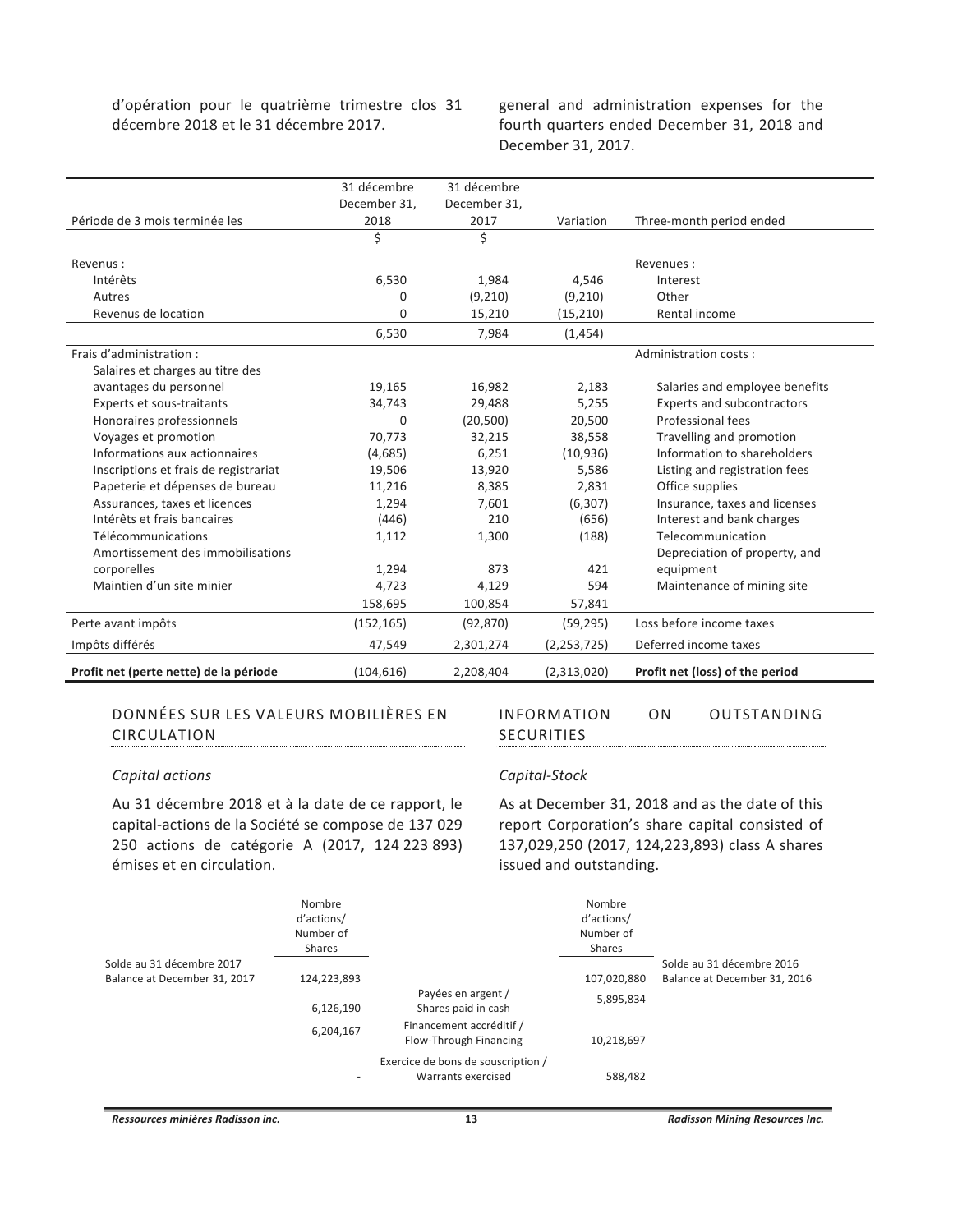|                              |             | Exercice d'options / |                               |                              |
|------------------------------|-------------|----------------------|-------------------------------|------------------------------|
|                              | 475.000     | Options exercised    | 500.000                       |                              |
| Solde au 31 décembre 2018    |             |                      |                               | Solde au 31 décembre 2017    |
| Balance at December 31, 2018 | 137,029,250 |                      | 124.223.893                   | Balance at December 31, 2017 |
| Options d'achat d'actions    |             |                      | <b>Stock Purchase Options</b> |                              |

La Société a un régime d'options d'achat d'actions à l'intention de ses administrateurs, dirigeants, employés et consultants. Au 31 décembre 2018, un maximum de 6 000 000 (2017, 6 000 000) actions ordinaires de la Société peuvent être émises en vertu de ce régime d'options. Au 31 décembre 2018, des options portant sur 4 035 000 (2017, 2 635 000) actions ordinaires étaient en circulation.

The Corporation has a stock option plan for its directors, officers, employees and consultants. As at December 31, 2018, a maximum of 6,000,000 (2017, 6,000,000) common shares of the Corporation may be issued pursuant to that stock option plan. As at December 31, 2018, options to purchase 4,035,000 (2017, 2,635,000) common shares were issued and outstanding.

|                                               |            | Prix d'exercice |            | Prix d'exercice |                               |
|-----------------------------------------------|------------|-----------------|------------|-----------------|-------------------------------|
|                                               |            | moyen           |            | moyen           |                               |
|                                               | Nombre     | pondéré/        | Nombre     | pondéré/        |                               |
|                                               | d'options/ | Weighted        | d'options/ | Weighted        |                               |
|                                               | Number of  | average         | Number of  | average         |                               |
|                                               | options    | exercise price  | options    | exercise price  |                               |
|                                               |            | \$              |            | \$              |                               |
| Solde au 31 décembre 2017/                    |            |                 |            |                 | Solde au 31 décembre 2016/    |
| Balance at December 31, 2017                  | 2,635,000  | 0.135           | 2,670,000  | 0.11            | Balance at December 31, 2016  |
| Annulées le 1 <sup>er</sup> septembre 2018/   |            |                 |            |                 | Annulées le 22 janvier 2017/  |
| Cancelled on September 1 <sup>st</sup> , 2018 | (100,000)  | 0.190           | (200,000)  | 0.10            | Cancelled on January 22, 2017 |
| Annulées le 19 septembre 2018/                |            |                 |            |                 | Annulées le 22 janvier 2017/  |
| Cancelled on September 18, 2018               | (50,000)   | .125            | (200,000)  | 0.10            | Cancelled on January 22, 2017 |
| Expirées le 12 juin 2018/                     |            |                 |            |                 | Octroyées le 21 mars 2017/    |
| Expired on June 12, 2018                      | (75,000)   | 0.100           | 75,000     | 0.14            | Granted on March 21, 2017     |
| Exercées le 7 juin 2018                       |            |                 |            |                 | Exercées le 15 mai 2017       |
| Exercised on June 7 2018                      | (75,000)   | 0.130           | (300,000)  | 0.10            | Exercised on May 15, 2017     |
| Exercées le 7 juin 2018                       |            |                 |            |                 |                               |
| Exercised on June 7 2018                      | (75,000)   | 0.100           |            |                 |                               |
| Exercées le 12 juin 2018                      |            |                 |            |                 |                               |
| Exercised on June 12 2018                     | (225,000)  | 0.100           |            |                 |                               |
| Exercées le 10 juin 2018                      |            |                 |            |                 | Expirées le 17 mai 2017       |
| Exercised on June 10 2018                     | (100,000)  | 0.100           | (100,000)  | 0.10            | Expired on May 17, 2017       |
| Octroyées le 26 février 2018/                 |            |                 |            |                 | Octroyées le 2 juin 2017/     |
| Granted on February 26, 2018                  | 100,000    | 0.190           | 790,000    | 0.165           | Granted on June 2, 2017       |
| Octroyées le 7 juin 2018/                     |            |                 |            |                 | Exercées le 4 juillet 2017/   |
| Granted on June 7, 2018                       | 1,350,000  | 0.125           | (200,000)  | 0.10            | Exercised on July 4, 2017     |
| Octroyées le 8 août 2018                      |            |                 |            |                 | Expirées 4 juillet 2017/      |
| Granted on August 8, 2018                     | 200,000    | 0.120           | (100,000)  | 0.10            | Expired on July 4, 2017       |
| Octroyées le 2 octobre 2018                   |            |                 |            |                 |                               |
| Granted on October 2, 2018                    | 100,000    | 0.100           |            |                 |                               |
| Octroyées le 29 octobre 2018                  |            |                 |            |                 |                               |
| Granted on October 29, 2018                   | 250,000    | 0.100           |            |                 |                               |
| Octroyées le 28 novembre 2018                 |            |                 |            |                 |                               |
| Granted on November 28, 2018                  | 100,000    | 0.110           |            |                 |                               |
| Solde au 31 décembre 2018/                    |            |                 |            |                 | Solde au 31 décembre 2017/    |
| Balance at December 31, 2018                  | 4,035,000  | 0.132           | 2,635,000  | 0.135           | Balance at December 31, 2017  |
|                                               |            |                 |            |                 |                               |

Ressources minières Radisson inc.

**Radisson Mining Resources Inc.**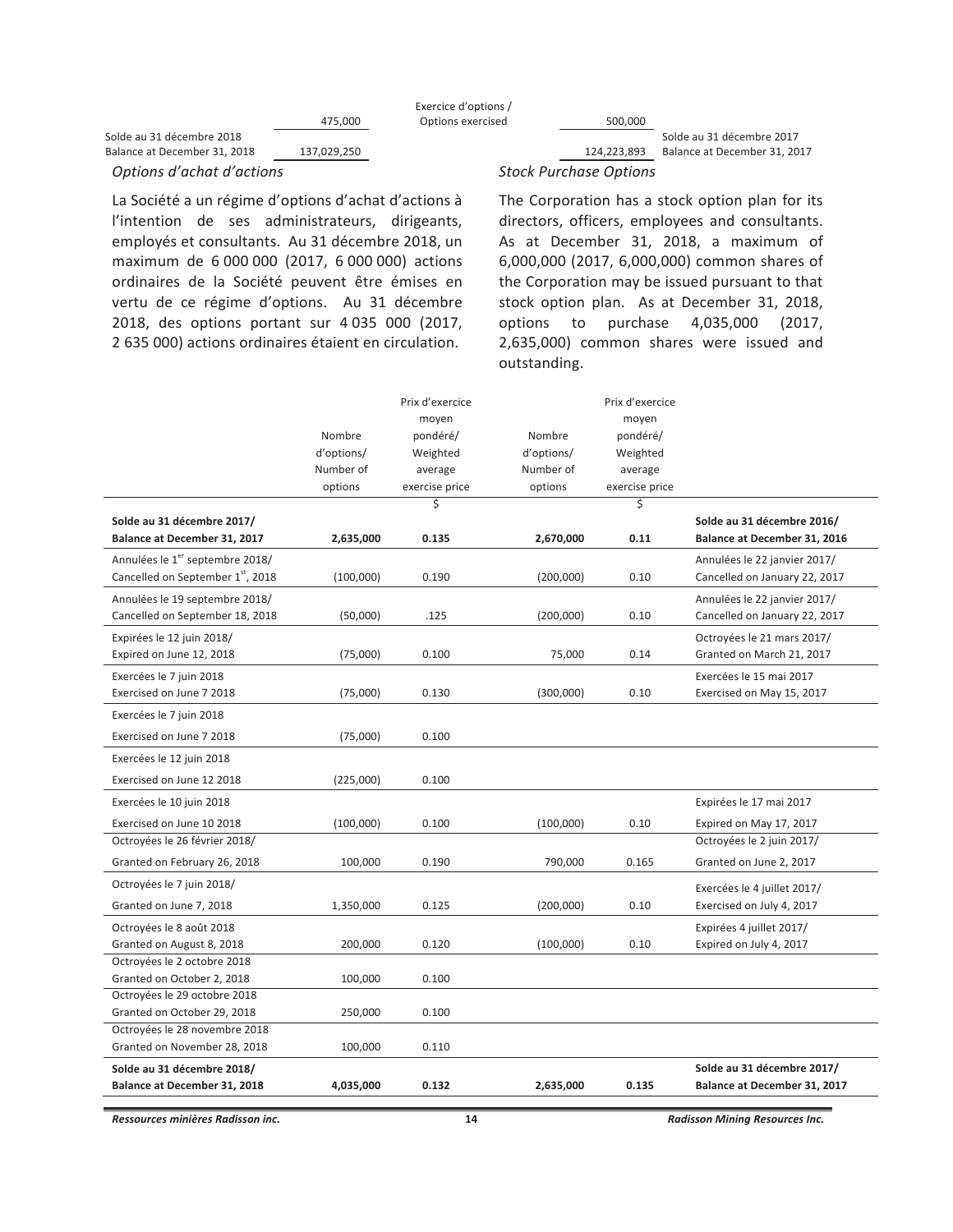| Options pouvant être exercées/ |           |       |           |       | Options pouvant être exercées/ |
|--------------------------------|-----------|-------|-----------|-------|--------------------------------|
| <b>Exercisable options</b>     | 4.035.000 | 0.132 | 2.635.000 | 0.135 | <b>Exercisable options</b>     |

Au 31 décembre 2018, le nombre d'options en circulation pouvant être exercées en contrepartie d'un nombre équivalent d'actions ordinaires s'établit comme suit :

As at December 31, 2018 the number of options which could be exercised for an equivalent number of common shares is as follows:

| Nombre d'options / | Prix de levée /       | Date d'expiration / |
|--------------------|-----------------------|---------------------|
| Number of Options  | <b>Exercise Price</b> | <b>Expiry Date</b>  |
| 250,000            | \$0.10                | 6 juin 2019         |
|                    |                       | June 6, 2019        |
| 300,000            | \$0.13                | 5 juin 2020         |
|                    |                       | June 5, 2020        |
| 100,000            | \$0.14                | 4 mars 2021         |
|                    |                       | March 4, 2021       |
| 570,000            | \$0.14                | 3 juin 2021         |
|                    |                       | June 3, 2021        |
| 75,000             | \$0.14                | 22 mars 2022        |
|                    |                       | March 22, 2022      |
| 790,000            | \$0.165               | 2 juin 2022         |
|                    |                       | June 2, 2022        |
| 1,300,000          | \$0.125               | 7 juin 2023         |
|                    |                       | June 7, 2023        |
| 200,000            | \$0.12                | 8 août 2023         |
|                    |                       | August 8, 2023      |
| 100,000            | \$0.10                | 2 octobre 2023      |
|                    |                       | October 2 2023      |
| 250,000            | \$0.10                | 29 octobre 2023     |
|                    |                       | October 29, 2023    |
| 100,000            | \$0.11                | 11 novembre 2023    |
|                    |                       | November 11, 2023   |
| 4,035,000          |                       |                     |

Au cours de l'exercice clos le 31 décembre, la Société a émis 2 100 000 actions sur exercice d'options d'achat d'actions (865 000 en 2017).

# Bons de souscription

Chaque bon de souscription autorise le porteur à acquérir une action ordinaire de la Société.

Le prix d'exercice et la date d'échéance des bons de souscription varient selon leurs dates d'émission.

Au cours de l'exercice clos le 31 décembre 2018, la Société a émis 3 063 095 bons de souscription (10 844 390 en 2017) et 12 578 110 bons de souscription étaient en circulation au 31 décembre 2018 (13 411 390 en 2017).

During the financial year ended December 31, 2018, 2,100,000 common share were issued on exercise of stock purchase options (2017; 865,000).

# **Warrants**

Each warrant entitles the holder to acquire one common share of the Corporation.

The exercise prices and the maturing dates of the warrants are variable, depending of the date of their issuance.

During the financial year ended December 31, 2018, 3,063,095 share purchase warrants (2017, 10,844,390) were issued and 12,578,110 share purchase warrants were outstanding on December 31, 2018 (2017, 13,411,390).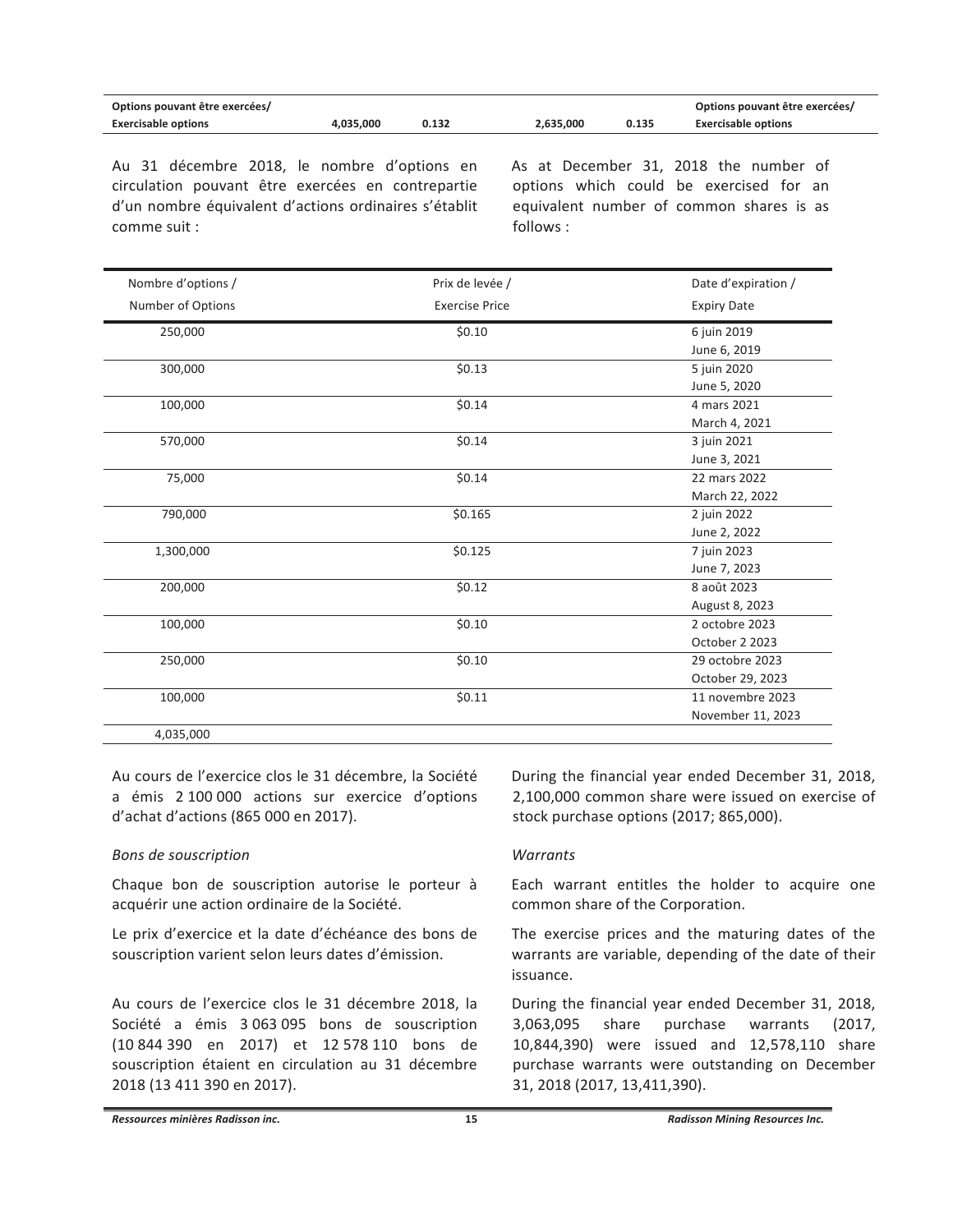|                                                           | Nombre de bons<br>de souscription<br>Number of<br>warrants | Prix<br>d'exercice<br>Exercise<br>price | Date d'échéance<br>Expiry date        | Nombre de bons<br>de souscription/<br>Number of<br>warrants |                                                           |
|-----------------------------------------------------------|------------------------------------------------------------|-----------------------------------------|---------------------------------------|-------------------------------------------------------------|-----------------------------------------------------------|
| Solde au 31 décembre 2017<br>Balance at December 31, 2017 | 13,411,390                                                 |                                         |                                       | 2,567,000                                                   | Solde au 31 décembre 2016<br>Balance at December 31, 2016 |
|                                                           |                                                            | \$0.13                                  |                                       | (273, 477)                                                  | Exercés - 13 février 2017<br>Exercised - February 2017    |
|                                                           |                                                            | \$0.18                                  |                                       | (1,709,230)                                                 | Échus - 13 février 2017<br>Expired - February 2017        |
|                                                           |                                                            | \$0.22                                  | 14 décembre 2018<br>December 14, 2018 | 1,281,250                                                   | Octroyés - 14 juin 2017<br>Granted - June 14, 2017        |
|                                                           |                                                            | \$0.22                                  | 14 décembre 2018<br>December 14, 2018 | 48,125                                                      | Octroyés - 14 juin 2017<br>Granted - June 14, 2017        |
|                                                           |                                                            | \$0.22                                  | 24 janvier 2019<br>January 24, 2019   | 5,000,000                                                   | Octroyés - 24 juillet 2017<br>Granted - July 24, 2017     |
|                                                           |                                                            | \$0.22                                  | 24 janvier 2019<br>January 24, 2019   | 350,000                                                     | Octroyés - 24 juillet 2017<br>Granted - July 24, 2017     |
|                                                           |                                                            | \$0.15                                  |                                       | (315,005)                                                   | Exercés - 1 novembre 2017<br>Exercised - November 1, 2017 |
|                                                           |                                                            | \$0.20                                  |                                       | (1,341,701)                                                 | Échus - novembre 2017<br>Expired - November 2017          |
|                                                           |                                                            | \$0.20                                  |                                       | (908, 333)                                                  | Échus - décembre 2017<br>Expired - December 2017          |
|                                                           |                                                            | \$0.20                                  | 5 juin 2019<br>June 5, 2019           | 1,701,667                                                   | Octroyés - 5 décembre 2017<br>Granted - December 5, 2017  |
|                                                           |                                                            | \$0.25                                  | 5 juin 2019<br>June 5, 2019           | 2,463,348                                                   | Octroyés - 5 décembre 2017<br>Granted - December 5, 2017  |
| Échus-11 février 2018<br>Expired-February 11, 2018        | 1,700,000                                                  | \$0.20                                  |                                       |                                                             |                                                           |
| Expirés - 22 mars 2018<br>Expired-March 22, 2018          | 867,000                                                    | \$0.20                                  |                                       |                                                             |                                                           |
| Octroyés - 24 août 2018<br>Granted - August 24, 2018      | 163,095                                                    | \$0.17                                  | 24 février 2020<br>February 24, 2020  |                                                             |                                                           |
| Octroyés - 28 août 2018<br>Granted - August 28, 2018      | 2,900,000                                                  | \$0.17                                  | 28 février 2020<br>February 28,2020   |                                                             |                                                           |
| Échus - 14 décembre 2018<br>Expired - December 14, 2018   | 1,329,375                                                  | \$0.22                                  | 28 février 2020<br>February 28, 2020  |                                                             |                                                           |
| Solde au 31 décembre 2018<br>Balance at December 31, 2018 | 12,578,110                                                 |                                         |                                       | 13,411,390                                                  | Solde au 31 décembre 2017<br>Balance at December 31, 2017 |

Le tableau ci-après résume l'information relative aux bons de souscription au 31 décembre 2018 :

The following table summarizes the information relating to the warrants as at December 31, 2018:

| Prix d'exercice / | Bons de souscription en circulation |                             |
|-------------------|-------------------------------------|-----------------------------|
| Exercise price    |                                     | Date d'échéance /           |
|                   | Outstanding                         | Expiry date                 |
|                   |                                     |                             |
|                   |                                     | Janvier 2019 / January 2019 |
| 0.22              | 5,350,000                           | 5 juin 2019 / June 5, 2019  |
|                   |                                     |                             |

Ressources minières Radisson inc.

**Radisson Mining Resources Inc.**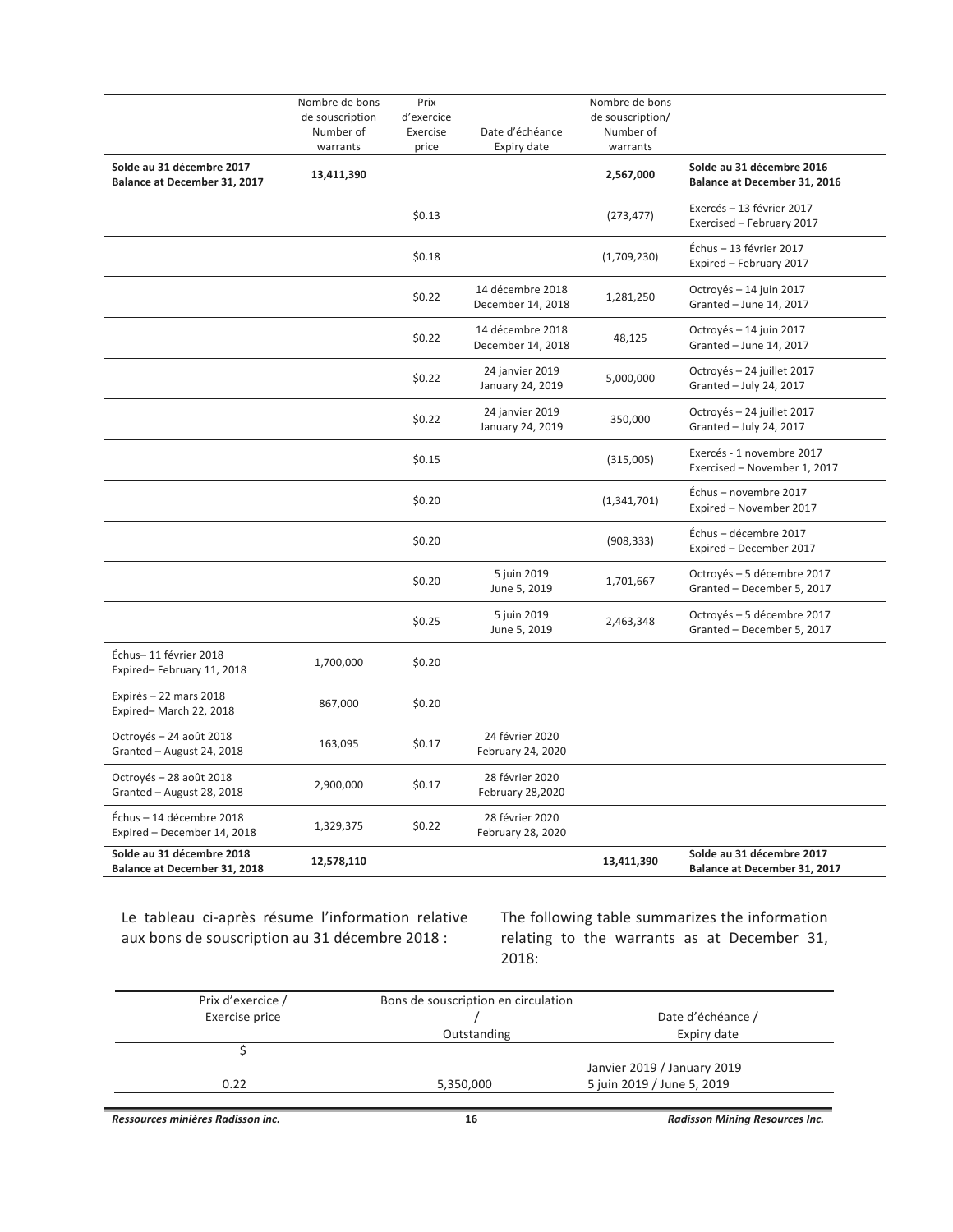| 0.20 | 1,701,667  | 5 juin 2019 / June 5, 2019          |
|------|------------|-------------------------------------|
| 0.25 | 2.463.348  | 24 février 2020 / February 24, 2020 |
| 0.17 | 163.095    | 28 février 2020 / February 28, 2020 |
| 0.17 | 2,900,000  |                                     |
|      | 12.578.110 |                                     |

#### **OBLIGATIONS ET ENGAGEMENTS** CONTRACTUELS

Les redevances sur les propriétés minières se détaillent comme suit :

- O'Brien : paiement au comptant de 1 million de dollars au moment de la mise en production commerciale.
- Kewagama: 2 % NSR
- Massicotte: En faveur de Radisson une redevance sur les revenus nets de fonderie (NSR) de 2 % sur les claims qui constituent la propriété. Balmoral peut acheter une première moitié de la redevance NSR en versant 1 000 000 \$ en espèces, tout comme elle a la possibilité d'acheter la seconde moitié en effectuant un paiement additionnel de 2 000 000 \$ en espèces.
- En égard d'une souscription de 5 000 000 unités, la Société a accordé à une entité européenne (le « Souscripteur ») un ROFO (droit de premier refus) exclusif portant sur tout financement par flux aurifère qui pourrait être mis en place par la Société pour l'exploration souterraine, l'échantillonnage en vrac ou la mise en production du projet O'Brien qu'elle détient à 100%. Selon les termes du ROFO, le souscripteur en sera le seul détenteur en égard du projet O'Brien de la Société. Il n'y a aucune obligation de la Société de financer par flux aurifère autre que celui ci-haut.

OBLIGATIONS CONTRACTUAL **AND** COMMITMENTS 

Following are the details of royalties on the mineral properties:

- O'Brien: 1 million dollars cash payment in the event of commercial production
- Kewagama: 2% net smelter return (NSR) royalty
- Massicotte: In favour of Radisson, a 2% NSR royalty on the claims that make up the property. Balmoral can purchase the first half of the NSR royalty for a cash payment of \$1,000,000 and the second half for an additional cash payment of \$2,000,000.
- Exclusive right of first offer for a gold flow financing to the O'Brien project. Next to a subscription of 5,000,000 units, the Corporation granted to a European entity (the "Subscriber") an exclusive right of first refusal over any gold flow financing which could be put in place by the Corporation for undergrad exploration, bulk sampling or the production start of the O'Brien project which is held by the Corporation for 100%. Under the terms of the right of first refusal, the subscriber will be the sale holder for the O'Brien project of the Corporation. There is no obligation for the Corporation to finance its project by gold flow financing other than the one mentioned above.

Ressources minières Radisson inc.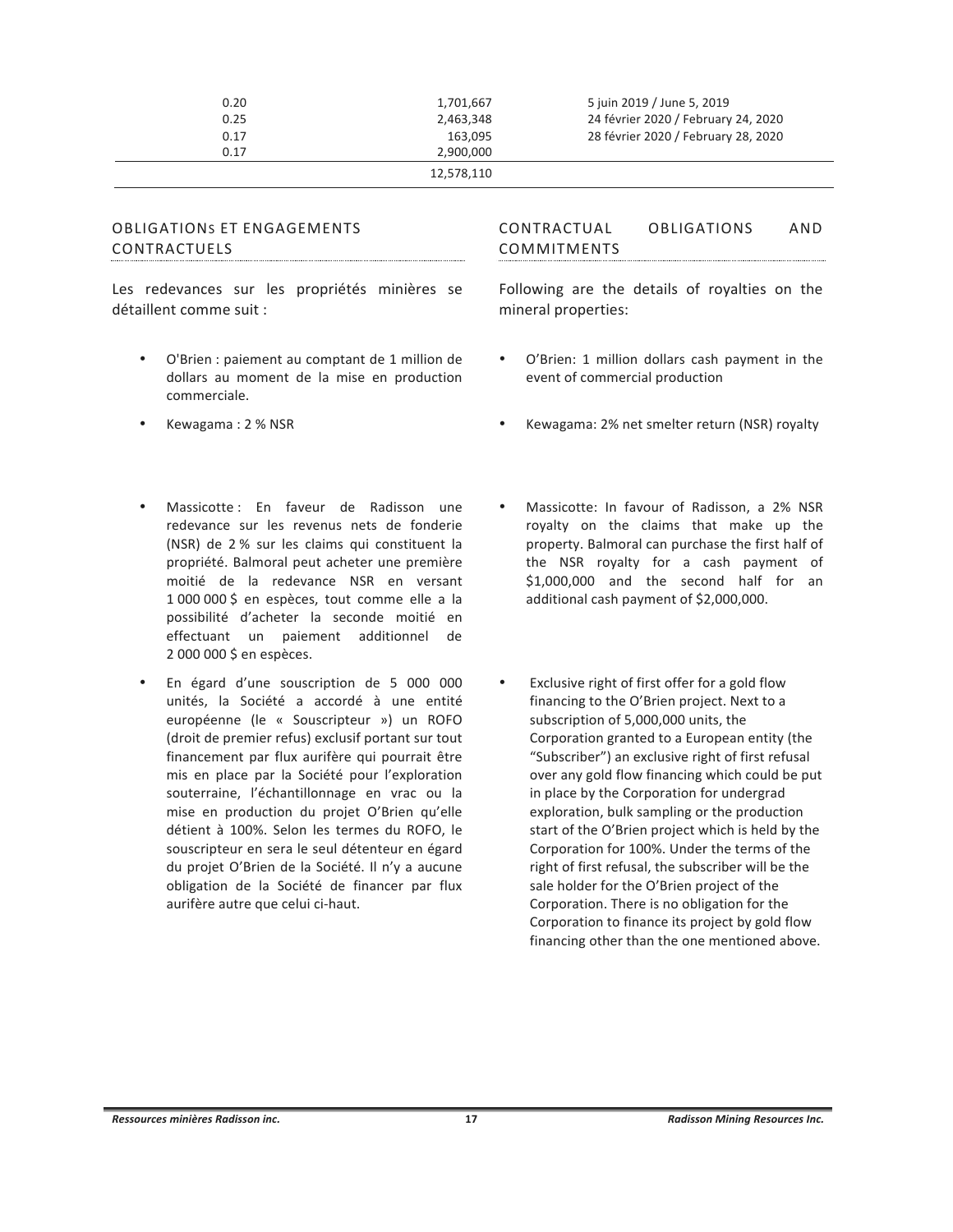# INFORMATION RELATIVES AUX PARTIES LIÉES

# Opérations entre parties liées

La rémunération payée ou payable aux principaux dirigeants (le président, le chef des finances ainsi que les administrateurs) est la suivante :

**RELATED PARTY TRANSACTIONS AND** COMMERCIAL OBJECTIVES

Related party transactions The remuneration of key executives (president, chief financial officer and directors) is:

|                                                                               | Exercice clos le /                       |                      |                                                                |
|-------------------------------------------------------------------------------|------------------------------------------|----------------------|----------------------------------------------------------------|
|                                                                               | <b>Financial years ended</b>             |                      |                                                                |
|                                                                               | 31 décembre 2018<br>31 décembre<br>2017/ |                      |                                                                |
|                                                                               | December 31,<br>2018                     | December 31,<br>2017 |                                                                |
|                                                                               | \$                                       | \$                   |                                                                |
| Salaires et charges au titre des avantages<br>du personnel                    | 94,574                                   | 76,522               | Salaries and employee benefits                                 |
| Experts-conseils et sous-traitants inclus<br>dans les frais de prospection et |                                          |                      | Experts and subcontractors included in<br>exploration expenses |
| d'évaluation                                                                  | 29,523                                   | 18,000               |                                                                |
| Experts et sous-traitants                                                     | 221,797                                  | 98,400               | Experts and subcontractors                                     |
| Rémunération à base d'actions                                                 | 110,739                                  | 77,790               | Share-based compensation                                       |
|                                                                               | 456,633                                  | 270,712              |                                                                |

Ces opérations sont mesurées en fonction de la contrepartie établie et acceptée par les parties liées.

# CONTRÔLES INTERNES À L'ÉGARD DE L'INFORMATION FINANCIÈRE

Le président et chef de la direction ainsi que le chef des opérations financières sont responsables de l'établissement et du maintien des contrôles internes à l'égard de l'information financière de la Société au sens du Règlement 52-109. Pour l'exercice clos le 31 décembre 2018, il n'y a eu aucun changement dans les contrôles qui aurait considérablement affecté ou, du moins, très probablement affecté les contrôles internes à l'égard de l'information financière de la Société.

The above transactions are measured at the consideration established and agreed by the related parties.

#### INTERNAL CONTROLS OVER FINANCIAL REPORTING

The President and Chief Executive Officer and the Chief Financial Officer are responsible for establishing and maintaining internal controls over the Corporation's financial reporting as defined in Multilateral Instrument 52-109. For the financial year ended December 31, 2018, no changes were made to internal controls over financial reporting that would have materially affected, or would be reasonably considered to materially affect, the Corporation's controls.

Ressources minières Radisson inc.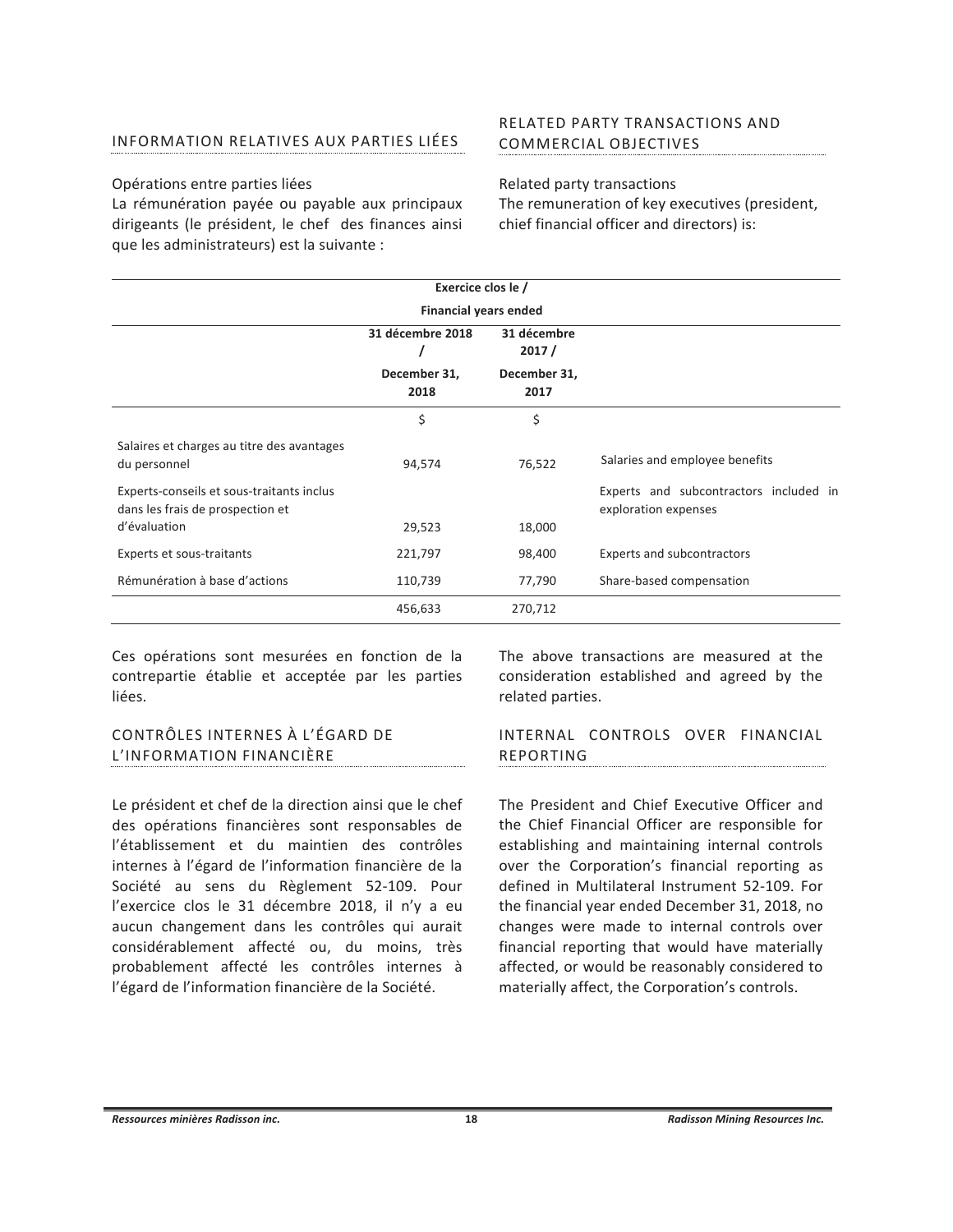# INFORMATIONS ADDITIONNELLES POUR LES ÉMETTEURS ÉMERGENTS N'AYANT PAS **D'IMPORTANTS REVENUS**

La Société fournit l'information relative aux actifs d'exploration et de mise en valeur dans la note 5 des états financiers de l'exercice clos le 31 décembre 2018. La Société n'a aucune dépense de recherche et développement.

La Société n'a pas de frais reportés autres que les actifs de prospection et d'évaluation.

Concernant les informations présentées dans ce rapport de gestion sur les actifs de prospections et d'évaluation, la direction a conclu que l'absence de dépréciation au cours de l'exercice clos le 31 décembre 2018 est adéquate.

MODE DE PRÉSENTATION ET CONFORMITÉ AUX IFRS

Les présents états financiers ont été préparés par la direction de la Société conformément aux Normes internationales d'information financière (« IFRS »).

Les présents états financiers ont été préparés selon l'hypothèse de continuité d'exploitation et selon la méthode du coût historique, à l'exception des actifs financiers et des passifs financiers qui sont réévalués à la juste valeur par le biais du résultat net. La préparation des états financiers fait appel à des estimations comptables critiques. Elle impose également à la direction d'exercer son jugement dans l'application des méthodes comptables retenues par la Société. Les principales méthodes comptables ayant servi à la préparation des présents états financiers sont résumées plus loin dans le rapport de gestion.

Les états financiers ne tiennent pas compte des projets de normes toujours à l'étape de l'exposésondage auprès de l'International Accounting Standards Board (IASB) ainsi que des normes publiées et approuvées par l'IASB, mais dont la date d'application est ultérieure au 31 décembre 2018.

ADDITIONAL DISCLOSURE FOR VENTURE **ISSUERS** WITHOUT SIGNIFICANT REVENUES 

The Corporation provides information on evaluation and exploration assets in Note 5 to the financial statements for the financial year ended December 31, 2018. The Corporation has no research and development expenditures.

The Corporation has no deferred expenses other than evaluation and prospecting assets.

Regarding information in this MD&A on evaluation and prospecting assets, Management has concluded that the absence of depreciation during the financial year ended December 31, 2018, is adequate.

# BASIS OF PRESENTATION AND ADOPTION OF IFRS

These financial statements have been prepared by the Corporation's management in accordance with International Financial Reporting Standards ("IFRS").

These financial statements were prepared on a going concern basis, under the historical cost basis, except for the financial assets and financial liabilities revaluated at fair value through net profit or loss. The preparation of financial statements in accordance with IFRS requires the use of certain critical accounting estimates. It also requires Management to exercise judgment when applying the Corporation's accounting policies. **The** significant accounting policies applied in the preparation of these financial statements are summarized further in this MD&A

The financial statements do not include draft standards that are still at the exposure draft stage with the International Accounting Standards Board (IASB) and standards published and approved by the IASB, but with an application date beyond December 31, 2018.

Ressources minières Radisson inc.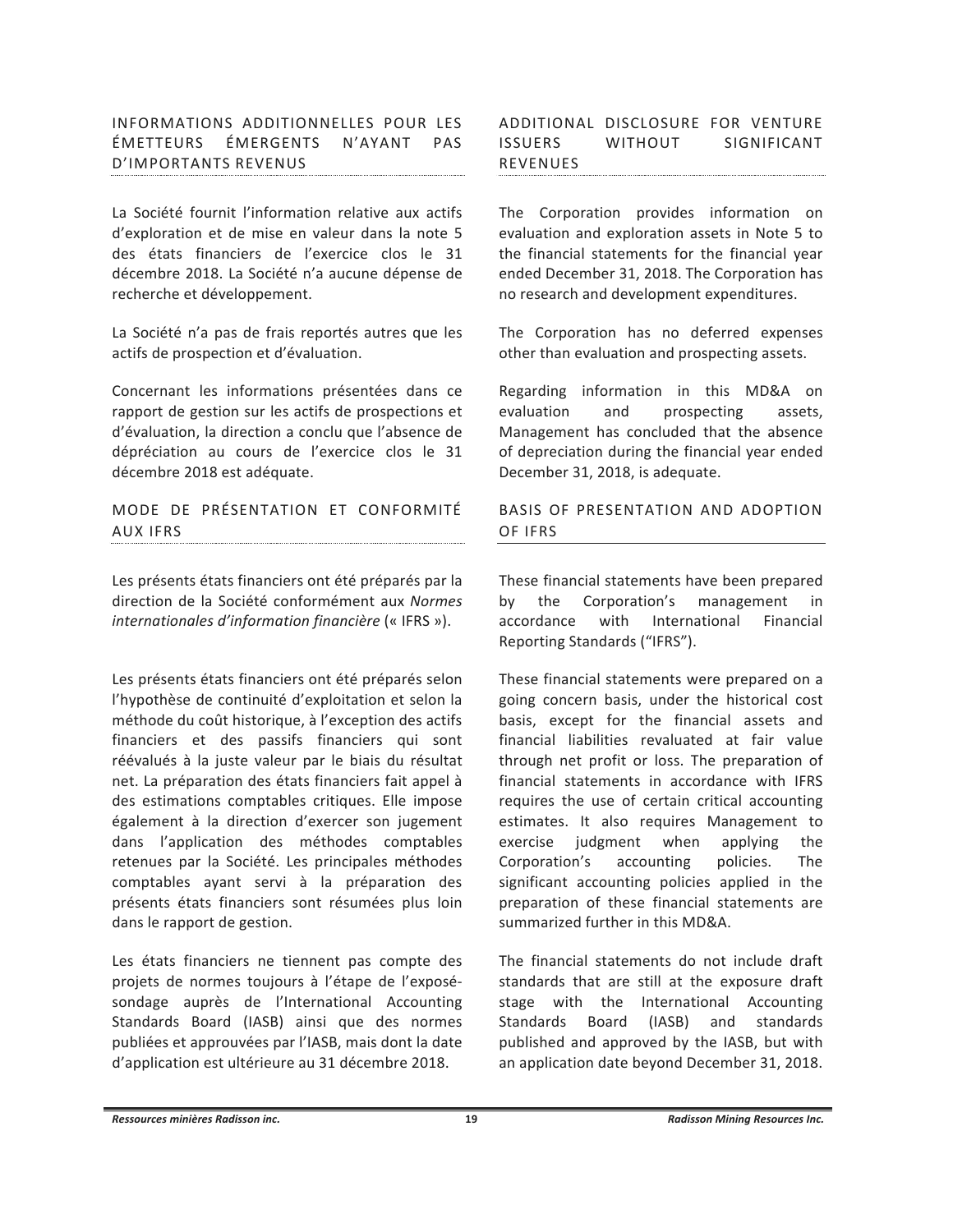# PRINCIPALES MÉTHODES COMPTABLES

Conformément aux **Normes** *internationales* d'information financière (« IFRS »), la direction de la Société doit faire des estimations et hypothèses qui ont une incidence sur les montants présentés dans les états financiers et les notes afférentes.

Les principales méthodes comptables ainsi que celles qui requièrent le plus de jugements et d'estimations sont :

# Dépenses de prospection et d'évaluation

L'application de la convention comptable de la Société pour les dépenses de prospection et d'évaluation nécessite l'exercice du jugement dans la détermination de la mesure dans laquelle la dépense peut être associée à la découverte de ressources minérales spécifiques. Le processus d'estimation exige différents niveaux d'incertitudes et ces estimations ont un effet direct sur le report des dépenses de prospection et d'évaluation. La convention de report exige de la direction de faire des estimations et des hypothèses concernant les événements et circonstances futurs. Les estimations et les hypothèses effectuées peuvent être modifiées si de nouvelles informations deviennent disponibles. Si, après que des dépenses aient été capitalisées, des informations deviennent disponibles et suggèrent qu'il est improbable que la valeur comptable puisse être recouvrée, le montant capitalisé est radié dans l'exercice au cours duquel les nouvelles informations deviennent disponibles.

### Provisions et passifs éventuels

Le jugement est utilisé afin de déterminer si un événement passé a engendré un passif qui devrait être comptabilisé aux états financiers ou s'il devrait être présenté comme un passif éventuel. Quantifier ces passifs implique jugements et estimations. Ces jugements sont basés sur plusieurs facteurs, tels que la nature de la réclamation ou du conflit, les procédures juridiques et le montant potentiel à payer, les conseils juridiques obtenus, l'expérience antérieure et la probabilité de la réalisation d'une perte. Plusieurs de ces facteurs sont sources

# SIGNIFICANT ACCOUNTING POLICIES

In accordance with International Financial Reporting Standards ("IFRS"), the Corporation's management must make estimates and assumptions that affect the amounts reported in the financial statements and accompanying notes.

Significant accounting policies and those that require the most judgment and estimates are:

# Evaluation and prospecting expenditures

The application of the Corporation's accounting policy for evaluation and prospecting expenditures requires judgment in determining the degree to which the expenditure can be associated with finding specific mineral resources. The estimation process requires varying degrees of uncertainty and these estimates directly impact the deferral of evaluation and exploration expenditures. The deferral policy requires Management to make certain estimates and assumptions about future events or circumstances. Estimates and assumptions made may change if new information becomes available. If, after expenditures have been capitalized. information becomes available suggesting that the recovery of expenditures is unlikely, the amount capitalized is written-off in the year when the new information becomes available

# Provisions and contingent liabilities

Judgments are made as to whether a past event has led to a liability that should be recognized in the financial statements or disclosed as a contingent liability. Quantifying these liabilities involves judgments and estimates. These judgments are based on a number of factors including the nature of the claims or dispute, the legal procedures and potential amount payable, legal advice received past experience and the probability of a loss being realized. Several of these factors are sources of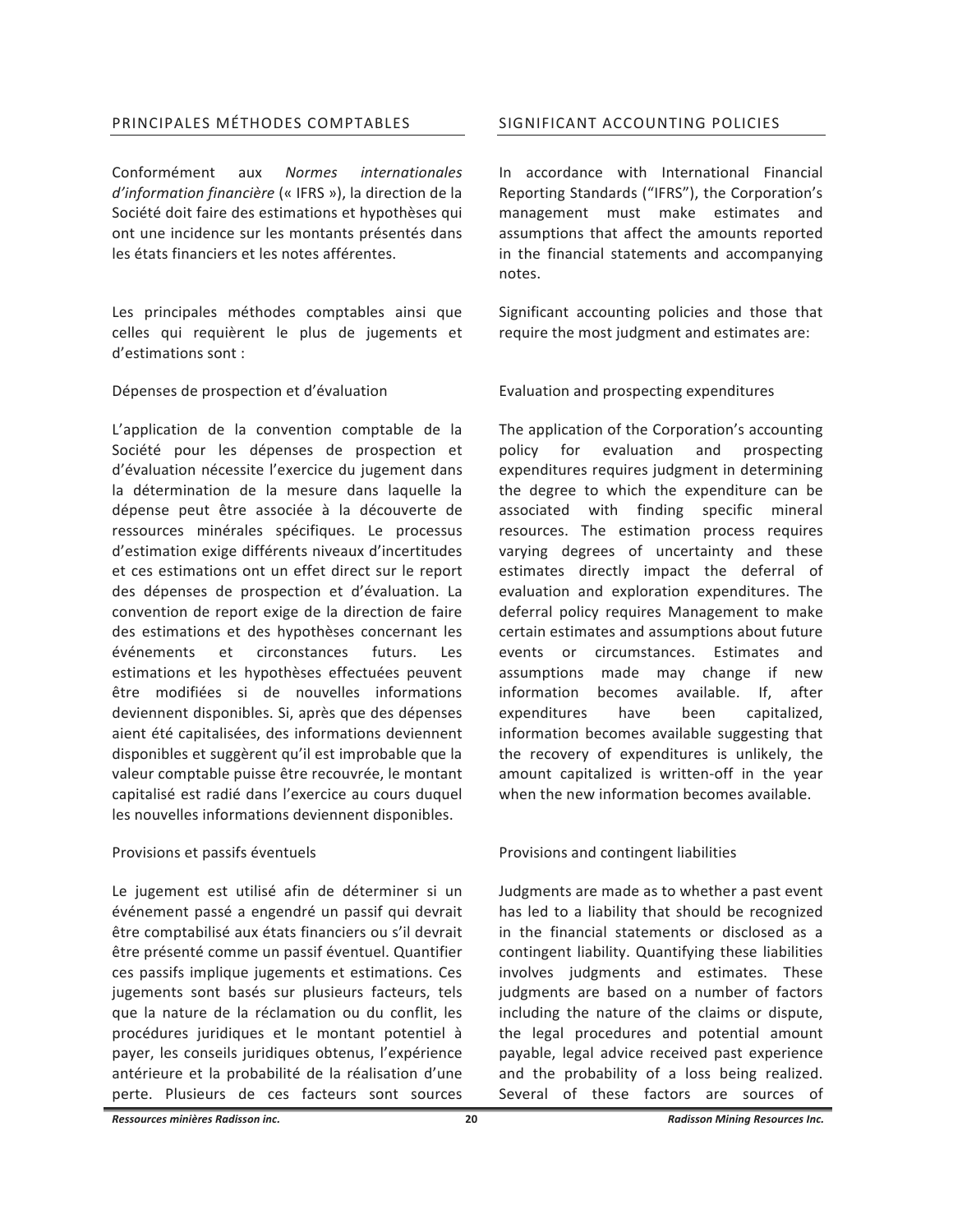d'incertitude quant aux estimations.

Dépréciation des actifs de prospection et d'évaluation.

La Société soumet chaque unité génératrice de trésorerie pour déterminer s'il existe des indications de dépréciation. La direction a établi ses unités génératrices de trésorerie comme étant chaque site minier individuel, lequel est le plus petit groupe identifiable d'actifs qui génère des entrées de trésorerie largement indépendantes des entrées de trésorerie générées par d'autres actifs ou groupes d'actifs. Lorsqu'un indicateur de dépréciation existe, puisque la Société ne dispose pas d'informations suffisantes au sujet de ses biens miniers pour pouvoir estimer les flux de trésorerie futurs, elle soumet ses biens miniers à un test de dépréciation en comparant la juste valeur à la valeur comptable, sans préalablement effectuer un test de recouvrabilité. Les techniques permettant d'établir la juste valeur exigent l'utilisation d'estimations et d'hypothèses telles que le prix prévu à long terme des ressources minérales, la capacité d'obtenir le financement nécessaire pour l'exploration poursuivre et le potentiel exploratoire. La juste valeur est le montant qui peut être obtenu de la vente d'un actif ou d'une unité génératrice de trésorerie lors d'une transaction dans des conditions de concurrence normale entre des parties biens informées et consentantes, diminué des coûts de sortie.

# Dépréciation des actifs

 $La$ Société évalue chaque groupe d'actifs périodiquement pour déterminer s'il existe des indications de perte de valeur. Lorsque des indicateurs de perte de valeur existent, une évaluation du montant recouvrable est effectuée. évaluations nécessitent l'utilisation Les d'estimations et d'hypothèses telles que le cours des prix à long terme des ressources minérales, le financement futur nécessaire, le potentiel et les résultats d'exploration. La juste valeur est établie comme étant le montant qui pourrait être obtenu de la vente de l'actif dans le cadre d'une transaction entre des parties compétentes agissant en toute liberté. La juste valeur des actifs miniers (propriétés minières et frais de prospection et

uncertainty in estimates.

Impairment of evaluation and prospecting assets

The Corporation assesses each cash generating unit annually to determine whether any indication of impairment exists. Management has established its cash generating units as each individual mine site, which is the smallest identifiable group of assets that generate cash flows that are largely independent of cash inflows from other assets or group of assets. When an indicator of impairment exists, since the Corporation does not have sufficient information about its properties to estimate future cash flows, it test its exploration properties for impairment by comparing the fair value to the carrying amount, without first performing a test of recoverability. Techniques to estimate fair value require the use of estimates and assumptions such as forecasted long-term prices of mineral resources, the ability to obtain the necessary financing to complete exploration and exploration potential. Fair value is the amount obtainable from the sale of an asset or cash-generating unit in an arm's length transaction between knowledgeable, willing parties, less the costs of disposal.

# Impairment of assets

The Corporation assesses each asset group unit periodically to determine whether any indication of impairment exists. When an indicator of impairment exists, an estimate of the recoverable amount is made. These assessments require the use of estimates and assumptions such as long-term commodity prices, future capital requirements, exploration potential and exploration performance. Fair value is determined as the amount that would be obtained from the sale of the asset in transaction between knowledgeable and willing parties in complete freedom. Fair value for mineral assets (mining properties and deferred evaluation and exploration expenses) is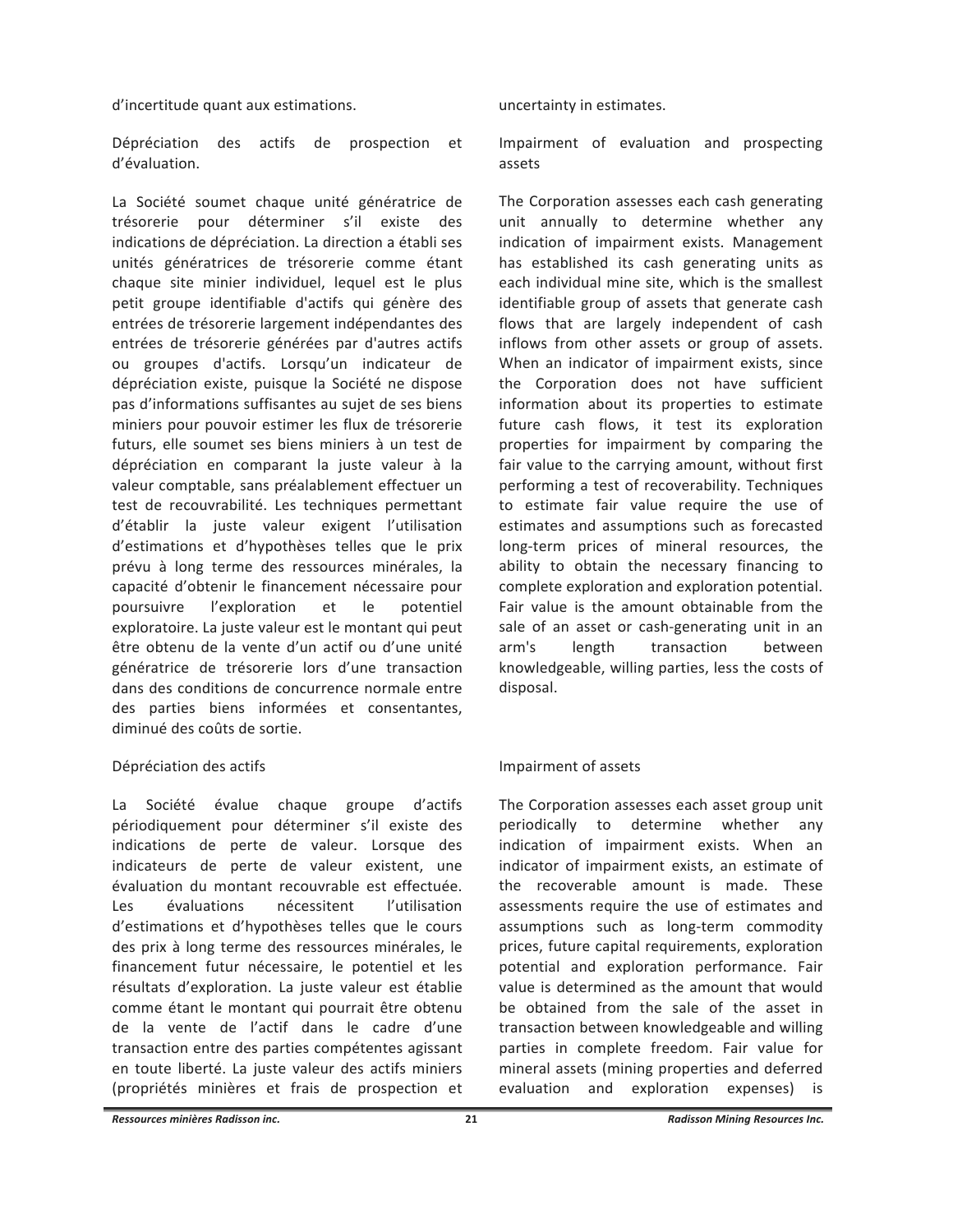d'évaluation reportés) est généralement établie comme étant la valeur non actualisée des flux monétaires futurs provenant de l'utilisation continue de l'actif, laquelle comprend des estimations sur les coûts d'expansion et de disposition, en utilisant des hypothèses que prendrait en compte une partie prenante indépendante compétente. La juste valeur correspond au prix du marché lorsqu'il est attendu que les actifs seront vendus.

En ce qui a trait aux actifs miniers sujets à un test de recouvrabilité, la direction a déterminé le groupe d'actifs comme étant chaque site minier individuel, lequel est le plus bas niveau pour lequel les flux de trésorerie identifiables sont dans une large mesure indépendante des flux de trésorerie d'autres actifs et passifs. Une perte de valeur est constatée lorsque la valeur comptable d'un actif à long terme n'est pas recouvrable et qu'elle excède la juste valeur de l'actif. La perte de valeur correspond à l'excédent de la valeur comptable sur la juste valeur.

# Estimations comptables et jugements critiques

La préparation des états financiers impose à la direction d'établir des estimations, des hypothèses et d'exercer son jugement à l'égard d'événements futurs. Les estimations et les jugements sont constamment remis en question. Ils se fondent sur l'expérience passée et sur d'autres facteurs, notamment les prévisions d'événements futurs raisonnables dans les circonstances. Les résultats réels peuvent différer des estimations, des hypothèses et des jugements posés par la direction et ils seront rarement identiques aux résultats estimés. Les paragraphes suivants décrivent les estimations et hypothèses comptables les plus critiques formulées par la direction lors de la comptabilisation et de l'évaluation des actifs, des passifs et des charges et les jugements les plus critiques de la direction dans l'application de méthodes comptables.

Rémunération et paiements à base d'actions et juste valeur des bons de souscription

Pour estimer les dépenses liées à la rémunération à base d'actions et à la juste valeur des bons de souscription, il faut sélectionner un modèle generally determined as the undiscounted future cash flows from continuing use of the asset which includes estimates of costs of future expansion and eventual disposal, using assumptions that an independent market participant may take into account. The fair value corresponds to the market price when it is expected that the asset will be sold.

For mineral assets subject to a test of recoverability, management has assessed its cash generating units as being an individual mine site, which is the lowest level for which cash inflows are largely independent of those of other assets and liabilities. An impairment loss is recognized when the carrying amount of nonfinancial asset is not recoverable and exceeds its fair value.

Critical accounting estimates and judgments.

The preparation of financial statements requires Management to make estimates, assumptions and judgments with respect to future events. These estimates and judgments are constantly challenged. They are based on past experience and other factors, including expectations of future events that are believed to be reasonable under the circumstances. The actual results are likely to differ from the estimates, assumptions and judgments made by Management, and will rarely be identical to the estimated results. The following paragraphs describe Management's most critical estimates and assumptions in the recognition and measurement of assets, liabilities and expenses and Management's most critical judgments in applying accounting policies.

Share-based compensation and payments and fair value of warrants

The estimation of share-based compensation costs and fair value of warrants requires the selection of an appropriate valuation model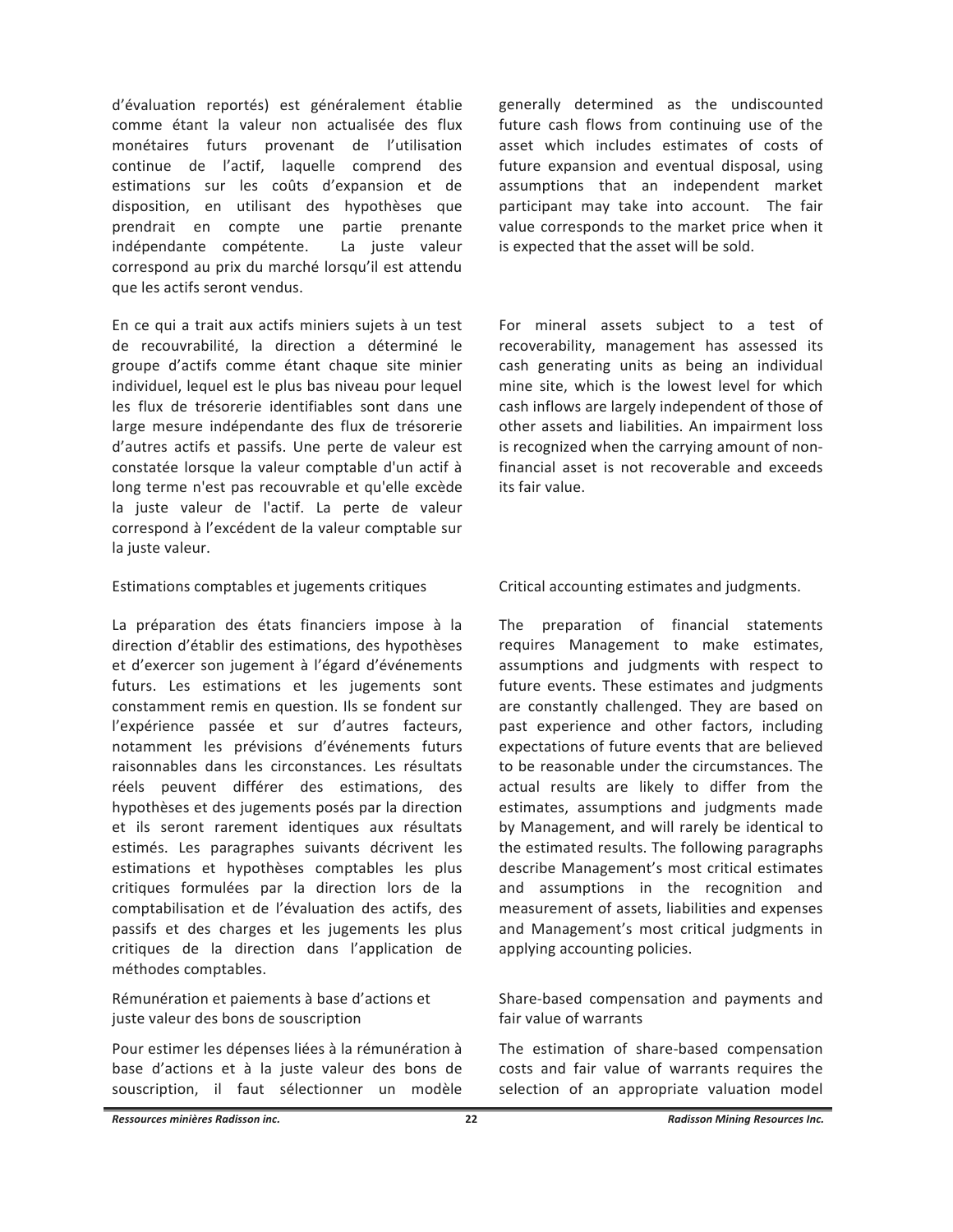d'évaluation approprié et évaluer les données qui sont nécessaires pour le modèle d'évaluation choisi. La Société a estimé la volatilité de ses propres actions, la durée de vie probable des options, la période d'exercice de ces options, ainsi que les extinctions prévues. Le modèle d'évaluation utilisé par la Société est le modèle de Black & Scholes.

# Passifs et actifs d'impôt différé

Les passifs et les actifs d'impôt différé sont évalués aux taux d'imposition dont l'application est attendue dans la période au cours de laquelle l'actif sera réalisé ou le passif réglé, en fonction des taux d'imposition (et des lois fiscales) qui sont adoptés ou quasi adoptés à la fin de la période de présentation de l'information financière. L'évaluation des passifs et des actifs d'impôt différé reflète les conséquences fiscales qui résulteraient de la façon dont la Société s'attend, à la fin de la période de présentation de l'information financière, à recouvrer ou à régler la valeur comptable de ses actifs et de ses passifs.

# RISQUES LIÉS À L'EXPLORATION

L'exploration minière comporte un degré de risque élevé. Peu de propriétés explorées sont mises en production. Des formations rocheuses inhabituelles ou imprévues, des incendies, des pannes de courant, des conflits de travail, des inondations, des explosions, des éboulements, des glissements de terrain et la difficulté d'obtenir de la main-d'œuvre qualifiée, de la machinerie ou de l'équipement approprié ou adéquat sont d'autres risques que comporte l'exécution des programmes d'exploration.

Les facteurs économiques liés à la mise en valeur de propriétés de ressources sont tributaires de nombreux facteurs, dont le coût d'exploitation, les variations de la matière extraite, la fluctuation des marchés des métaux, le coût de l'équipement de traitement et d'autres facteurs comme les réclamations des autochtones, la réglementation gouvernementale, notamment la réglementation portant sur les redevances, la production autorisée, l'importation et l'exportation de ressources and consideration as to the inputs necessary for the valuation model chosen. The Corporation has made estimates as to the volatility of its own shares, the expected life of options, the exercise period of these options as well as the expected forfeitures. The valuation model used by the Corporation is the Black & Scholes model.

# Deferred tax liabilities and assets

Deferred tax liabilities and assets are measured at tax rates expected in the period during which the asset is realized or the liability is settled, based on tax rates (and tax laws) that are enacted or substantively enacted at the end of the period for submission of financial information. The measurement of liabilities and deferred tax assets reflects the tax consequences that follow from the manner in which the Corporation expects, at the end of the period for submission of financial information, to recover or settle the carrying amount of its assets and liabilities.

# RISKS RELATED TO EXPLORATION

Mineral exploration involves a high degree of risk. Few properties explored are put into production. Unusual or unexpected rock formations, fires, power outages, labour disputes, floods, explosions, cave-ins, landslides, and problems in obtaining qualified appropriate or workers and adequate machinery or equipment are other risks involved in carrying out exploration programs.

The economics of developing resource properties are affected by many factors, including operating costs, variations in the grade of ore mined, fluctuations in metal markets, processing equipment costs and other factors such as Aboriginal land claims, government regulations, especially regulations relating to royalties, allowable production, importing and exporting natural resources, and environmental protection. Depending on the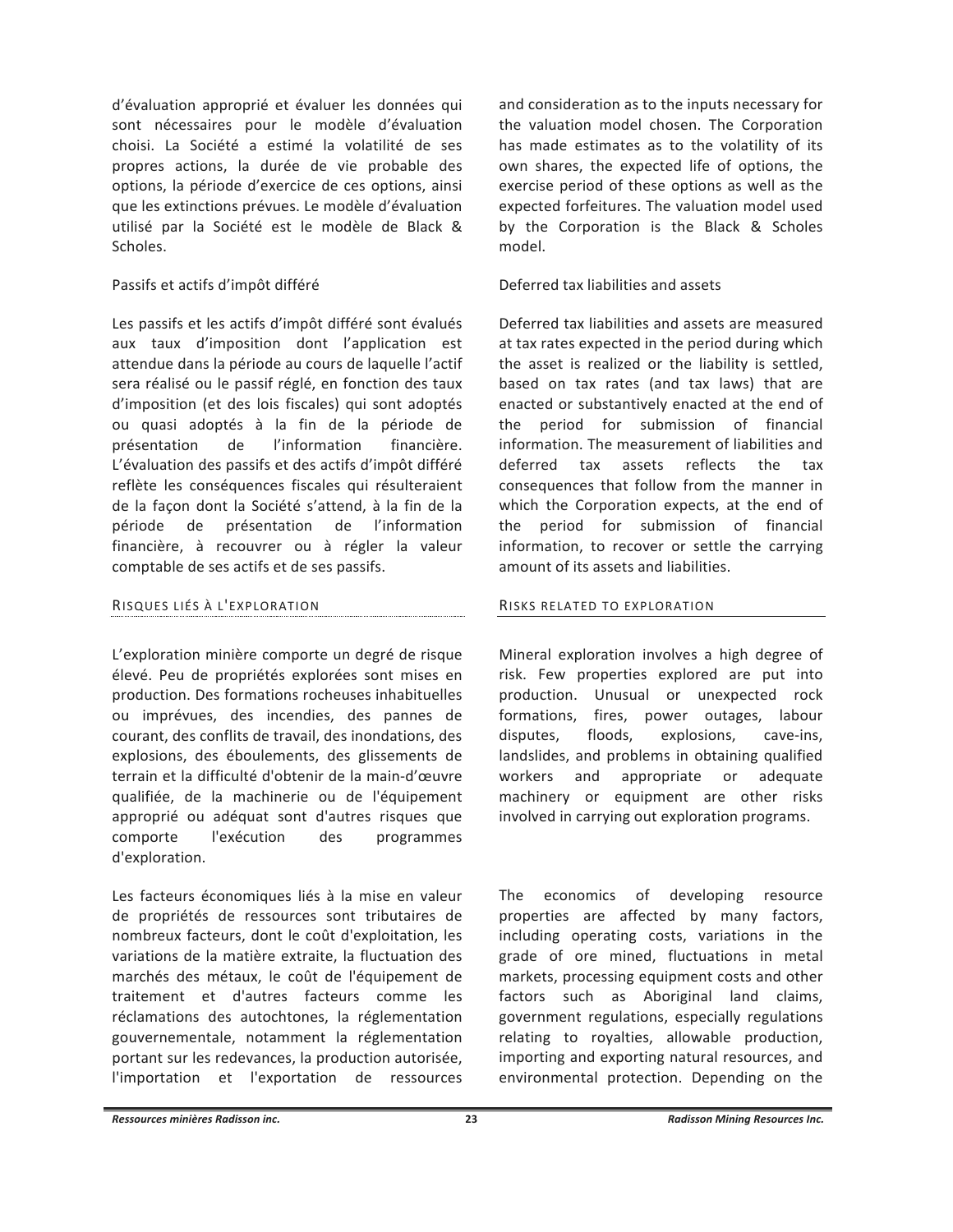naturelles et la protection de l'environnement. Selon le prix des ressources naturelles produites, la Société peut déterminer qu'il n'est pas opportun d'entreprendre ou de poursuivre la production commerciale. Il n'y a aucune certitude que les dépenses que la Société engagera dans l'exploration de ses propriétés minières donneront lieu à des découvertes de quantités commerciales de minerai. La plupart des projets d'exploration ne débouchent pas sur la découverte de gisements de minerai commercialement exploitables.

# RÉGIFMENTATION ENVIRONNEMENTALE ET AUTRES RÉGLEMENTATIONS

La législation, les règlements et les mesures actuels et futurs en matière d'environnement pourraient entraîner des frais, des dépenses en immobilisations, des restrictions et des retards additionnels dans les activités de la Société dont on ne peut prévoir l'étendue. Les exigences de la réglementation et les normes environnementales font l'objet d'une évaluation constante et peuvent être haussées considérablement, ce qui pourrait nuire sérieusement aux opérations de la Société ou à son aptitude à mettre ses propriétés en valeur d'une façon économique. Avant que la production ne puisse débuter sur une propriété, la Société devra obtenir les approbations des autorités de réglementation  $et$ les approbations environnementales. Rien ne saurait garantir que ces approbations soient obtenues et qu'elles le soient à temps. Le coût des changements dans la réglementation gouvernementale peut également réduire la rentabilité de l'exploitation ou empêcher entièrement la mise en valeur économique d'une propriété.

RISQUES LIÉS AU FINANCEMENT ET À LA MISE EN VAIFUR 

La mise en valeur des propriétés de la Société dépend donc de sa capacité à obtenir le financement additionnel nécessaire. Rien ne saura garantir qu'elle réussisse à obtenir le financement requis. De plus, la mise en production de propriétés de ressources dépendra de l'utilisation des services d'un personnel expérimenté ou encore de la conclusion d'ententes avec d'autres grandes

price of the natural resources produced, the Corporation can determine that it is not appropriate to begin or continue commercial production. There is no certainty that amounts spent by the Corporation in exploring its mineral properties will lead to the discovery of commercial quantities of ore. Most exploration projects do not result in the discovery of commercially mineable ore deposits.

### ENVIRONMENTAL AND OTHER REGULATIONS

Existing and future environmental legislation, regulations and measures could give rise to additional costs, capital expenditures, restrictions and delays in the Corporation's activities that are unpredictable in scope. The requirements of environmental regulations and standards are under constant evaluation and can be increased considerably, which could seriously affect the Corporation's business or its ability to develop its properties economically. Before production can begin on a property, the Corporation must obtain regulatory and environmental approvals; there is no assurance that these approvals will be obtained or can be obtained in a timely manner. The costs of changes in government regulations can also reduce the profitability of operations or preclude completely the economic development of a property.

| RISKS       | RFIATED | TO. | FINANCING | AND |
|-------------|---------|-----|-----------|-----|
| DEVELOPMENT |         |     |           |     |

The development of the Corporation's properties therefore depends on its ability to obtain the necessary additional financing. There is no assurance that it will be successful in obtaining the required financing. Furthermore, putting resource properties into production depends on obtaining the services of experienced personnel or of coming  $t_{0}$ 

Ressources minières Radisson inc.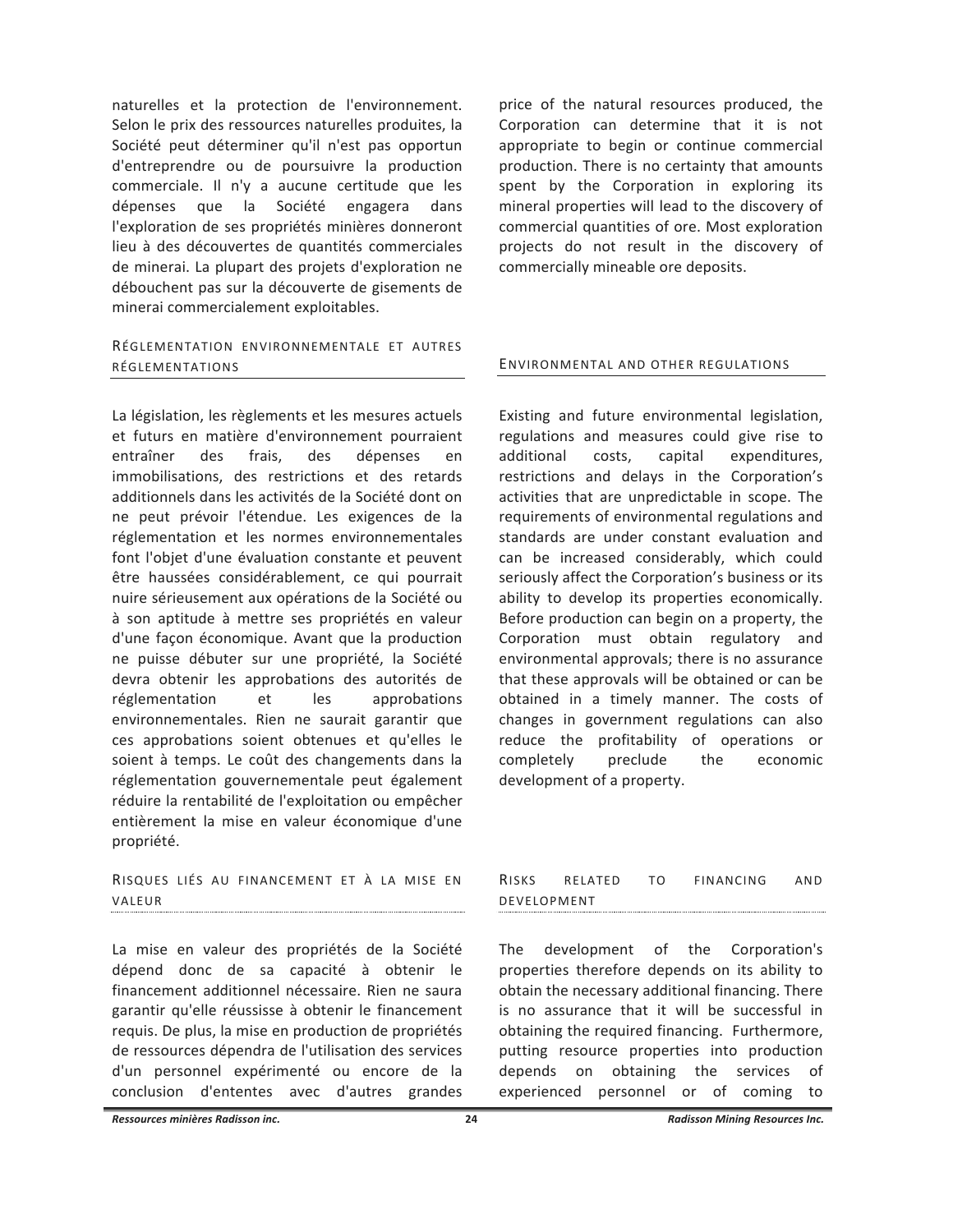sociétés de ressources qui peuvent fournir cette expertise.

# COURS DES RESSOURCES

Des facteurs indépendants de la volonté de la Société peuvent influer sur la qualité marchande de l'or ou de tous autres minéraux découverts. Les cours des ressources ont fluctué considérablement, particulièrement durant les dernières années. Les répercussions de ces facteurs ne peuvent être prévues avec précision.

#### RISQUES NON ASSURÉS

La Société peut devenir assujettie à la responsabilité découlant des éboulements, de la pollution ou d'autres risques contre lesquels elle ne peut s'assurer ou choisit de ne pas le faire en raison du coût élevé des primes ou pour d'autres motifs. Le paiement de ces responsabilités diminuerait ou pourrait éliminer les fonds disponibles pour les activités d'exploration et d'extraction.

AUTRES EXIGENCES RELATIVES AU RAPPORT DE GESTION

On peut trouver davantage de renseignements sur la Société sur SEDAR (www.sedar.com).

(s) Mario Bouchard Mario Bouchard Président et chef de la direction

(s) Denis Lachance Denis Lachance Chef des finances par Intérim

Rouyn-Noranda, Québec, Canada Le 24 avril 2019

agreements with other large resource companies that can provide the expertise.

# **MARKET FORCES**

Factors beyond the Corporation's control can influence the marketability of the gold or any other mineral discovered. The price of resources has fluctuated considerably, especially over the past few years. The impact of these factors cannot be accurately predicted.

# UNINSURED RISKS

The Corporation can be held liable for the results of cave-ins, pollution, or other risks against which it cannot or may elect not to insure because of the high cost of premiums or for other reasons. The payment of these liabilities could reduce or eliminate the funds available for exploration and mining activities.

# OTHER MD&A REQUIREMENTS

Additional information about the Corporation is available on SEDAR (www.sedar.com).

(s) Mario Bouchard Mario Bouchard President and Chief Executive Officer

(s) Denis Lachance Denis Lachance Chief Financial Officer per Interim

Rouyn-Noranda, Quebec, Canada April 24, 2019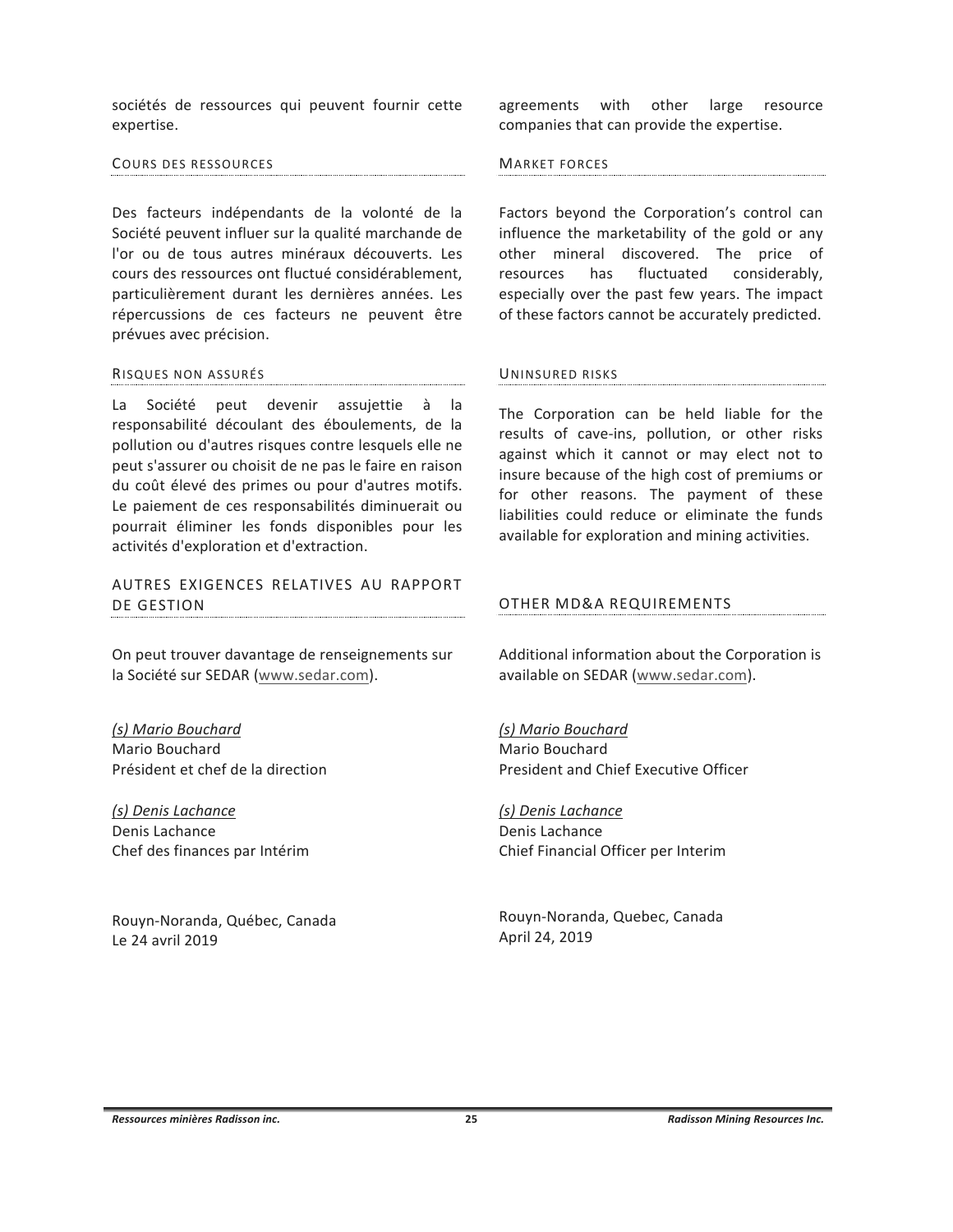# Ressources Minières<br>Radisson

# ÉTATS FINANCIERS ANNUELS 2018

RESSOURCES MINIÈRES RADISSON INC.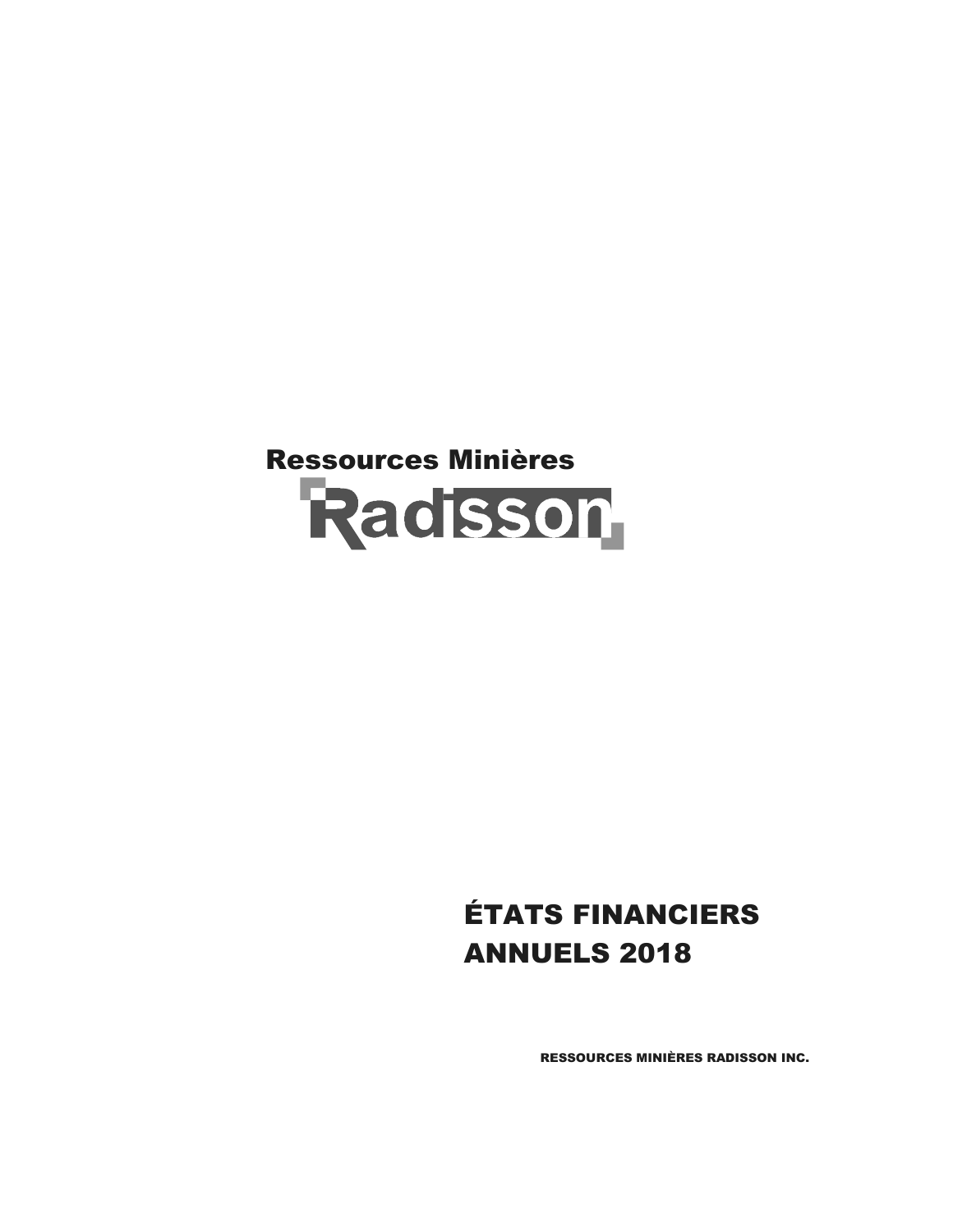

**Raymond Chabot Grant Thornton S.E.N.C.R.L.**  50, avenue Dallaire Téléphone: 819 762-1714 Télécopieur: 819 762-3306 www.rcgt.com

### **Francisco Rapport de l'auditeur indépendant** de l'autorisation de la component de l'auditeur indépendant

Aux actionnaires de Ressources Minières Radisson inc.

### **Opinion**

Nous avons effectué l'audit des états financiers de la société Ressources minières Radisson Inc. (ci-après « la société »), qui comprennent les bilans aux 31 décembre 2018 et 2017 et l'état du résultat global, les états des variations des capitaux propres et l'état des flux de trésorerie pour les exercices terminés à ces dates, ainsi que les notes complémentaires aux états financiers, y compris le résumé des principales méthodes comptables.

À notre avis, les états financiers ci-joints donnent, dans tous leurs aspects significatifs, une image fidèle de la situation financière de la société aux 31 décembre 2018 et 2017 ainsi que de sa performance financière et de ses flux de trésorerie pour les exercices terminés à ces dates, conformément aux Normes internationales d'information financière (IFRS).

### **Fondement de l'opinion**

Nous avons effectué notre audit conformément aux normes d'audit généralement reconnues du Canada. Les responsabilités qui nous incombent en vertu de ces normes sont plus amplement décrites dans la section « Responsabilités de l'auditeur à l'égard de l'audit des états financiers » du présent rapport. Nous sommes indépendants de la société conformément aux règles de déontologie qui s'appliquent à notre audit des états financiers au Canada et nous nous sommes acquittés des autres responsabilités déontologiques qui nous incombent selon ces règles. Nous estimons que les éléments probants que nous avons obtenus sont suffisants et appropriés pour fonder notre opinion.

### Incertitude significative liée à la continuité de l'exploitation

Nous attirons l'attention sur la note 1 des états financiers, qui indique l'existence d'une incertitude significative susceptible de jeter un doute important sur la capacité de la société à poursuivre son exploitation. Notre opinion n'est pas modifiée à l'égard de ce point.

#### Informations autres que les états financiers et le rapport de l'auditeur sur ces états

La responsabilité des autres informations incombe à la direction. Les autres informations se composent des informations contenues dans le rapport de gestion, mais ne comprennent pas les états financiers et notre rapport de l'auditeur sur ces états.

Notre opinion sur les états financiers ne s'étend pas aux autres informations et nous n'exprimons aucune forme d'assurance que ce soit sur ces informations. En ce qui concerne notre audit des états financiers, notre responsabilité consiste à lire les autres informations et, ce faisant, à apprécier s'il existe une incohérence significative entre celles-ci et les états financiers ou la connaissance que nous avons acquise au cours de l'audit, ou encore si les autres informations semblent autrement comporter une anomalie significative.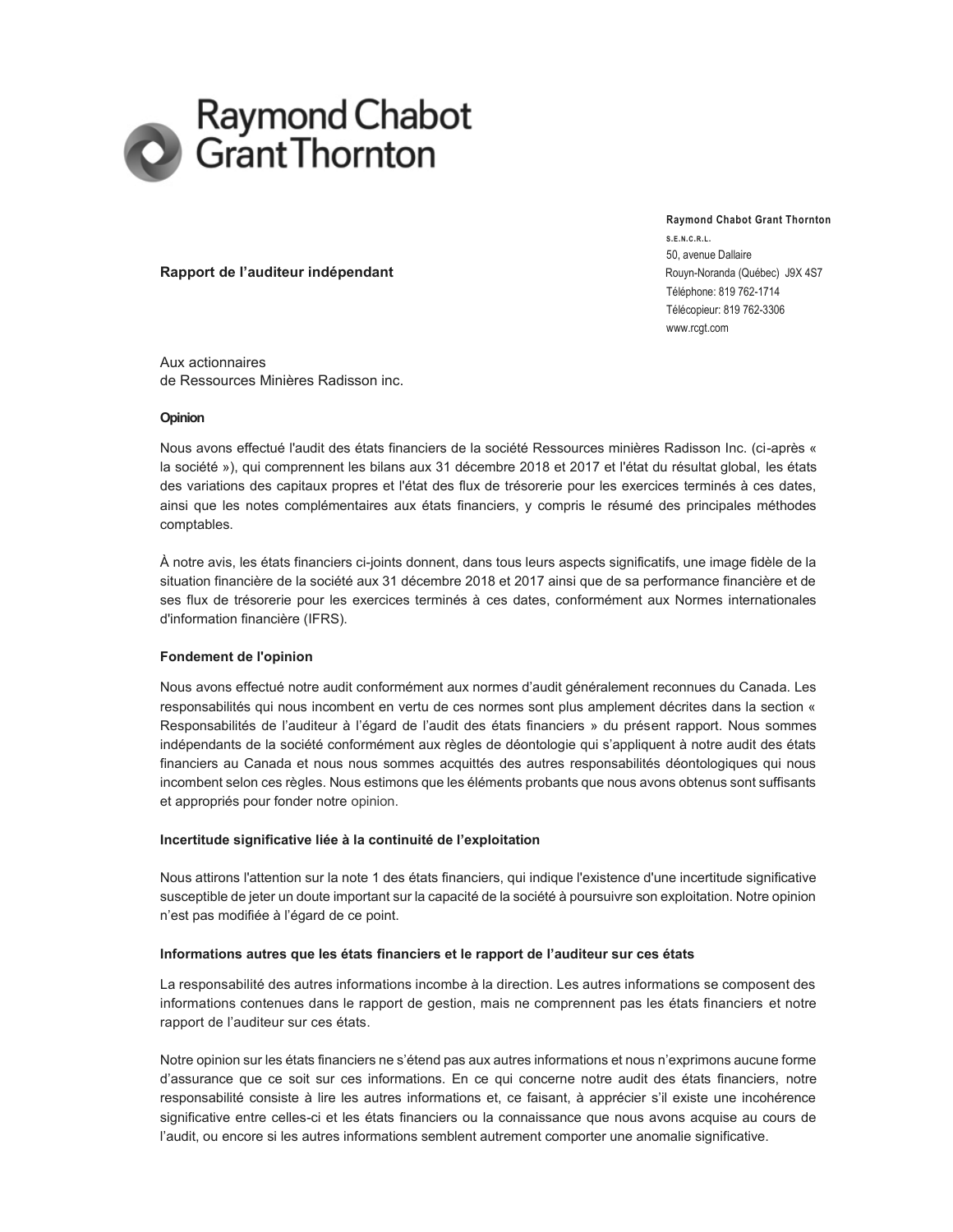Nous avons obtenu le rapport de gestion avant la date du présent rapport. Si, à la lumière des travaux que nous avons effectués sur les autres informations, nous concluons à la présence d'une anomalie significative dans celles-ci, nous sommes tenus de signaler ce fait dans le présent rapport. Nous n'avons rien à signaler à cet égard.

### Responsabilités de la direction et des responsables de la gouvernance à l'égard des états financiers

La direction est responsable de la préparation et de la présentation fidèle des états financiers conformément aux Normes internationales d'information financière (IFRS), ainsi que du contrôle interne qu'elle considère comme nécessaire pour permettre la préparation d'états financiers exempts d'anomalies significatives, que celles-ci résultent de fraudes ou d'erreurs.

Lors de la préparation des états financiers, c'est à la direction qu'il incombe d'évaluer la capacité de la société à poursuivre son exploitation, de communiquer, le cas échéant, les questions relatives à la continuité de l'exploitation et d'appliquer le principe comptable de continuité d'exploitation, sauf si la direction a l'intention de liquider la société ou de cesser son activité, ou si aucune autre solution réaliste ne s'offre à elle.

Il incombe aux responsables de la gouvernance de surveiller le processus d'information financière de la société.

### Responsabilités de l'auditeur à l'égard de l'audit des états financiers

Nos objectifs sont d'obtenir l'assurance raisonnable que les états financiers pris dans leur ensemble sont exempts d'anomalies significatives, que celles-ci résultent de fraudes ou d'erreurs, et de délivrer un rapport de l'auditeur contenant notre opinion. L'assurance raisonnable correspond à un niveau élevé d'assurance, qui ne garantit toutefois pas qu'un audit réalisé conformément aux normes d'audit généralement reconnues du Canada permettra toujours de détecter toute anomalie significative qui pourrait exister. Les anomalies peuvent résulter de fraudes ou d'erreurs et elles sont considérées comme significatives lorsqu'il est raisonnable de s'attendre à ce qu'elles, individuellement ou collectivement, puissent influer sur les décisions économiques que les utilisateurs des états financiers prennent en se fondant sur ceux-ci.

Dans le cadre d'un audit réalisé conformément aux normes d'audit généralement reconnues du Canada, nous exerçons notre jugement professionnel et faisons preuve d'esprit critique tout au long de cet audit. En outre :

nous identifions et évaluons les risques que les états financiers comportent des anomalies significatives, que celles-ci résultent de fraudes ou d'erreurs, concevons et mettons en œuvre des procédures d'audit en réponse à ces risques, et réunissons des éléments probants suffisants et appropriés pour fonder notre opinion. Le risque de non-détection d'une anomalie significative résultant d'une fraude est plus élevé que celui d'une anomalie significative résultant d'une erreur, car la fraude peut impliquer la collusion, la falsification, les omissions volontaires, les fausses déclarations ou le contournement du contrôle interne;

nous acquérons une compréhension des éléments du contrôle interne pertinents pour l'audit afin de concevoir des procédures d'audit appropriées aux circonstances, et non dans le but d'exprimer une opinion sur l'efficacité du contrôle interne de la société:

nous apprécions le caractère approprié des méthodes comptables retenues et le caractère raisonnable des estimations comptables faites par la direction, de même que des informations y afférentes fournies par cette dernière;

nous tirons une conclusion quant au caractère approprié de l'utilisation par la direction du principe comptable de continuité d'exploitation et, selon les éléments probants obtenus, quant à l'existence ou non d'une incertitude significative liée à des événements ou situations susceptibles de jeter un doute important sur la capacité de la société à poursuivre son exploitation. Si nous concluons à l'existence d'une incertitude significative, nous sommes tenus d'attirer l'attention des lecteurs de notre rapport sur les informations fournies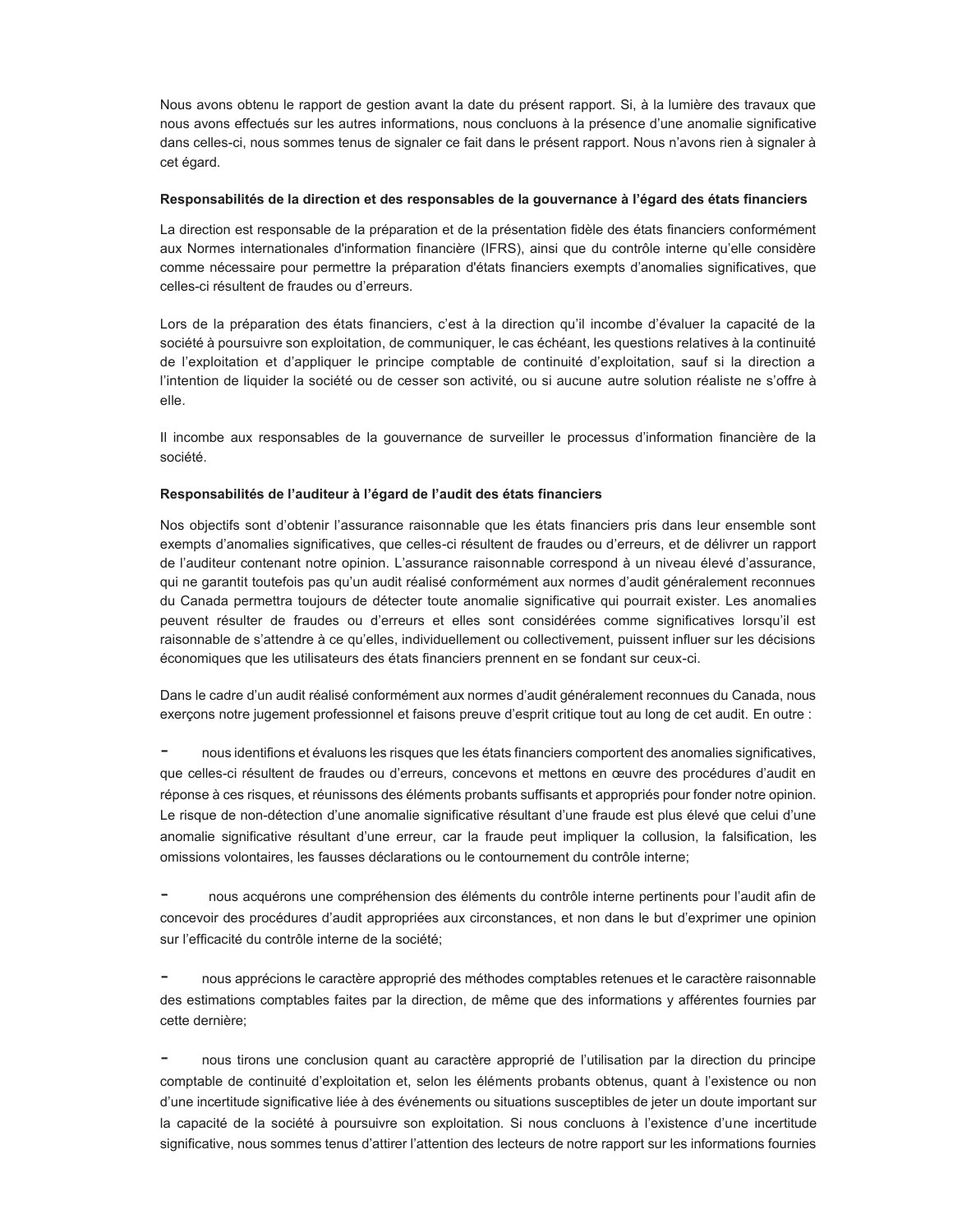dans les états financiers au sujet de cette incertitude ou, si ces informations ne sont pas adéquates, d'exprimer une opinion modifiée. Nos conclusions s'appuient sur les éléments probants obtenus jusqu'à la date de notre rapport. Des événements ou situations futurs pourraient par ailleurs amener la société à cesser son exploitation;

nous évaluons la présentation d'ensemble, la structure et le contenu des états financiers, y compris les informations fournies dans les notes, et apprécions si les états financiers représentent les opérations et événements sous-jacents d'une manière propre à donner une image fidèle.

Nous communiquons aux responsables de la gouvernance notamment l'étendue et le calendrier prévus des travaux d'audit et nos constatations importantes, y compris toute déficience importante du contrôle interne que nous aurions relevée au cours de notre audit.

Nous fournissons également aux responsables de la gouvernance une déclaration précisant que nous nous sommes conformés aux règles de déontologie pertinentes concernant l'indépendance, et leur communiquons toutes les relations et les autres facteurs qui peuvent raisonnablement être considérés comme susceptibles d'avoir des incidences sur notre indépendance ainsi que les sauvegardes connexes s'il y a lieu.

L'associé responsable de la mission d'audit au terme de laquelle le présent rapport de l'auditeur indépendant est délivré est Carole Lepage.

1

Raymond Cholot Grant Thorn ton S.E. N.C. R.L.

Rouyn-Noranda Le 24 avril 2019

<sup>1</sup> CPA auditeur, CA permis de comptabilité publique nºA119351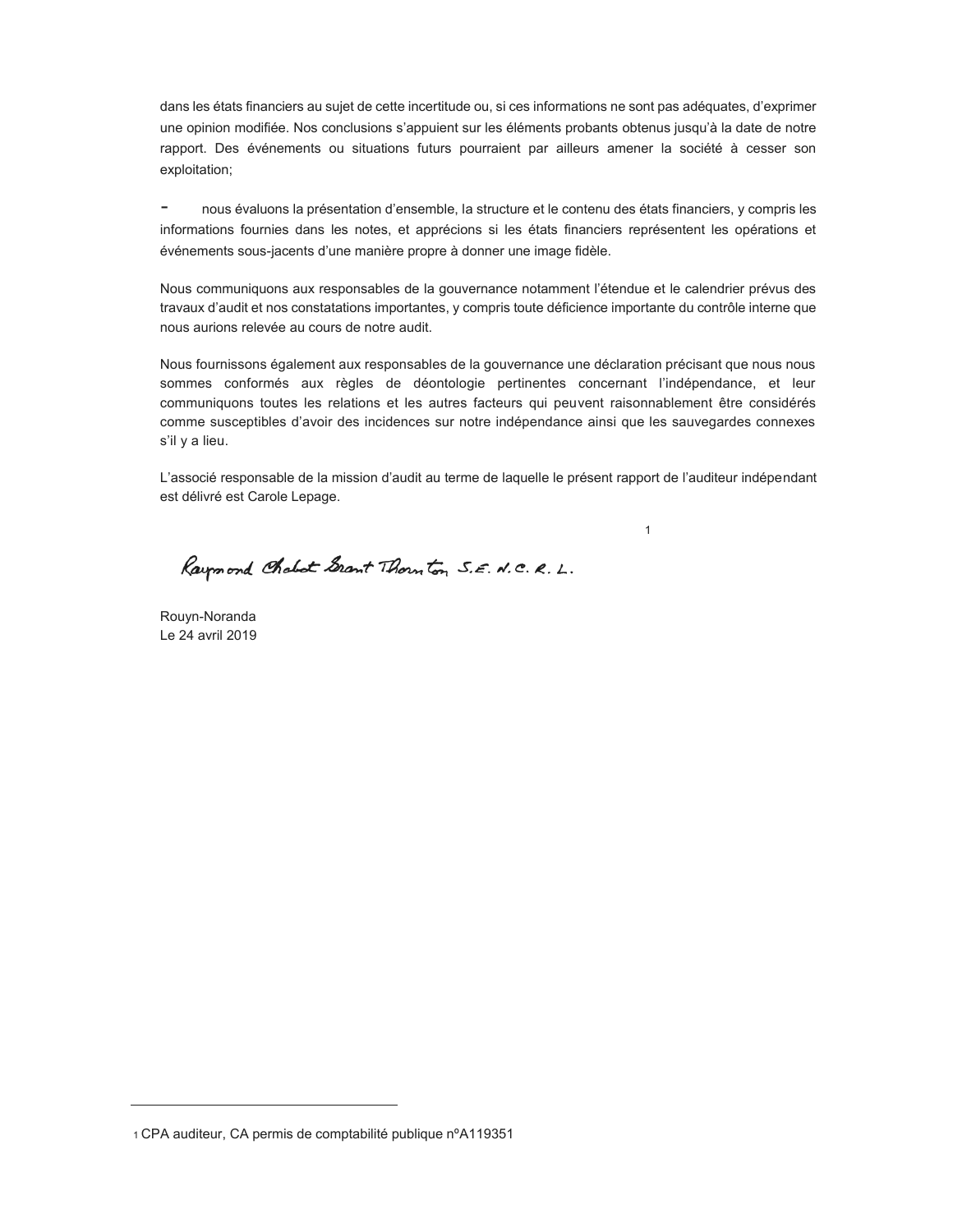# **État de la situation financière au 31 décembre 2018 et 2017**

**(en dollars canadiens)** 

|                                                                   | 31 décembre 2018 | 31 décembre 2017 |
|-------------------------------------------------------------------|------------------|------------------|
|                                                                   | \$               | \$               |
| <b>Actifs</b>                                                     |                  |                  |
| Courants:                                                         |                  |                  |
| Trésorerie et équivalents de trésorerie (note 4)                  | 655 485          | 641 357          |
| Certificat de placement (note 4)                                  | 402 773          |                  |
| Fonds réservés à la prospection et à l'évaluation (note 4 et 10)  | 446 000          | 1 161 443        |
| Placements (note 4)                                               | 62 100           | 143 000          |
| Taxes gouvernementales et impôts miniers à recevoir               | 171 244          | 234 044          |
| Autres débiteurs                                                  | 1 1 9 0          | 21 190           |
| Frais payés d'avance                                              | 66 667           | 29 30 6          |
|                                                                   | 1805459          | 2 2 3 0 3 4 0    |
| Non courants:                                                     |                  |                  |
| Immobilisations corporelles                                       | 12 2 8 4         | 9872             |
| Actifs de prospection et d'évaluation (note 5)                    | 13 759 870       | 12 058 604       |
|                                                                   | 15 577 613       | 14 298 816       |
| <b>Passifs</b>                                                    |                  |                  |
| Courants:                                                         |                  |                  |
| Créditeurs et charges à payer                                     | 527823           | 358 951          |
| Non courants:                                                     |                  |                  |
| Impôt différé (note 6)                                            | 1 107 420        | 959 458          |
| Autre passif relatif à l'émission d'actions accréditives (note 7) | 167 250          | 179 439          |
|                                                                   | 1802493          | 1 497 848        |
| Capitaux propres :                                                |                  |                  |
| Capital-actions (note 8)                                          | 39 171 199       | 37 753 701       |
| Réserves - règlement en instruments de capitaux propres           | 4 142 416        | 3 932 946        |
| Bons de souscription (note 8)                                     | 221 638          | 224 152          |
| Déficit (note 3(a))                                               | (29 760 133)     | (29 109 831)     |
|                                                                   | 13 775 120       | 12 800 968       |
|                                                                   | 15 577 613       | 14 298 816       |

Les notes complémentaires font partie intégrante des états financiers.

Les états financiers ont été approuvés et autorisés pour publication par le conseil d'administration le 24 avril 2019.

*(s) Mario Bouchard (s) Denis Lachance* Mario Bouchard **Denis Lachance** Président & Administrateur chef des finances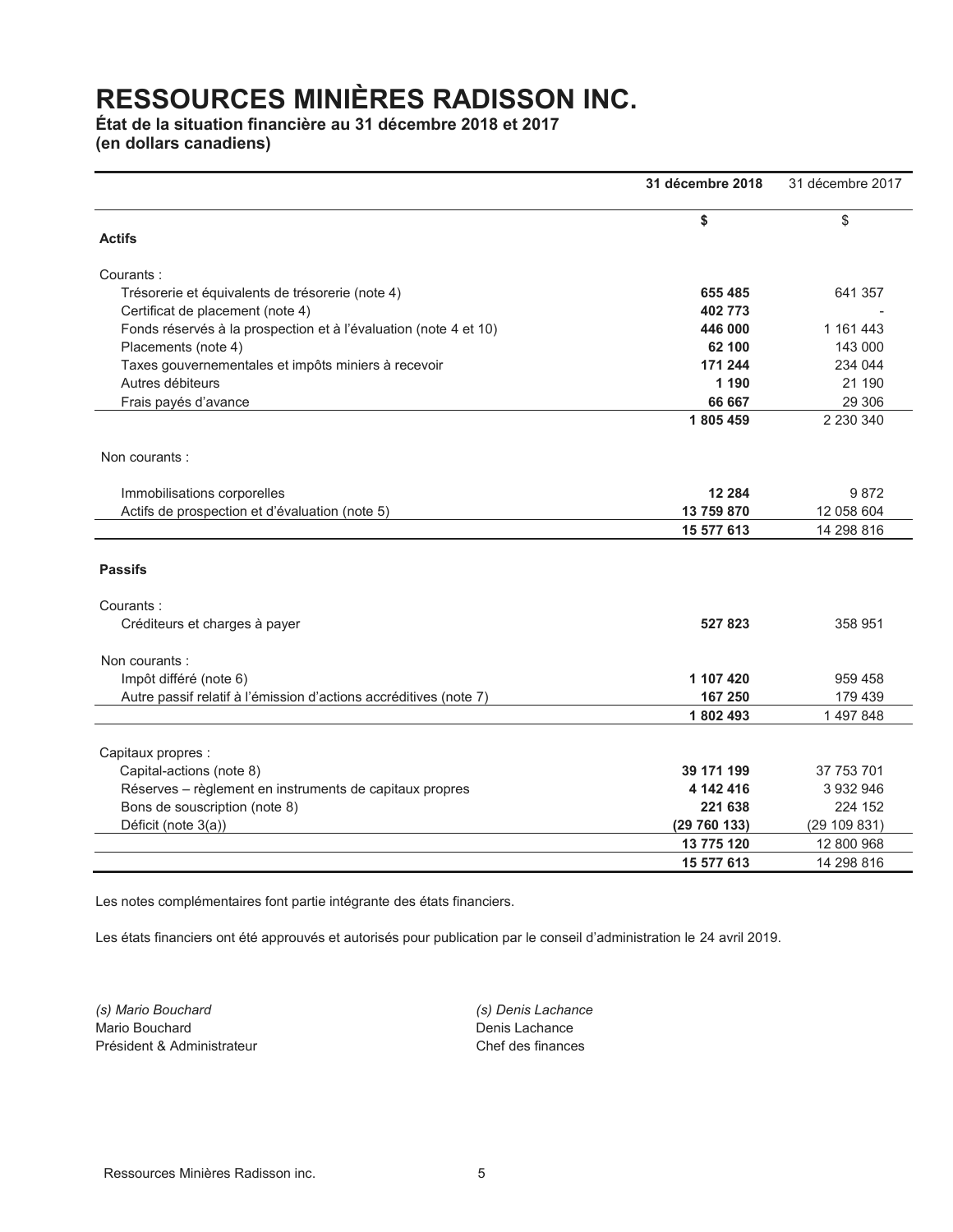# **État du résultat global Exercice clos le 31 décembre 2018 et 2017 (en dollars canadiens)**

|                                                                  | 2018      | 2017      |
|------------------------------------------------------------------|-----------|-----------|
|                                                                  | \$        | \$        |
|                                                                  |           |           |
| Revenus:                                                         |           |           |
| Intérêts                                                         | 15 697    | 13781     |
| Autres revenus                                                   | 406       | 3823      |
| Revenus de location                                              | 2000      | 15 210    |
|                                                                  | 18 103    | 32 814    |
| Frais d'administration :                                         |           |           |
| Salaires et charges au titre des avantages du personnel          | 94 574    | 76 522    |
| Rémunération et paiements à base d'actions                       | 153 097   | 77 790    |
| Experts et sous-traitants                                        | 226 621   | 107 238   |
| Honoraires professionnels                                        | 29 612    | 17 500    |
| Voyages et promotion                                             | 158 830   | 100 187   |
| Informations aux actionnaires                                    | 51 747    | 62 557    |
| Inscriptions et frais de registrariat                            | 42 544    | 35 527    |
| Papeterie et dépenses de bureau                                  | 41 481    | 27 806    |
| Assurances, taxes et licences                                    | 14822     | 19 587    |
| Intérêts et frais bancaires                                      | 99        | 1 1 7 7   |
| Impôts de la partie XII.6                                        | 3 1 7 0   | 204       |
| Télécommunications                                               | 10 621    | 4 1 4 4   |
| Amortissement des immobilisations corporelles                    | 3910      | 3 0 8 8   |
| Maintien d'un site minier                                        | 9937      | 14 166    |
| Perte de valeur des placements                                   | 122 900   | 44 200    |
| Gain sur cession d'actifs de prospection et d'évaluation         | (42000)   |           |
|                                                                  | 921 965   | 591 693   |
| Perte avant impôt                                                | (903 862) | (558 879) |
| Impôt différé (note 6)                                           | 253 560   | 2618195   |
| Bénéfice net (perte nette) et résultat global                    | (650302)  | 2 059 316 |
| Bénéfice net (perte nette) par action de base et diluée (note 9) | (0.0051)  | 0.0184    |

Les notes complémentaires font partie intégrante des états financiers.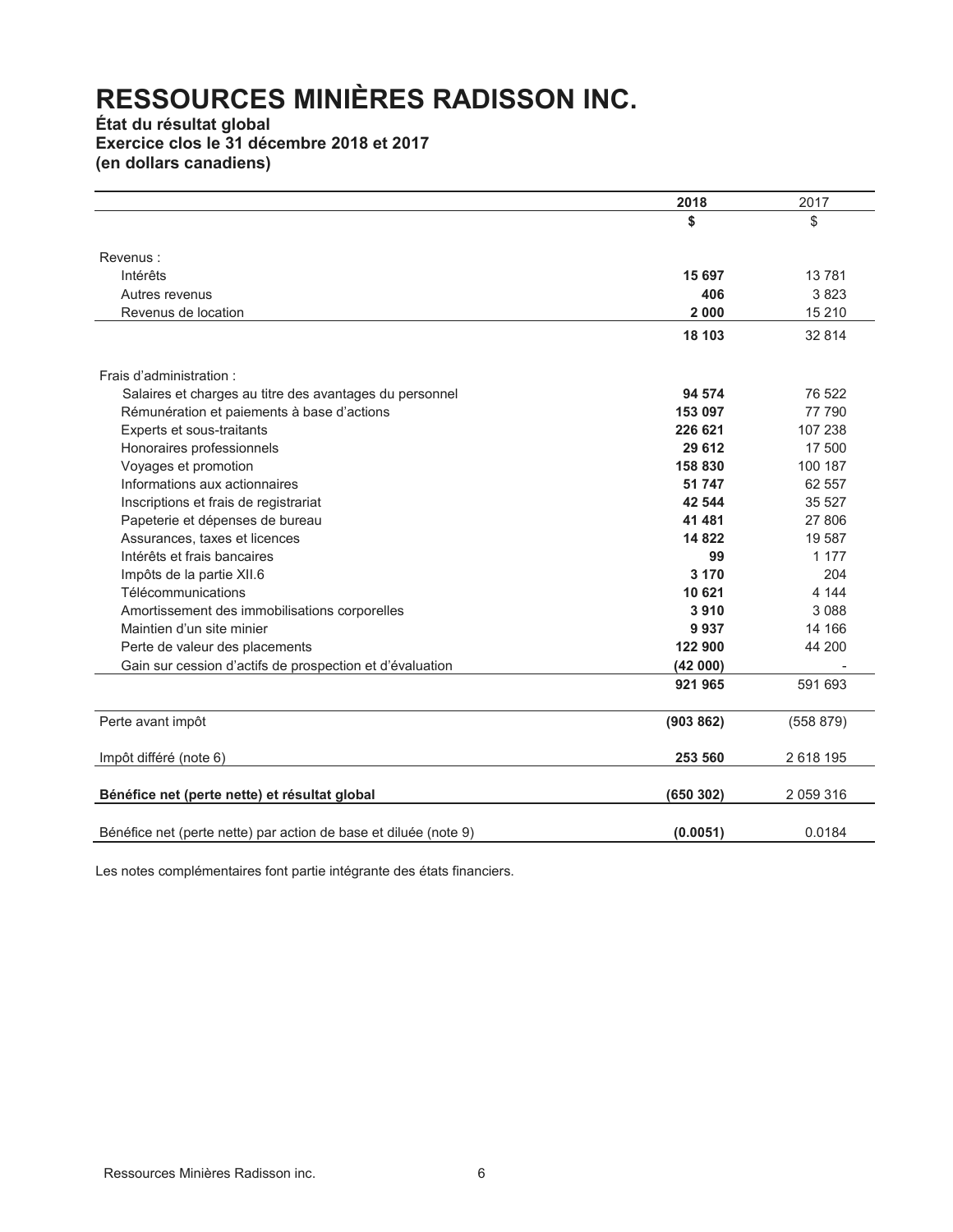État des variations des capitaux propres au 31 décembre 2018 et 2017 **(en dollars canadiens)** 

|                                                          |               | Réserves-<br>règlement<br>en<br>instruments<br>de capitaux |                | Bons de      | <b>Total des</b><br>Capitaux |
|----------------------------------------------------------|---------------|------------------------------------------------------------|----------------|--------------|------------------------------|
|                                                          | Capital-      | propres                                                    | <b>Déficit</b> | souscription | propres                      |
|                                                          | actions<br>\$ | \$                                                         | \$             | \$           | \$                           |
| Solde au 31 décembre                                     |               |                                                            |                |              |                              |
| 2017                                                     | 37 753 701    | 3 932 946                                                  | (29109831)     | 224 152      | 12 800 968                   |
| Émission d'actions<br>ordinaires<br>Émission d'actions   | 704 512       |                                                            |                |              | 704 512                      |
| accréditives                                             | 671 667       |                                                            |                |              | 671 667                      |
| Frais d'émission                                         | (46 465)      |                                                            |                |              | (46 465)                     |
| Rémunération et<br>paiements à base                      |               |                                                            |                |              |                              |
| d'actions                                                |               | 153 097                                                    |                |              | 153 097                      |
| Bons de souscription<br>octroyés<br>Bons de souscription |               |                                                            |                | 91893        | 91893                        |
| échus                                                    |               | 94 407                                                     |                | (94 407)     |                              |
| Options exercées                                         | 87 784        | (38 034)                                                   |                |              | 49 750                       |
|                                                          | 39 171 199    | 4 142 416                                                  | (29 109 831)   | 221 638      | 14 425 422                   |
| Perte nette et résultat<br>global de l'exercice          |               |                                                            | (650302)       |              | (650 302)                    |
| Solde au 31 décembre                                     |               |                                                            |                |              |                              |
| 2018                                                     | 39 171 199    | 4 142 416                                                  | (29 760 133)   | 221 638      | 13 775 120                   |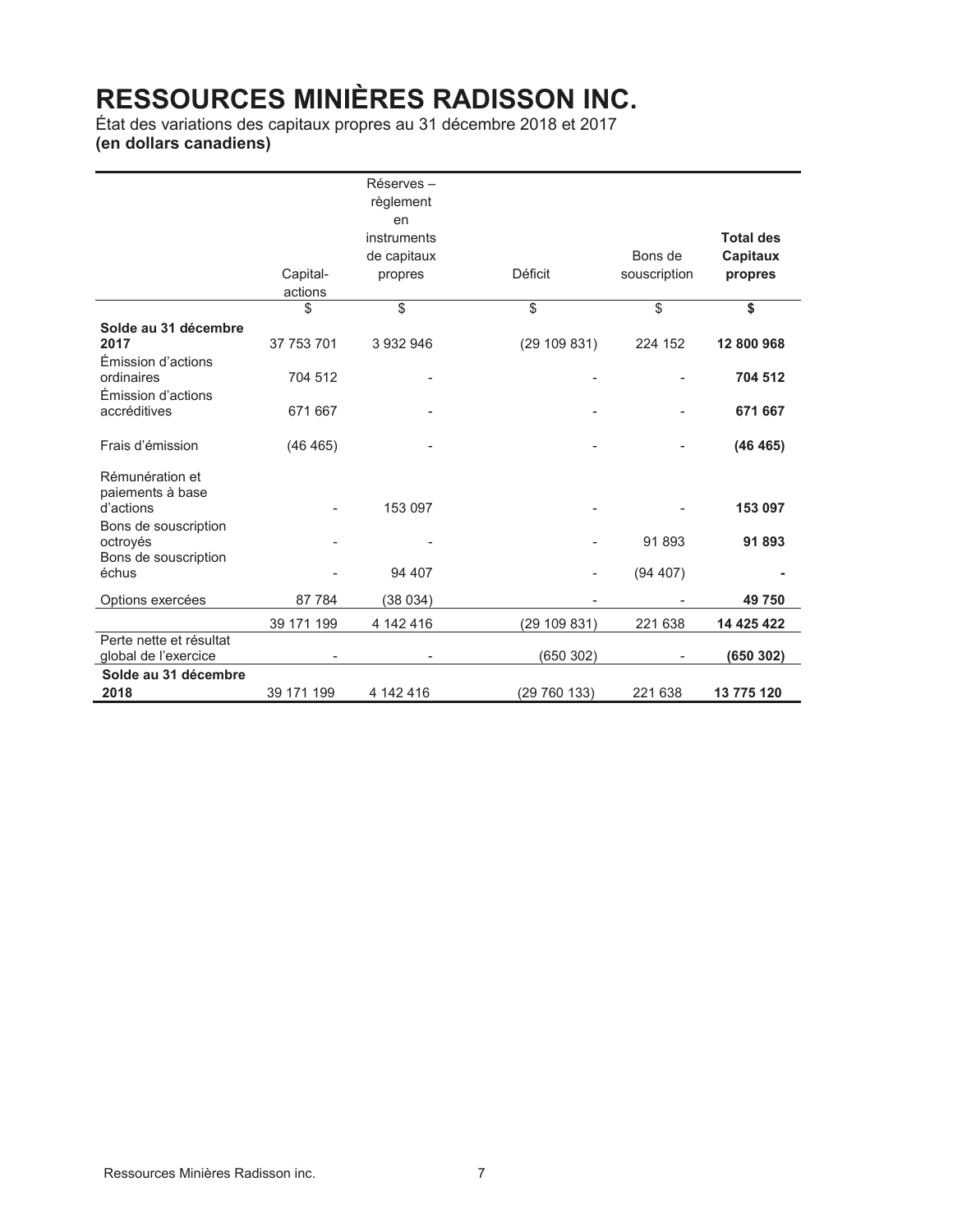**État des variations des capitaux propres au 31 décembre 2018 et 2017 (en dollars canadiens)** 

|                                                  |                 | Réserves-<br>règlement           |                |              |                       |
|--------------------------------------------------|-----------------|----------------------------------|----------------|--------------|-----------------------|
|                                                  |                 | en<br>instruments<br>de capitaux |                | Bons de      | Total des<br>Capitaux |
|                                                  | Capital-actions | propres                          | <b>Déficit</b> | souscription | propres               |
|                                                  |                 | \$                               | \$             | \$.          | \$                    |
| Solde au 31 décembre 2016                        | 35 258 698      | 3793884                          | (31 169 147)   | 150 042      | 8 0 3 4 4 7 7         |
| Émission d'actions ordinaires                    | 869 692         |                                  |                |              | 869 692               |
| Émission d'actions accréditives                  | 1 610 725       |                                  |                |              | 1 610 725             |
| Frais d'émission                                 | (135 179)       |                                  |                | 8 1 2 4      | (127055)              |
| Rémunération et paiements à<br>base d'actions    |                 | 77 790                           |                |              | 77 790                |
| Bons de souscription octroyés                    |                 |                                  |                | 144 220      | 144 220               |
| Bons de souscription exercés                     | 99 765          |                                  |                | (16962)      | 82 803                |
| Bons de souscription échus                       |                 | 61 272                           |                | (61 272)     |                       |
| Options exercées                                 | 50 000          |                                  |                |              | 50 000                |
|                                                  | 37 753 701      | 3 932 946                        | (31 169 147)   | 224 152      | 10 741 652            |
| Bénéfice net et résultat global<br>de l'exercice |                 |                                  | 2 059 316      |              | 2 059 316             |
| Solde au 31 décembre 2017                        | 37 753 701      | 3 932 946                        | (29 109 831)   | 224 152      | 12 800 968            |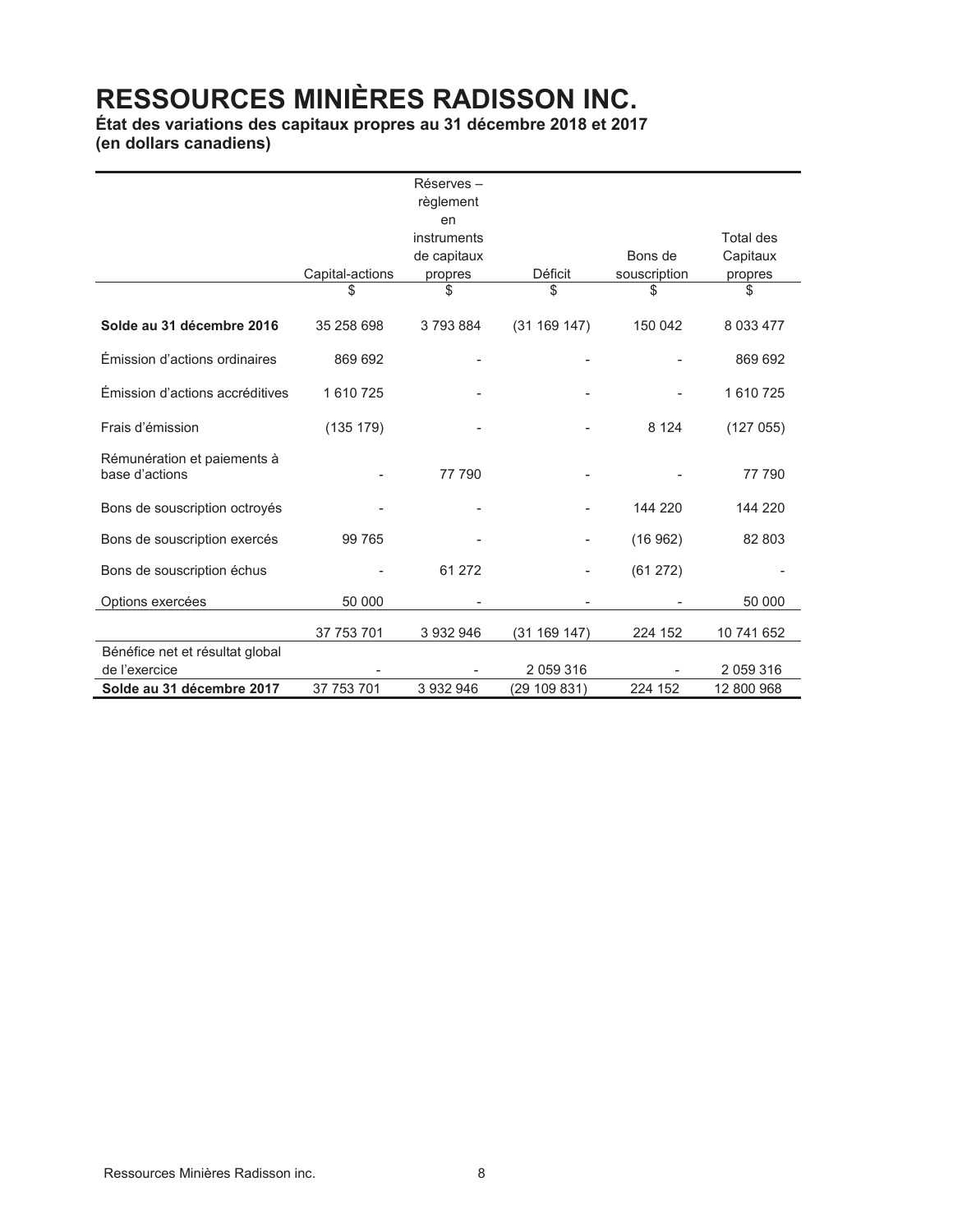# **État des flux de trésorerie Exercice clos le 31 décembre 2018 et 2017 (en dollars canadiens)**

|                                                                              | 2018      | 2017          |
|------------------------------------------------------------------------------|-----------|---------------|
|                                                                              | S         | \$            |
|                                                                              |           |               |
| Activités opérationnelles :                                                  |           |               |
| Bénéfice net (perte nette) de l'exercice                                     | (650302)  | 2 103 516     |
| Postes ne comportant aucun mouvement de liquidités :                         |           |               |
| Amortissement des immobilisations corporelles                                | 3910      | 3 0 8 8       |
| Rémunération et paiements à base d'actions                                   | 153 097   | 77 790        |
| Impôts futurs                                                                | (253 560) | (2618195)     |
| Perte de valeur des placements                                               | 122 900   |               |
| Gain sur cession d'actifs de prospection et d'évaluation                     | (42000)   |               |
| Variation des éléments hors-caisse du fonds de roulement (note 14)           | 210 229   | (46970)       |
| Flux de trésoreries provenant des activités opérationnelles                  | (455 726) | (480 771)     |
|                                                                              |           |               |
| Activités d'investissement :                                                 |           |               |
| Acquisition d'immobilisations corporelles                                    | (6322)    | (9150)        |
| Augmentation des actifs de prospection et d'évaluation                       | (1697184) | (2460437)     |
| Flux de trésoreries provenant des activités d'investissement                 | (1703506) | (2469587)     |
|                                                                              |           |               |
| Activités de financement :                                                   |           |               |
| Emission de capital-actions et exercice d'options et de bons de souscription | 1907155   | 3 150 410     |
| Frais d'émission d'actions                                                   | (46 465)  | (127055)      |
| Flux de trésorerie provenant des activités de financement                    | 1860690   | 3 0 2 3 3 5 5 |
|                                                                              |           |               |
| Augmentation (diminution) de la trésorerie et des équivalents de trésorerie  | (298542)  | 72 997        |
| Trésorerie et équivalents de trésorerie au début de l'exercice               | 1802800   | 1729803       |
| Trésorerie et équivalents de trésorerie à la fin de l'exercice               | 1 504 258 | 1802800       |
|                                                                              |           |               |
| La trésorerie et les équivalents de trésorerie sont constitués de :          |           |               |
| Trésorerie et équivalents de trésorerie                                      | 655 485   | 641 357       |
| Certificat de placement                                                      | 402 773   |               |
| Fonds réservés à la prospection et à l'évaluation                            | 446 000   | 1 161 443     |
|                                                                              | 1 504 258 | 1802800       |

Information additionnelles - Flux de trésorerie (note 14).

Les notes complémentaires font partie intégrante des états financiers.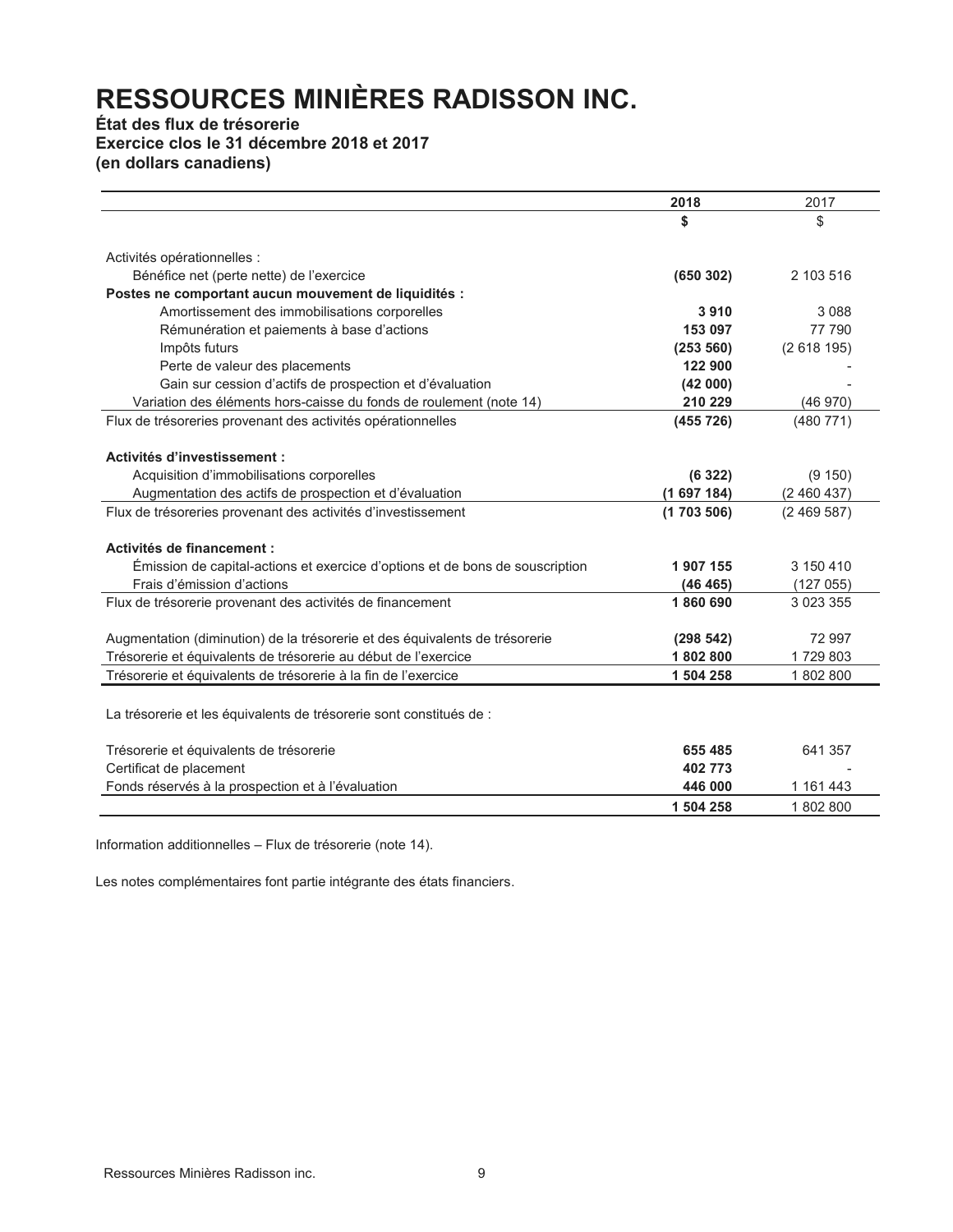# **Notes complémentaires aux états financiers 31 décembre 2018 et 2017 (en dollars canadiens)**

### 1 - Description de l'entreprise et continuité de l'exploitation

 Ressources Minières Radisson inc. (la « Société »), constituée en vertu de la Loi canadienne sur les sociétés par actions, procède à l'exploration de propriétés minières et elle n'a pas encore déterminé si ces propriétés contiennent des réserves de minerai économiquement récupérables.

Le siège social de la Société est situé au 700, avenue Dallaire, Rouyn-Noranda, province de Québec, Canada, J9X 4V9. Ses actions se transigent sur la Bourse de croissance TSX sous le symbole RDS.

Depuis sa constitution, la Société a accumulé un déficit de 29 760 133 \$ (29 109 831 \$ au 31 décembre 2017) et pendant l'exercice qui s'est terminé le 31 décembre 2018, la Société a réalisé une perte nette de 650 302 \$ (bénéfice net de 2 059 316 \$ au 31 décembre 2017).

 Outre les besoins habituels de fonds de roulement, la Société doit obtenir les fonds qui lui permettront de respecter ses obligations et ses engagements en vigueur au titre des programmes de prospection et d'évaluation et des sommes réservées suite aux financements accréditifs. Au 31 décembre 2018, la Société avait un fonds de roulement positif de 1 277 636 \$ (1 871 389 \$ au 31 décembre 2017) incluant les fonds réservés à la prospection et à l'évaluation de 446 000 \$ (1 161 443 \$ au 31 décembre 2017). La Société estime que ses fonds actuels ne seront pas suffisants pour répondre aux obligations de la Société jusqu'au 31 décembre 2019. Cette situation indique l'existence d'incertitudes significatives susceptibles de jeter un doute important relativement à la capacité de la Société de poursuivre ses activités.

La direction cherche périodiquement à obtenir du financement sous forme d'émission d'actions et d'exercice d'options d'achat d'actions et de bons de souscription afin de poursuivre ses activités et malgré le fait qu'elle ait réussi dans le passé, il n'y a aucune garantie de réussite pour l'avenir. Si la direction ne parvenait pas à obtenir de nouveaux fonds, la Société pourrait alors être dans l'incapacité de poursuivre ses activités, et les montants réalisés à titres d'actifs pourraient être moins élevés que les montants inscrits dans les présents états financiers.

Les états financiers ci-joints ont été établis selon l'hypothèse de la continuité de l'exploitation, où les actifs sont réalisés et les passifs acquittés dans le cours normal des activités et ne tiennent pas compte des ajustements qui devraient être effectués à la valeur comptable des actifs et des passifs, aux montants présentés au titre des produits et des charges et au classement des postes de l'état de la situation financière si l'hypothèse de la continuité de l'exploitation n'était pas fondée. Ces ajustements pourraient être importants.

Les états financiers de l'exercice clos le 31 décembre 2018 ont été approuvés par le conseil d'administration le 24 avril 2019.

### **2 - Mode de présentation et IFRS**

 Les présents états financiers ont été préparés par la direction de la Société conformément aux *Normes Internationales d'information*  financière (« IFRS »). Les méthodes comptables décrites à la note 3 ont été appliquées de la même manière pour toutes les périodes présentées, sauf indication contraire.

### **3 - Principales méthodes comptables**

#### **(a) Nouvelle norme et normes révisées**

La Société a appliqué IFRS 9 Instruments financiers (révisée en juillet 2014) ainsi que les modifications corrélatives connexes d'autres IFRS. Les exigences d'IFRS 9 représentent un changement important par rapport à IAS 39 Instruments financiers : Comptabilisation et évaluation. Le détail de ces nouvelles exigences qui sont pertinentes pour la Société ainsi que leurs incidences sur les états financiers de la Société sont décrites ci-dessous.

La Société a appliqué rétrospectivement IFRS 9 conformément aux dispositions transitoires énoncées dans la norme et a retraité ses états financiers comparatifs. Pour la Société, la date d'application initiale est le 1<sup>er</sup> janvier 2018. Par conséquent, la Société a appliqué les exigences d'IFRS 9 aux instruments financiers qui n'ont pas été comptabilisés au 1<sup>er</sup> janvier 2018 et n'a pas appliqué les exigences aux instruments financiers qui étaient déjà décomptabilisés au 1er janvier 2018. Les montants comparatifs relatifs aux instruments financiers qui n'ont pas été décomptabilisés au 1<sup>er</sup> janvier 2018 ont été retraités le cas échéant.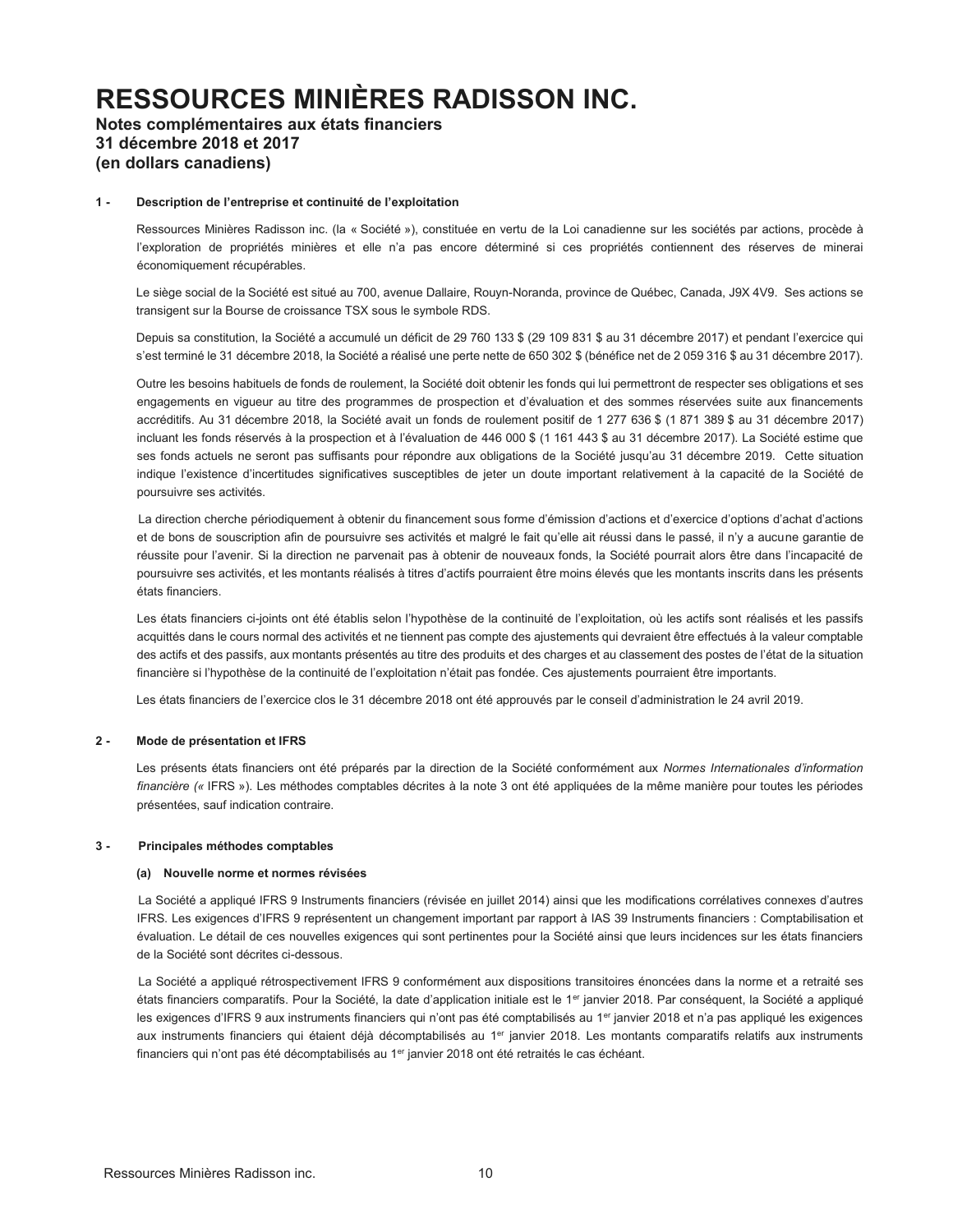# **Notes complémentaires aux états financiers 31 décembre 2018 et 2017 (en dollars canadiens)**

### **3 - Principales méthodes comptables (suite)**

### **(a) Nouvelle norme et normes révisées (suite)**

### **Classification et évaluation des actifs financiers**

IFRS 9 contient trois catégories d'actifs financiers : évalués au coût après amorti, à la juste valeur par le biais des autres éléments du résultat global et à la juste valeur par le biais du résultat net. La classification des actifs financiers selon IFRS 9 est généralement fondé sur le modèle économique selon lequel un actif financier est géré et ses caractéristiques de flux de trésorerie contractuels. L'IFRS 9 élimine les catégories suivantes d'IAS 39 : placements détenus jusqu'à échéance, prêts et créances et actifs financiers disponibles à la vente.

La direction a examiné et évalué les actifs financiers existants de la Société au 1<sup>er</sup> janvier 2018 en fonction des faits et circonstances qui existaient à cette date et a conclu que l'application d'IFRS 9 a eu l'incidence suivante sur le classement et les méthodes d'évaluation des actifs financiers de la Sociéte :

L'encaisse et les dépôts qui étaient classés comme prêt et créances continuent d'être évalués au coût amorti selon IFRS 9.

Les placements qui étaient auparavant désignés comme actifs financiers disponible à la vente et qui étaient évalués à la juste valeur à chaque date de clôture selon IAS 39 seront maintenant classés dans la catégorie à la juste valeur par le biais du résultat net selon IFRS 9. Les gains ou les pertes non réalisés qui étaient présentés dans les autres éléments du résultat global jusqu'à ce que ces gains ou pertes soient réalisés ou qu'une baisse de valeur de l'actif financier soit considérée comme durable seront désormais imputés aux résultats nets. Cette modification a entraîné les ajustements suivants non significatif sur les états financiers de l'exercice précédent :

| Augmentation de la perte de valeur des placements de l'exercice 2017                       | 44 200 \$ |
|--------------------------------------------------------------------------------------------|-----------|
| Diminution du bénéfice net de l'exercice 2017                                              | 44 200 \$ |
| Diminution du cumul des autres éléments du résultat global au 31 décembre 2017             | 41 601 \$ |
| Diminution du cumul des autres éléments du résultat global au 1 <sup>er</sup> janvier 2017 | 85 801 \$ |
| Diminution du déficit au 31 décembre 2017                                                  | 41 601 \$ |
| Diminution du déficit au 1 <sup>er</sup> janvier 2017                                      | 85 801 \$ |

### **Classification et évaluation des passifs financiers**

Pour les passifs financiers, IFRS 9 comprend les exigences en matière de classement et d'évaluation auparavant incluses dans IAS 39. L'application d'IFRS 9 n'a eu aucune incidence sur le classement et l'évaluation des passifs financiers de la Société.

### **(b) Nouvelles normes internationales G¶LQIRUPDWLRQILQDQFLqUHUpYLVées, mais non adoptées**

Certaines nouvelles normes, interprétations, amendements et améliorations aux normes existantes ne sont pas encore entrées en viqueur et n'ont pas été appliquées dans la préparation des états financiers.

IFRS 16 remplacera IAS 17 Contrats de location et trois interprétations connexes, ce qui parachève le projet à long terme de l'IASB sur la comptabilisation des contrats de location. Les contrats de location seront constatés à l'état de la situation financière sous la forme d'un actif au titre du droit d'utilisation et d'une obligation locative. IFRS 16 fournit deux allègements importants pour les contrats de location dont l'actif sous-jacent a une faible valeur et pour les contrats de location à court terme (moins de douze mois).

IFRS 16 entre en vigueur pour les exercices ouverts à compter du 1<sup>er</sup> janvier 2019. L'adoption anticipée est permise, mais la Société a décidé de ne pas appliquer cette norme de façon anticipée.

La direction évalue actuellement l'incidence complète de la norme. Jusqu'à maintenant la Société a décidé de se prévaloir de la mesure de simplification selon laquelle il n'a pas à appliquer IFRS 16 aux contrats qu'ils n'avaient pas antérieurement identifiés comme des contrats de location et aux contrats qu'il n'avait pas antérieurement identifiés comme contenant un contrat de location;

IFRS 16 n'apporte aucune modification importante liée à la comptabilisation du point de vue du bailleur; par conséquent, la Société ne s'attend à aucun changement pour les contrats de location où il agit à titre de bailleur.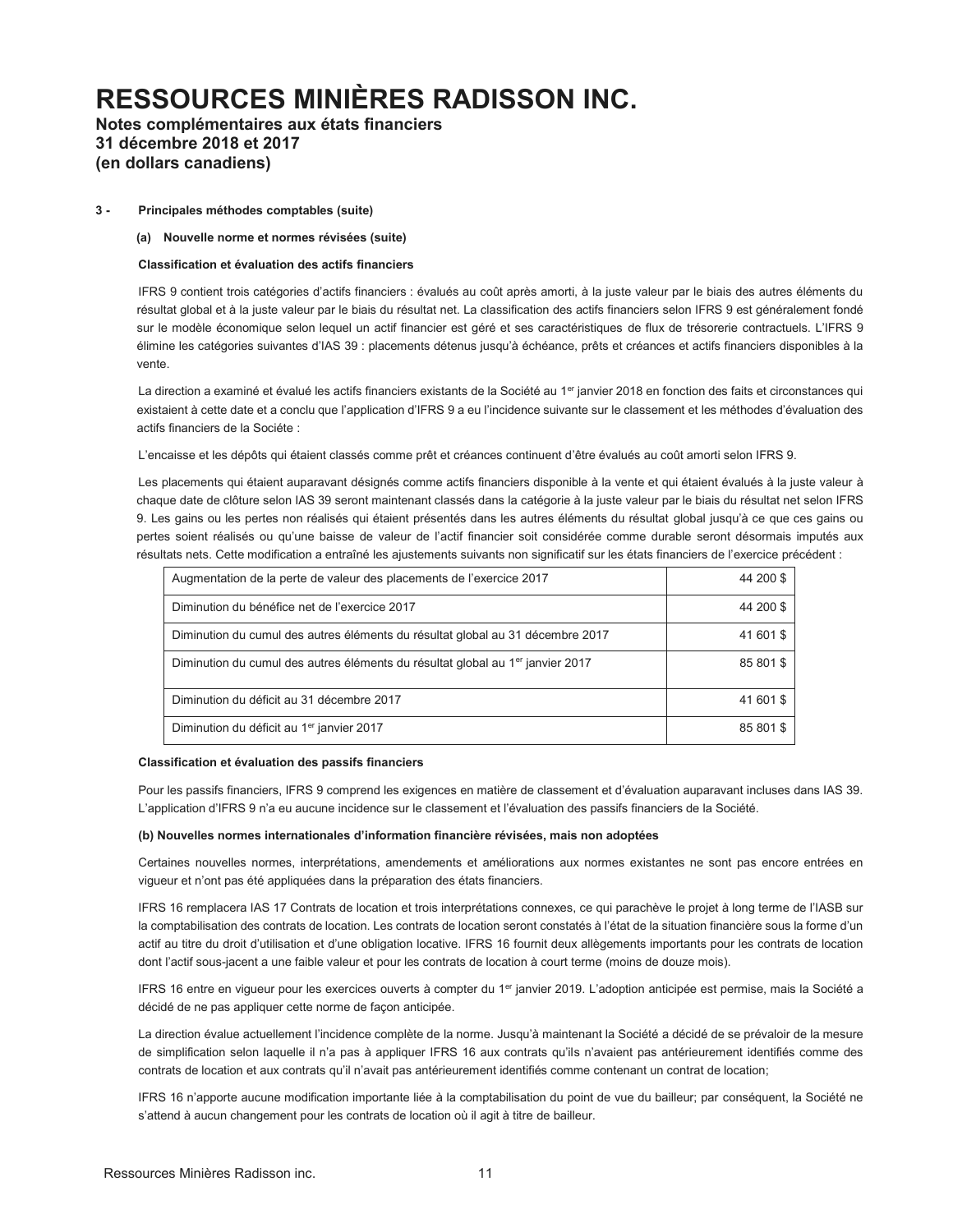**Notes complémentaires aux états financiers 31 décembre 2018 et 2017 (en dollars canadiens)** 

#### **3 - Principales méthodes comptables (suite)**

#### **(c) Conventions comptables**

#### **Base d'établissement**

Les états financiers ont été préparés selon la méthode du coût historique, sauf en ce qui concerne certains biens et instruments financiers qui ont été évalués selon leur juste valeur à la fin de chaque période de présentation de l'information financière, comme l'expliquent les méthodes comptables ci-dessous.

#### **Conversion de devises**

Les états financiers de la Société sont présentés en devises canadiennes, ce qui correspond à la devise fonctionnelle. Les transactions en monnaies étrangères sont converties au cours de change en vigueur au moment où elles sont effectuées. À chaque arrêté des comptes, les actifs et les passifs monétaires libellés en monnaies étrangères sont convertis aux cours de clôture. Les différences de change qui résultent des opérations sont inscrites à l'état du résultat global. Les éléments non monétaires ne sont pas reconvertis à la clôture de l'exercice et sont évalués au coût historique (convertis au cours de change à la date de la transaction) à l'exception des éléments non monétaires réévalués à la juste valeur, qui sont convertis au cours de change en vigueur à la date à laquelle la juste valeur a été déterminée.

#### **Rémunération et paiements à base d'actions**

La Société offre un régime d'options d'achat d'actions en vertu duquel elle peut octroyer aux administrateurs, aux dirigeants et aux employés des options visant l'acquisition d'actions ordinaires de la Société. Ce plan ne comporte pas d'option de règlement en espèces. Lorsqu'un membre du personnel est rémunéré au moyen de paiements fondés sur des actions, la juste valeur des instruments de capitaux propres attribués est évaluée à la date d'attribution selon le modèle d'évaluation Black & Scholes. Dans les cas où des périodes ou des conditions d'acquisition de droits s'appliquent, la dépense est répartie sur la période d'acquisition en fonction de la meilleure estimation disponible du nombre d'options sur actions dont l'acquisition est attendue. Les estimations sont ensuite révisées à la fin de chaque période de présentation ou lorsqu'il y a des indications que le nombre d'options sur actions dont l'acquisition est attendue diffère des estimations précédentes. Tout ajustement cumulatif avant l'acquisition des droits est comptabilisé dans la période en cours. Aucun ajustement n'est apporté aux charges comptabilisées dans les périodes antérieures si le nombre d'options sur actions exercées finalement diffère de celui qui avait été prévu à l'acquisition. Au moment de l'exercice d'une option sur actions, les montants reçus ainsi que les montants antérieurement comptabilisés au poste Réserves - règlement en instruments sont portés au capital-actions. Lorsque les options d'achat d'actions sont annulées ou expirent, le montant afférent est conservé au poste Réserves - règlement en instruments de capitaux propres.

#### **Dépenses de prospection et d'évaluation et actifs de prospections et d'évaluation**

Les dépenses de prospection et d'évaluation sont les coûts engagés dans la recherche initiale de ressources minérales avant que la faisabilité technique et la viabilité commerciale de l'extraction ne soient démontrables. Les coûts engagés avant l'acquisition des droits et permis de prospection et d'évaluation sont comptabilisés en résultat net au moment où ils sont engagés.

Lorsque les droits et permis de prospection et d'évaluation ont été obtenus, tous les coûts liés à l'acquisition des droits miniers, les options d'acquérir de tels droits (convention d'option) et les dépenses liées à la prospection et à l'évaluation des propriétés minières, diminués des crédits d'impôt liés à ces dépenses, sont comptabilisés en actifs de prospection et d'évaluation. Les dépenses liées à la prospection et à l'évaluation qui sont capitalisées incluent notamment les études topographiques, géologiques, géochimiques et géophysiques, les forages d'exploration, le creusement de tranchées, l'échantillonnage ainsi que les activités reliées à l'évaluation de la faisabilité technique et de la viabilité commerciale de l'extraction d'une ressource minérale.

Les différents coûts sont incorporés au coût de l'actif de prospection et d'évaluation, propriété minière par propriété minière, jusqu'à ce que la faisabilité technique et la viabilité commerciale de l'extraction d'une ressource minérale soient démontrées. Ces actifs sont comptabilisés en tant qu'immobilisations incorporelles et sont présentés au coût moins le cumul des pertes de valeur. Aucune charge d'amortissement n'est comptabilisée pour ces actifs durant la phase de prospection et d'évaluation.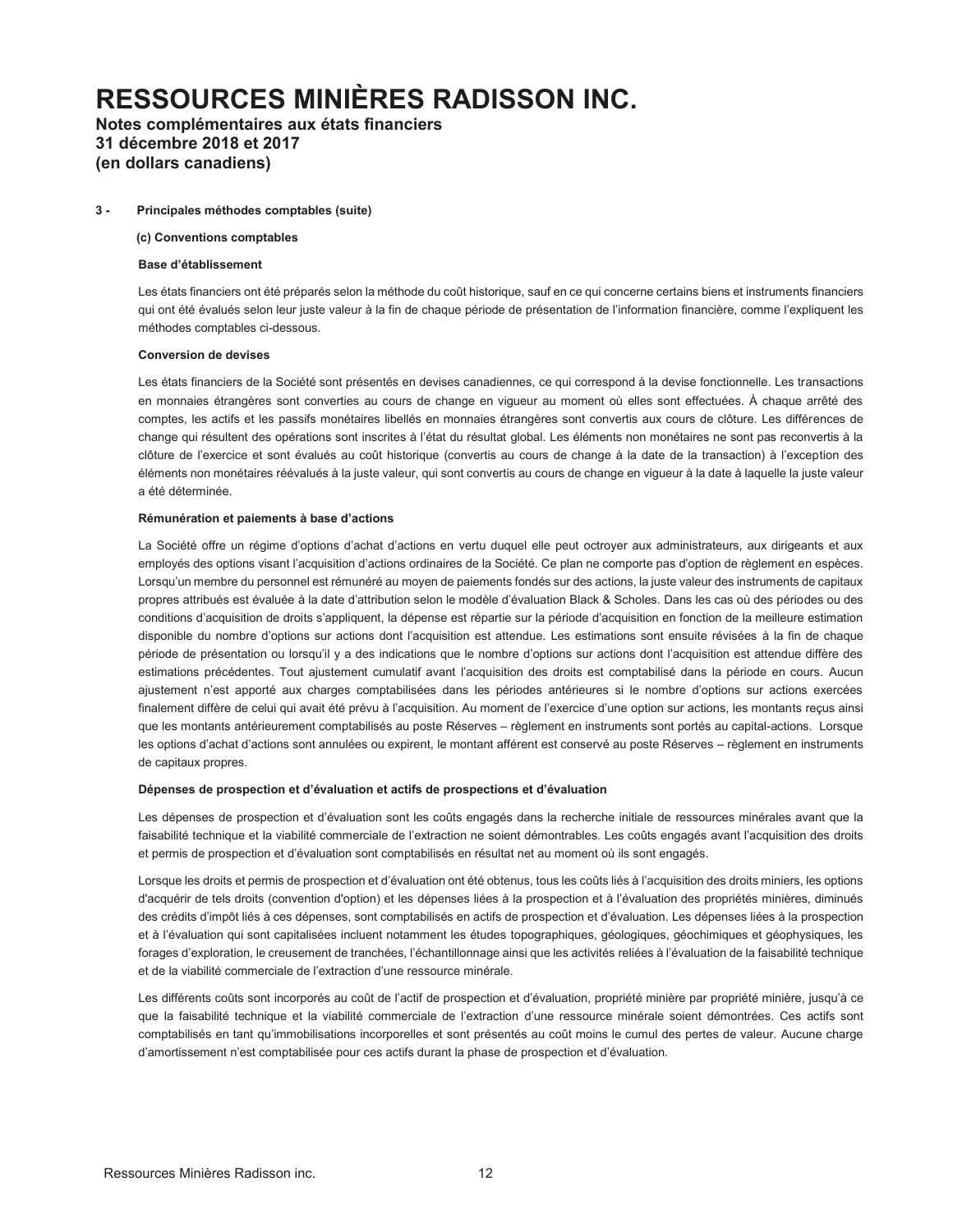# **Notes complémentaires aux états financiers 31 décembre 2018 et 2017 (en dollars canadiens)**

#### **3 - Principales méthodes comptables (suite)**

#### **(c) Conventions comptables (suite)**

#### Dépenses de prospection et d'évaluation et actifs de prospection et d'évaluation (suite)

S'il était établi que la viabilité d'une propriété minière n'est pas assurée ou si la propriété minière était abandonnée, le montant capitalisé serait réduit à sa valeur recouvrable (voir note 4), l'écart étant alors comptabilisé immédiatement en résultat net.

Si la faisabilité technique et la viabilité commerciale de l'extraction d'une ressource minérale peuvent être démontrées, les actifs de prospection et d'évaluation liés à la propriété minière correspondante sont alors transférés dans les immobilisations corporelles dans la catégorie Actifs miniers en construction. Avant le transfert, les actifs de prospection et d'évaluation doivent être soumis à un test de dépréciation (voir note 4) et toute perte de valeur doit être comptabilisée en résultat net avant le reclassement.

Jusqu'à maintenant, aucune faisabilité technique ni aucune viabilité commerciale de l'extraction d'une ressource minérale n'a été démontrée.

Bien que la Société ait pris des mesures conformes aux pratiques de l'industrie pour le stade d'exploration actuel de telles propriétés afin d'obtenir les titres de propriété des propriétés minières dans lesquelles elle détient un intérêt, ces procédures ne garantissent toutefois pas la validité du titre de propriété. Les titres de propriété des propriétés minières peuvent être assujettis à des ententes préalables non enregistrées et au non-respect de dispositions réglementaires.

#### Cession d'intérêt relativement à des conventions d'option

Lors de cessions d'intérêt dans le cadre de conventions d'option, la Société ne comptabilise pas les dépenses de prospection et d'évaluation engagées sur les propriétés par l'acquéreur. De plus, les contreparties reçues en trésorerie ou en actions de l'acquéreur sont portées en diminution de la valeur comptable des dépenses capitalisées auparavant, tout excédent étant comptabilisé comme un profit sur la cession d'actifs de prospection et d'évaluation en résultat net.

#### Dépréciation des propriétés minières et des frais de prospection et d'évaluation reportés

Aux fins d'évaluation de la dépréciation, les actifs sont regroupés aux niveaux les plus bas générant des entrées de trésorerie largement indépendantes (unités génératrices de trésorerie). Par conséquent, certains actifs sont soumis individuellement à un test de dépréciation, tandis que d'autres sont testés au niveau d'une unité génératrice de trésorerie.

Tous les actifs individuels ou unités génératrices de trésorerie sont soumis à un test de dépréciation lorsque des événements ou des changements de circonstances indiquent que leur valeur comptable pourrait ne pas être recouvrable.

Des tests de dépréciation des actifs de prospection et d'évaluation sont effectués projet par projet, chaque projet représentant une seule unité génératrice de trésorerie. Un test de dépréciation est effectué lorsque les indicateurs de dépréciation l'indiquent, mais généralement lorsqu'une des circonstances suivantes se présente :

- Le droit d'exploration dans la zone spécifique expire ou expirera dans un proche avenir et il n'est pas prévu qu'il soit renouvelé;

- Aucune dépense de prospection et d'évaluation ultérieure dans la zone spécifique n'est prévue au budget ni planifiée;

 $-$  Aucune découverte de ressources n'est commercialement viable et la Société a décidé de cesser l'exploration dans la zone spécifique;

 $-$  Un travail suffisant a été réalisé afin d'indiquer que la valeur comptable de la dépense comptabilisée en actif ne sera pas entièrement récupérée.

De plus, si la faisabilité technique et la viabilité commerciale de l'extraction d'une ressource minérale peuvent être démontrées, les actifs de prospection et d'évaluation liés à la propriété minière correspondante doivent être soumis à un test de dépréciation avant d'être transférés dans les immobilisations corporelles.

Une perte de valeur égale au montant par lequel la valeur comptable d'un actif ou d'une unité génératrice de trésorerie excède sa valeur recouvrable est comptabilisée en résultat net. La valeur recouvrable d'un actif ou d'une unité génératrice de trésorerie est la plus élevée de sa juste valeur moins les coûts de sa vente, et de sa valeur d'utilité.

Une perte de valeur peut être reprise si la valeur recouvrable d'un actif ou d'une unité génératrice de trésorerie excède sa valeur comptable.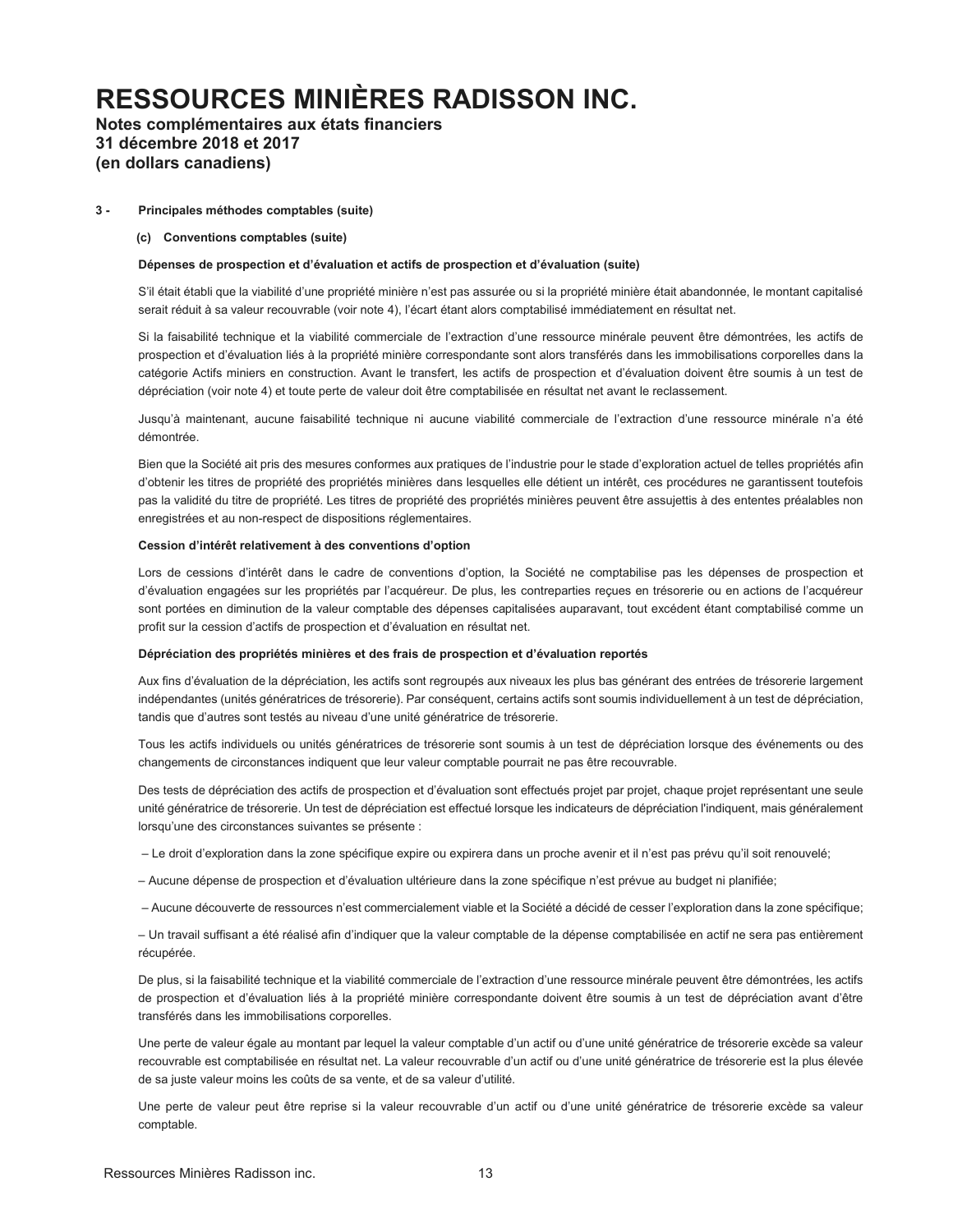# **Notes complémentaires aux états financiers 31 décembre 2018 et 2017 (en dollars canadiens)**

#### **3 - Principales méthodes comptables (suite)**

#### **(c) Conventions comptables (suite)**

#### **Impôts sur les bénéfices**

La Société utilise la méthode axée sur le bilan pour comptabiliser ses impôts sur les bénéfices. Selon cette méthode, des actifs et des passifs d'impôts différés sont constatés pour les incidences fiscales attribuables aux écarts entre les valeurs comptables des actifs et des passifs existants dans les états financiers et leurs valeurs fiscales correspondantes. Les actifs et les passifs d'impôts différés sont mesurés par application des taux en vigueur ou pratiquement en vigueur qui, selon ce qu'il est à prévoir, s'appliqueront au bénéfice imposable des exercices au cours desquels ces écarts temporaires sont censés être recouvrés ou réglés. L'incidence d'une modification des taux d'imposition sur les actifs et les passifs d'impôts différés est constatée dans les résultats de l'exercice, qui comprend la date d'entrée en vigueur de la modification. La Société ne comptabilise pas une partie ou la totalité des actifs d'impôts différés si, selon les renseignements disponibles, il est plus probable qu'improbable qu'une partie ou la totalité des actifs d'impôts différés ne sera pas matérialisée.

#### **Perte de base et diluée par action**

La perte de base par action est calculée en divisant le résultat attribuable aux détenteurs d'actions ordinaires par le nombre moyen pondéré d'actions ordinaires en circulation au cours de l'exercice. La perte diluée par action est calculée en ajustant le résultat attribuable aux détenteurs d'actions ordinaires ainsi que le nombre moyen pondéré d'actions ordinaires en circulation, des effets de toutes les actions ordinaires potentielles dilutives. Le calcul s'effectue en considérant que les actions ordinaires potentielles ont été converties en actions ordinaires au début de la période, ou plus tard si la date de l'émission des actions ordinaires potentielles a été postérieure. Pour calculer sa perte diluée par action, une entité doit supposer que les options dilutives ont été exercées. Le revenu supposé de ces instruments doit être considéré comme ayant été perçu lors de l'émission d'actions ordinaires au cours moyen de marché des actions ordinaires pendant la période.

#### Trésorerie et équivalents de trésorerie et fonds réservés à la prospection et à l'évaluation

La trésorerie et les équivalents de trésorerie comprennent l'encaisse et les placements temporaires échéant dans un délai de moins de trois mois de leur date d'acquisition. Les fonds réservés à la prospection et l'évaluation sont considérés comme de la trésorerie et équivalents de trésorerie, mais sont présentés sur une ligne distincte de l'état de la situation financière.

### **Crédits d'impôts relatifs aux ressources et d'impôts miniers**

La Société a droit à un crédit d'impôts miniers sur les frais reliés aux activités minières engagées au Québec. De plus, elle a droit au crédit d'impôts remboursables relatif aux ressources à l'égard des frais admissibles engagés au Québec. Ces crédits d'impôts sont comptabilisés en réduction des actifs de prospection et d'évaluation en vertu de l'IAS 20, *Comptabilisation des subventions publiques et informations à fournir sur l'aide publique*. Les crédits sont comptabilisés à la condition que la Société soit raisonnablement certaine que les crédits se matérialiseront.

#### **Immobilisations corporelles**

Les immobilisations corporelles sont comptabilisées au coût d'acquisition diminué de l'amortissement cumulé et, s'il y a lieu, des pertes de valeur. Le coût, diminué de la valeur résiduelle, est amorti sur la durée d'utilité estimée. Les durées d'utilité estimées, les valeurs résiduelles et la méthode d'amortissement sont révisées à la fin de chaque exercice financier et l'incidence de tout changement dans les estimations est comptabilisée de manière prospective. L'amortissement de l'équipement et de l'équipement informatique est calculé selon la méthode de l'amortissement dégressif au taux de 30 %.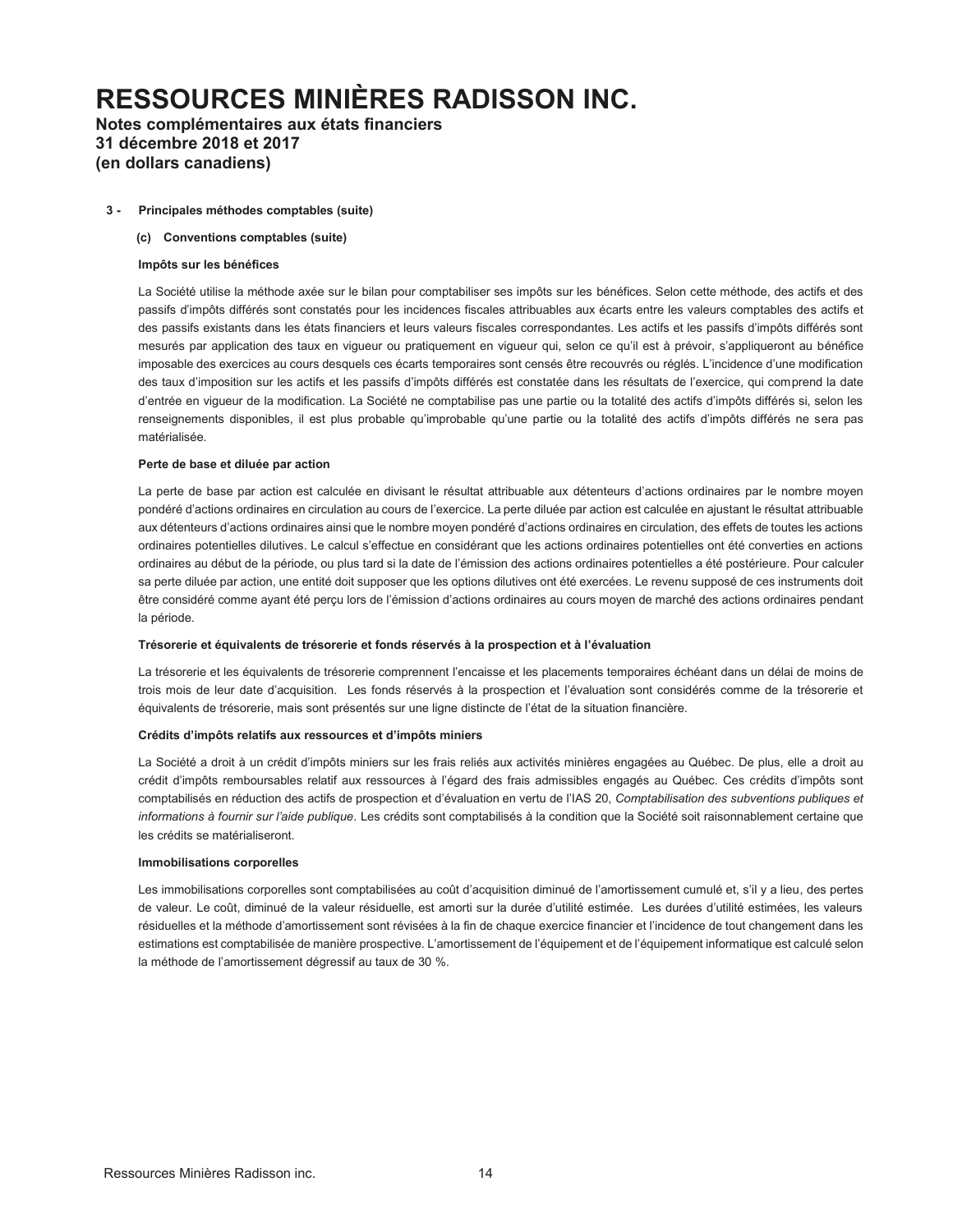# Notes complémentaires aux états financiers 31 décembre 2018 et 2017 (en dollars canadiens)

#### $3 -$ Principales méthodes comptables (suite)

#### (c) Conventions comptables (suite)

#### **Placements accréditifs**

L'émission d'unités accréditives constitue en substance une émission d'actions ordinaires de bons de souscription et à la vente d'un droit à des déductions fiscales au profit des investisseurs. Au moment de l'émission des actions accréditives, la vente du droit aux déductions fiscales est différée et comptabilisée dans les autres passifs à l'état de la situation financière. Les produits des émissions d'actions accréditives sont répartis entre les bons de souscription et les autres passifs au moyen de la méthode résiduelle. Les produits sont d'abord imputés aux actions en fonction du cours de celles-ci à la Bourse à la date de l'émission, puis aux bons de souscription en fonction de la juste valeur de ceux-ci à la date de l'émission. La juste valeur des bons de souscription est déterminée à l'aide du modèle d'évaluation Black and Scholes et le montant résiduel est attribué aux autres passifs. Lorsque les dépenses admissibles sont engagées et que la Société a renoncé à son droit aux déductions fiscales, le montant comptabilisé dans les autres passifs est renversé et comptabilisé en résultat net en déduction de la charge d'impôt différé et un passif d'impôt différé est comptabilisé pour la différence temporaire imposable découlant du fait que la valeur comptable des dépenses admissibles inscrites à l'actif dans l'état de la situation financière diffère de leur base fiscale.

#### **Constatation des produits**

Les gains ou pertes résultant de la vente de placements sont constatés à l'état du résultat global lors de la vente du titre. Les revenus d'intérêts sont constatés selon la méthode de la comptabilité d'exercice. Ils sont comptabilisés d'après le nombre de jours de détention du placement au cours de l'exercice. Les revenus de location sont constatés linéairement sur la durée de la période de location.

#### Provisions et passifs éventuels

Les provisions sont comptabilisées lorsque les obligations actuelles résultant d'un événement passé se traduiront probablement par une sortie de ressources économiques de la Société et que les montants peuvent être estimés de manière fiable. L'échéance ou le montant de la sortie peuvent être incertains. Une obligation actuelle découle de la présence d'obligations juridiques ou implicites résultant d'événements passés, comme des litiges, des obligations liées à la mise hors service d'immobilisations corporelles et autres passifs similaires, ou des contrats déficitaires.

L'évaluation des provisions correspond aux dépenses estimées nécessaires à l'extinction de l'obligation actuelle, en fonction des éléments probants les plus fiables disponibles à la date de présentation de l'information financière, incluant les risques et les incertitudes liés à l'obligation actuelle. Les provisions sont actualisées lorsque la valeur temps de l'argent est significative.

Les activités de la Société sont régies par des lois et règlements gouvernementaux concernant la protection de l'environnement. Les conséquences environnementales sont difficilement déterminables, qu'il s'agisse des montants, de l'échéance ou de l'impact. À la date de présentation de l'information financière, la direction estime que la Société exerce généralement ses activités en conformité avec les lois et règlements présentement en vigueur. Les coûts actuellement engagés pour la remise en état des sites sont présentement négligeables. Lorsque la faisabilité technique et la viabilité commerciale de l'extraction d'une ressource minérale seront démontrées, une provision pour restauration sera comptabilisée au coût de la propriété minière lorsqu'elle aura une obligation actuelle résultant d'un événement passé, qu'il sera probable qu'une sortie de ressources représentatives d'avantages économiques sera nécessaire pour éteindre l'obligation et que le montant de l'obligation pourra être estimé de manière fiable.

Les provisions sont revues à chaque date de présentation de l'information financière et ajustées pour refléter les meilleures estimations actuelles à cette date.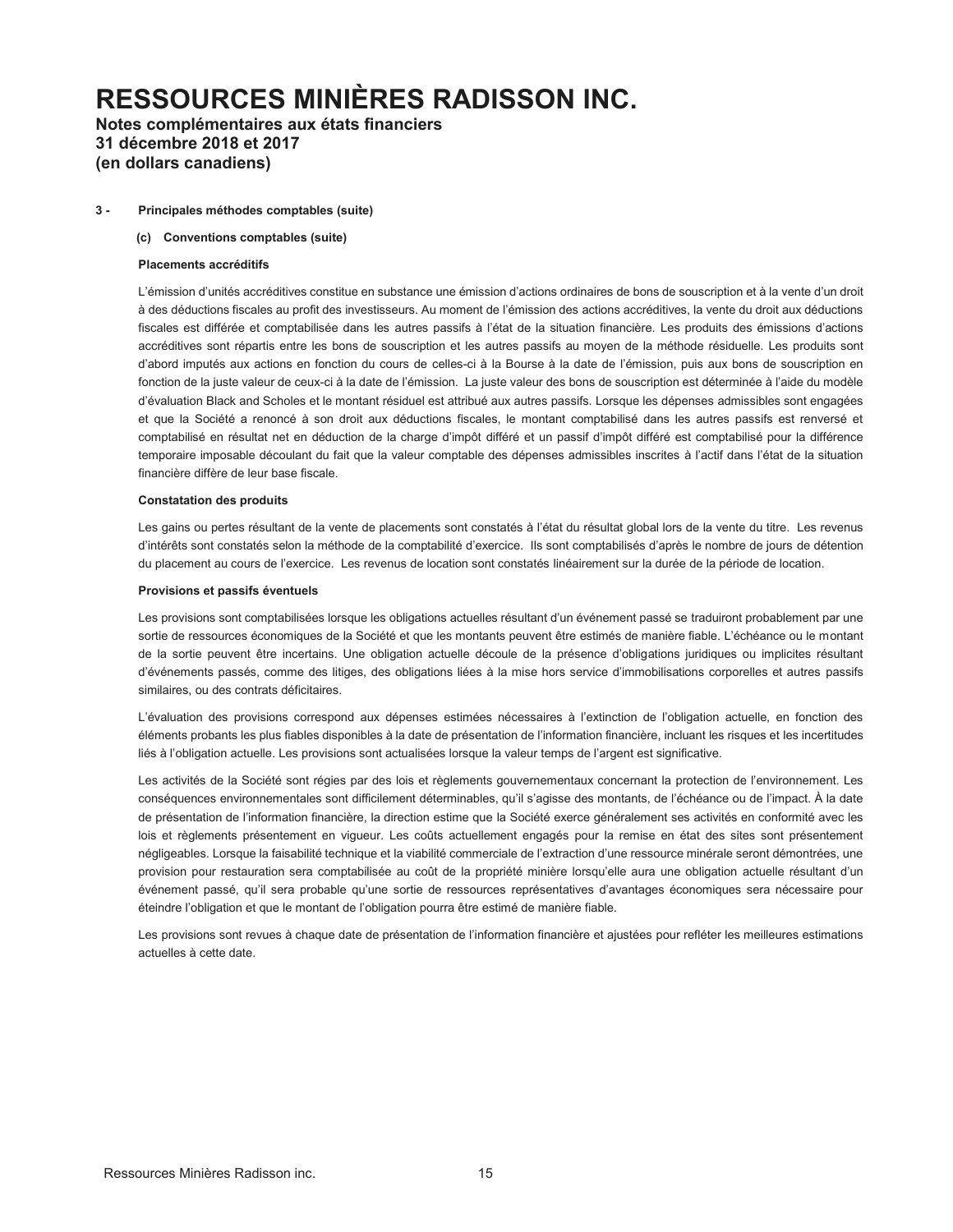# **Notes complémentaires aux états financiers 31 décembre 2018 et 2017 (en dollars canadiens)**

#### **3.- Principales méthodes comptables (suite)**

#### **(c) Conventions comptables (suite)**

#### **Capitaux propres**

Le capital-actions représente le montant reçu à l'émission des actions réduit des frais d'émission, déduction faite de tout avantage d'impôt. Si les actions sont émises à la suite d'options sur actions ou de bons de souscription, ce poste comprend également la charge de rémunération antérieurement comptabilisée au poste Réserves - Règlements en instrument de capitaux propres et de bons de souscription. Les réserves incluent les dépenses reliées à la rémunération à base d'actions des options émises non exercées. Le déficit comprend l'ensemble des pertes de l'exercice en cours et des exercices antérieurs. De plus, si les actions sont émises dans le cadre d'une acquisition de propriété minière ou de tout autre actif non monétaire, les actions sont mesurées à leur juste valeur en fonction du cours des actions à la bourse à la date de conclusion de l'entente. Le poste Bons de souscription inclut la valeur des bons de souscription émis non exercés. La valeur des bons de souscription échus est transférée au poste de Réserves - Règlement en instruments de capitaux propres.

#### **Juste valeur des bons de souscription**

Les produits des émissions d'unités sont répartis aux actions et aux bons de souscription au moyen de la méthode des justes valeurs. La méthode Black & Scholes est utilisée pour calculer la juste valeur des bons de souscription.

#### **Instruments financiers**

#### **Comptabilisation et décomptabilisation**

Les actifs financiers et les passifs financiers sont comptabilisés lorsque la Société devient partie aux dispositions contractuelles de l'instrument financier.

Les actifs et les passifs financiers sont initialement évalués à la juste valeur ajustée en fonction des coûts de transaction, le cas échéant.

Les actifs financiers sont décomptabilisés lorsque les droits contractuels sur les flux de trésorerie liés à un actif financier arrivent à expiration, ou lorsqu'un actif financier et la quasi-totalité des risques et avantages sont transférés. Un passif financier est décomptabilisé en cas d'extinction, de résiliation, d'annulation ou d'expiration.

Le classement des instruments financiers selon IFRS 9 repose sur le modèle d'affaires de l'entité et les caractéristiques des flux de trésorerie contractuels de l'actif ou du passif financier.

#### **Classement et évaluation initiale des actifs financiers**

Les actifs financiers sont classés dans une des catégories suivantes :

- au coût amorti:
- à la juste valeur par le biais du résultat net (JVRN);
- à la juste valeur par le biais des autres éléments du résultat global (JVAERG).

Pour les périodes considérées, la société ne détient aucun actif financier classé dans la catégorie de la JVAERG.

Tous les produits et charges se rapportant aux actifs financiers comptabilisés en résultat net sont présentés dans les charges financières ou les produits financiers.

### **Évaluation ultérieure des actifs financiers**

#### **Actifs financiers au coût amorti**

Les actifs financiers sont évalués au coût amorti s'ils répondent aux conditions suivantes:

- lls sont détenus selon un modèle économique dont l'objectif est de détenir des actifs financiers afin d'en percevoir les flux de trésorerie contractuels;
- Les conditions contractuelles des actifs financiers donnent lieu à des flux de trésorerie qui correspondent uniquement à des remboursements de principal et à des versements d'intérêts sur le principal restant dû.

Après leur comptabilisation initiale, ils sont évalués au coût amorti en utilisant la méthode du taux d'intérêt effectif. L'actualisation est omise si son effet est non significatif. La trésorerie et les équivalents de trésorerie, le certificat de placement, les fonds réservés à la prospection, à l'évaluation et les autres débiteurs font partie de cette catégorie d'instruments financiers.

Ressources Minières Radisson inc. 16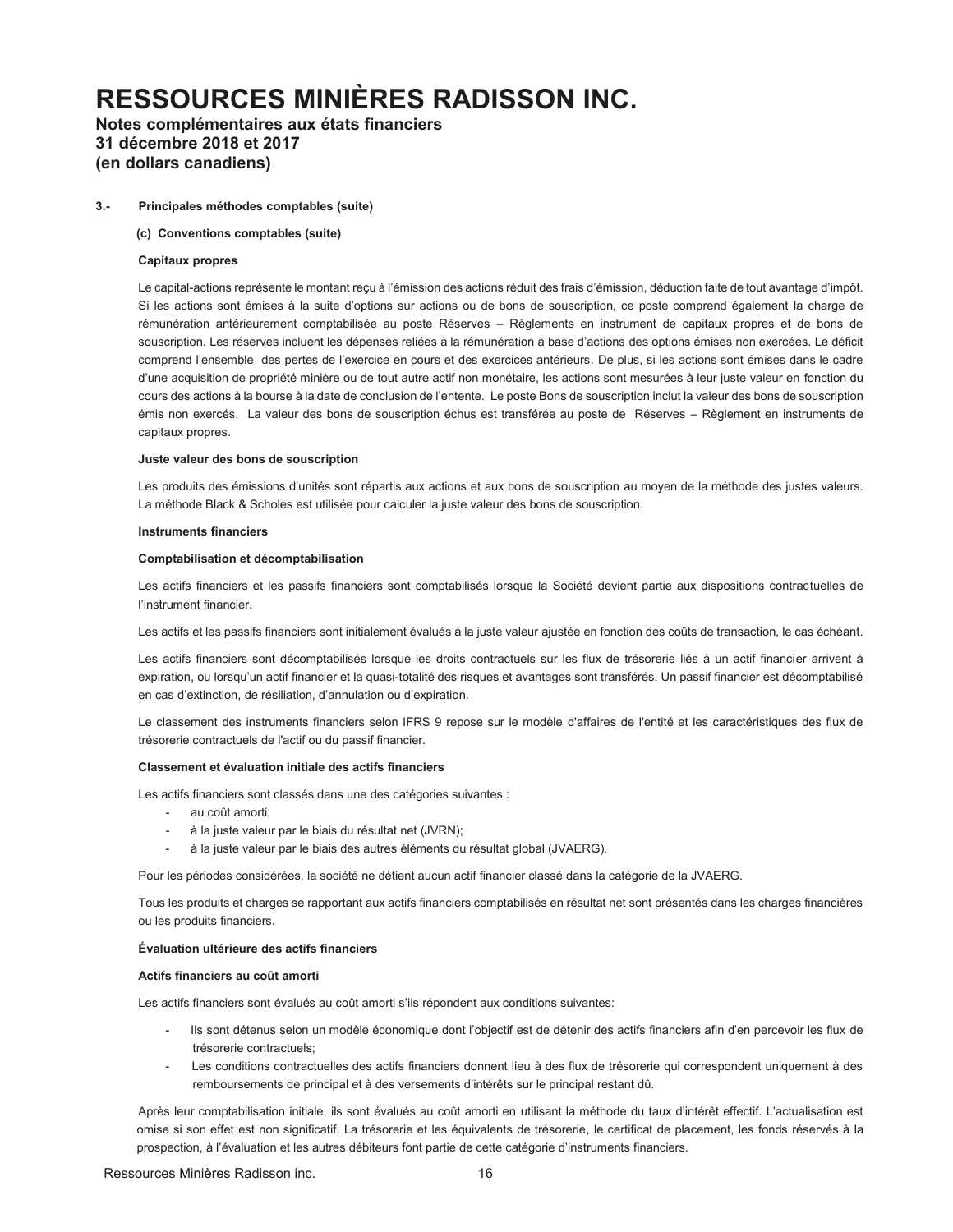# Notes complémentaires aux états financiers 31 décembre 2018 et 2017 (en dollars canadiens)

#### $3 -$ Principales méthodes comptables (suite)

(c) Conventions comptables (suite)

#### Actifs financiers à la juste valeur par le biais du résultat net (JVRN)

Les actifs financiers qui sont détenus selon un modèle économique différent de ceux de type « détention aux fins de perception » ou « détention aux fins de la perception et de la vente » sont classés dans la catégorie de la JVRN. De plus, peu importe le modèle économique, les actifs financiers dont les flux de trésorerie contractuels ne correspondent pas uniquement à des remboursements de principal et à des versements d'intérêts sont comptabilisés à la JVRN.

Les actifs de cette catégorie sont évalués à la juste valeur et les profits ou les pertes sont comptabilisés en résultat net. La juste valeur des actifs financiers de cette catégorie est déterminée en fonction de transactions sur un marché actif.

Les placements font partie de cette catégorie d'instruments financiers.

#### Dépréciation des actifs financiers

Les dispositions relatives à la dépréciation d'IFRS 9 utilisent davantage d'informations de nature prospective, soit le modèle des pertes de crédit attendues, lequel remplace le modèle des pertes subies d'IAS 39.

La comptabilisation de pertes de crédit n'est plus tributaire de l'identification d'un événement générateur de pertes de crédit par la Société. Cette dernière doit plutôt tenir compte d'un éventail élargi d'informations pour l'appréciation du risque de crédit et l'évaluation de pertes de crédit attendues, notamment : des événements passés, des circonstances actuelles, des prévisions raisonnables et justifiables qui touchent la recouvrabilité attendue des flux de trésorerie futurs de l'instrument financier.

L'évaluation des pertes de crédit attendus est déterminée à chaque date de clôture afin de refléter les variations du risque de crédit depuis la comptabilisation initiale de l'actif financier correspondant.

#### Classement et évaluation des passifs financiers

Les passifs financiers de la Société comprennent les créditeurs et charges à payer.

Subséquemment, les passifs financiers sont évalués au coût amorti en utilisant la méthode du taux d'intérêt effectif.

Les charges d'intérêts et, le cas échéant, les variations de la juste valeur d'un instrument comptabilisées en résultat net ne sont présentées dans les charges financières ou dans les produits financiers.

#### **Contrats de location**

Les contrats de location pour lesquels une portion importante des risques et des avantages est conservée par le bailleur sont traités comme des contrats de location simple. Les paiements au titre des contrats de location simple sont comptabilisés en charges sur une base linéaire pendant toute la durée du contrat de location. Les frais connexes, comme ceux se rapportant à la maintenance et à l'assurance, sont comptabilisés en charges au fur et à mesure qu'ils sont engagés.

#### Information sectorielle

La Société présente et divulgue l'information sectorielle selon les informations examinées régulièrement par les principaux décideurs opérationnels, c'est-à-dire le président et chef de la direction et le conseil d'administration. La Société a déterminé qu'il n'y avait qu'un seul secteur opérationnel, soit le secteur de prospection et d'évaluation des ressources minérales.

#### (d) Estimations comptables et jugements critiques

La préparation des états financiers impose à la direction d'établir des estimations, des hypothèses et d'exercer son jugement à l'égard d'événements futurs. Les estimations et les jugements sont constamment remis en question. Ils se fondent sur l'expérience passée et sur d'autres facteurs, notamment les prévisions d'événements futurs raisonnables dans les circonstances. Les résultats réels peuvent différer des estimations, des hypothèses et des jugements posés par la direction et ils seront rarement identiques aux résultats estimés. Les paragraphes suivants décrivent les estimations et hypothèses comptables les plus critiques formulées par la direction lors de la comptabilisation et de l'évaluation des actifs, des passifs et des charges et les jugements les plus critiques de la direction dans l'application de méthodes comptables.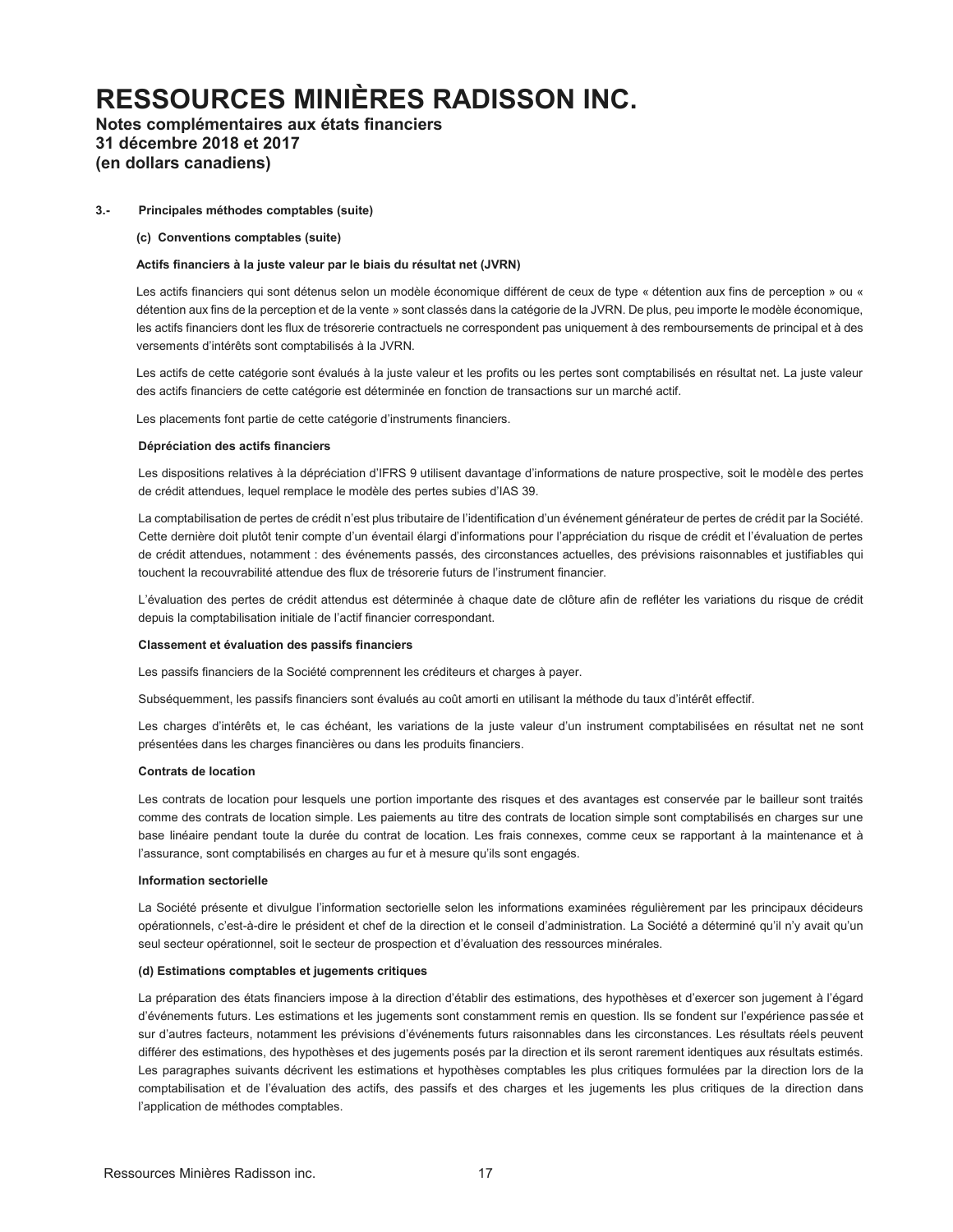# Notes complémentaires aux états financiers 31 décembre 2018 et 2017 (en dollars canadiens)

#### $3 -$ Principales méthodes comptables (suite)

#### (d) Estimations comptables et jugements critiques (suite)

#### Dépense de rémunération et paiements à base d'actions et juste valeur des bons de souscription

Pour estimer les dépenses liées aux paiements à base d'actions et à la juste valeur des bons de souscription, il faut choisir un modèle d'évaluation approprié et évaluer les données qui sont nécessaires pour le modèle d'évaluation choisi. La Société a estimé la volatilité de ses propres actions, la durée de vie probable des options, la période d'exercice de ces options, ainsi que les extinctions prévues. Le modèle d'évaluation utilisé par la Société est le modèle Black & Scholes.

#### Dépréciation des actifs de prospection et d'évaluation

L'évaluation des faits et circonstances démontrant l'existence d'un quelconque indice qu'un actif a pu se déprécier ou reprendre de la valeur est un processus subjectif qui implique du jugement et souvent un certain nombre d'estimations et d'hypothèses (se reporter à la note 4). S'il existe un indice qu'un actif a pu se déprécier ou reprendre de la valeur, la valeur recouvrable de l'actif pris individuellement ou de l'unité génératrice de trésorerie doit être estimée. En évaluant la dépréciation, la Société doit procéder à certaines estimations et hypothèses concernant les circonstances futures, en particulier sur la faisabilité technique et la démonstrabilité de la viabilité commerciale de l'extraction, la probabilité que les dépenses seront récupérées par l'exploitation future de la propriété ou la cession de la propriété lorsque les activités n'ont pas atteint un stade suffisant pour permettre l'évaluation de l'existence de réserve, la capacité de la Société d'obtenir le financement nécessaire afin de compléter l'exploration et le développement, et le renouvellement des permis. Les estimations et hypothèses peuvent changer si de nouvelles informations deviennent disponibles. Si, après la capitalisation des dépenses de prospection et d'évaluation, des informations suggèrent que le recouvrement des dépenses est improbable, les montants capitalisés sont radiés dans l'exercice où l'information devient disponible.

Se reporter à la note 5 pour l'analyse de la dépréciation des actifs de prospection et d'évaluation.

Aucune perte ou reprise de perte de valeur n'a été comptabilisée pour les périodes considérées.

### Passifs et actifs d'impôts différés

Les passifs et les actifs d'impôts différés sont évalués aux taux d'imposition dont l'application est attendue dans la période au cours de laquelle l'actif sera réalisé ou le passif réglé, en fonction des taux d'imposition (et des lois fiscales) qui sont adoptés ou quasi adoptés à la fin de la période de présentation de l'information financière. L'évaluation des passifs et des actifs d'impôts différés reflète les conséquences fiscales qui résulteraient de la façon dont la Société s'attend, à la fin de la période de présentation de l'information financière, à recouvrer ou à régler la valeur comptable de ses actifs et de ses passifs. Cette évaluation requiert une grande part de jugement.

### Continuité d'exploitation

Pour évaluer si l'hypothèse de la continuité de l'exploitation est appropriée, la direction prend en compte toutes les informations dont elle dispose concernant l'avenir, qui s'étale au minimum, sans toutefois s'y limiter, sur douze mois à compter de la date de clôture de l'exercice. La direction évalue ses besoins en liquidités futurs en tenant compte des frais administratifs estimés et des obligations en lien avec les financements accréditifs passés. Elle fait une estimation au meilleur de ses connaissances sur les possibilités de financements à venir afin de conclure sur le caractère approprié de la base de la continuité de l'exploitation.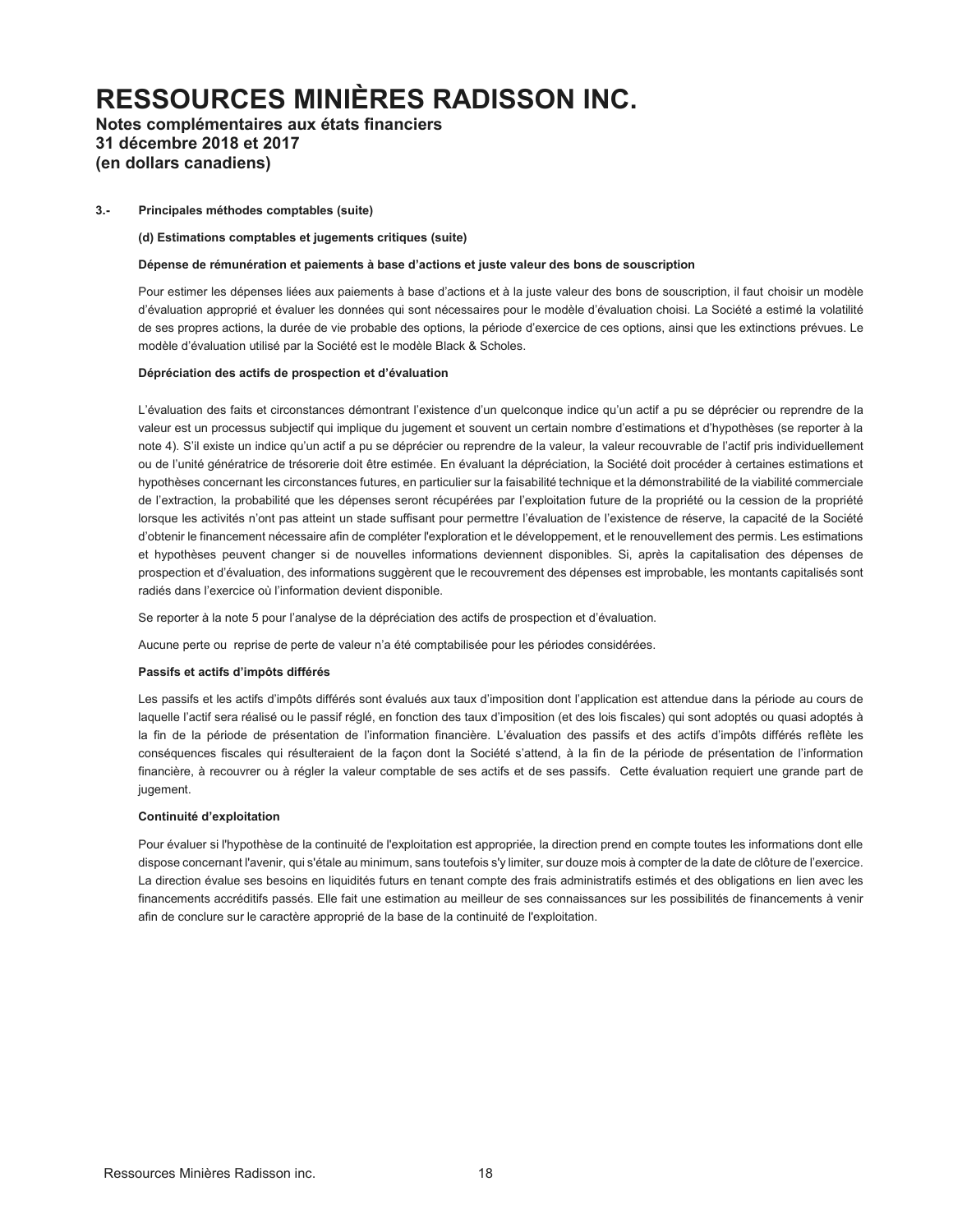**Notes complémentaires aux états financiers 31 décembre 2018 et 2017 (en dollars canadiens)** 

### 4 - Trésorerie et équivalents de trésorerie, certificat de placement, fonds réservés à la prospection et à l'évaluation et placements

|                                                                                                               | 31 décembre<br>2018 | 31 décembre<br>2017 |
|---------------------------------------------------------------------------------------------------------------|---------------------|---------------------|
|                                                                                                               | \$                  | \$                  |
| Compte bancaire sans intérêt                                                                                  | 497 081             | 421 088             |
| Certificat de placement garanti, rachetable en tout temps 1,45 %, échéant<br>en septembre 2018                | ۰                   | 381 379             |
| Certificat de placement garanti, rachetable en tout temps 1,35 %, échéant<br>en janvier 2018                  | ۰                   | 1 000 333           |
| Certificat de placement garanti, rachetable en tout temps 2,17 %,<br>renouvellement automatique mensuellement | 604 404             |                     |
| Certificat de placement garanti, non rachetable 2,30 %, échéant le 12 avril<br>2019                           | 402 773             | ٠                   |
| Trésorerie et équivalents de trésorerie, certificat de placements et fonds<br>réservés                        | 1 504 258           | 1802800             |
|                                                                                                               | 31 décembre         | 31 décembre         |

| <b>JI UCLUIIDIC</b> | <u>JI UCLCIIIDIC</u>     |
|---------------------|--------------------------|
| 2018                | 2017                     |
|                     | S                        |
| 1 101 485           | 1 802 800                |
| 402 773             | $\overline{\phantom{0}}$ |
| (446000)            | (1 161 443)              |
| 1 058 258           | 641 357                  |
|                     |                          |

(a) Les fonds détenus pour les frais de prospection et d'évaluation représente le produit non dépensé provenant d'un financement en actions accréditives. Selon les instructions imposées en vertu de ce financement, la Société doit consacrer ces fonds à l'exploration de propriétés minières.

|                                                             | 31 décembre | 31 décembre |
|-------------------------------------------------------------|-------------|-------------|
|                                                             | 2018        | 2017        |
|                                                             | S           | S           |
| <b>Placements</b>                                           |             |             |
| 260 000 actions de Balmoral Resources Ltd, société publique | 35 100      | 143 000     |
| 150 000 actions de Galway Metals inc., société publique     | 27 000      |             |
|                                                             | 62 100      | 143 000     |

### **5** - **Actifs de prospection et d'évaluation**

|                                                 | Solde au<br>31 décembre<br>2017<br>\$ | Augmentation<br>\$       | Crédits d'impôts<br>et de droits<br>remboursables<br>\$ | Solde au<br>31 décembre<br>2018<br>\$ |
|-------------------------------------------------|---------------------------------------|--------------------------|---------------------------------------------------------|---------------------------------------|
| Propriétés minières :                           |                                       |                          |                                                         |                                       |
| $O'$ Brien $(1)$                                | 162 739                               | $\overline{\phantom{a}}$ | $\overline{\phantom{a}}$                                | 162 739                               |
| Frais de prospection et d'évaluation reportés : | 162 739                               | $\overline{\phantom{a}}$ | Ξ.                                                      | 162 739                               |
| O'Brien <sup>(1)</sup>                          | 11 732 225                            | 1797940                  | (96674)                                                 | 13 433 491                            |
| Douay                                           | 163 640                               | -                        | $\overline{\phantom{a}}$                                | 163 640                               |
|                                                 | 11 895 865                            | 1797940                  | (96674)                                                 | 13 597 131                            |
|                                                 | 12 058 604                            | 1797940                  | (96674)                                                 | 13 759 870                            |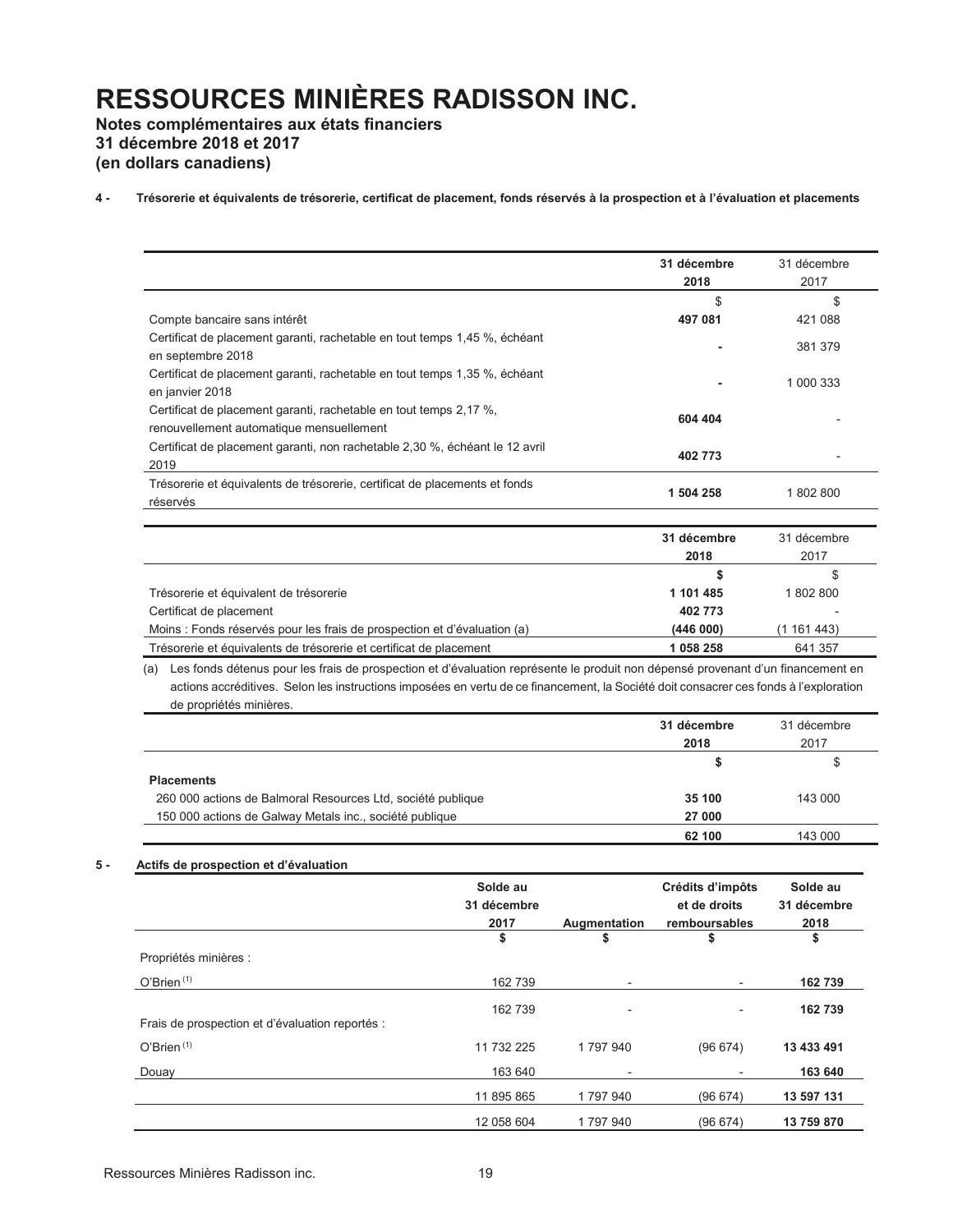**Notes complémentaires aux états financiers 31 décembre 2018 et 2017 (en dollars canadiens)** 

### **5** - **Actifs de prospection et d'évaluation (suite)**

|                                                 |                          |                          | Crédits                  |             |
|-------------------------------------------------|--------------------------|--------------------------|--------------------------|-------------|
|                                                 | Solde au                 |                          | d'impôts et de           | Solde au    |
|                                                 | 31 décembre              |                          | droits                   | 31 décembre |
|                                                 | 2016                     | Augmentation             | remboursables            | 2017        |
|                                                 | \$                       | \$                       | \$                       | \$          |
| Propriétés minières :                           |                          |                          |                          |             |
| O'Brien                                         | 162 739                  | $\overline{\phantom{a}}$ | $\overline{\phantom{a}}$ | 162 739     |
|                                                 | 162 739                  | $\overline{\phantom{a}}$ | $\overline{\phantom{a}}$ | 162 739     |
| Frais de prospection et d'évaluation reportés : |                          |                          |                          |             |
| O'Brien                                         | 9 368 010                | 2 384 944                | (20729)                  | 11 732 225  |
| Douay                                           | $\overline{\phantom{0}}$ | 163 640                  |                          | 163 640     |
|                                                 | 9 368 010                | 2 548 584                | (20729)                  | 11 895 865  |
|                                                 | 9 530 749                | 2 548 584                | (20729)                  | 12 058 604  |

### **6 - Impôt sur le résultat**

|                                        | 31 décembre | 31 décembre |
|----------------------------------------|-------------|-------------|
|                                        | 2018        | 2017        |
|                                        |             | S           |
| Impôts différés de l'exercice en cours | (253 560)   | (2618195)   |

Le taux d'imposition effectif de la Société est différent du taux d'imposition combiné fédéral et provincial de l'impôt sur le revenu au Canada. Cette différence résulte des éléments suivants :

|                                                                                                                                   |                  | 31 décembre |
|-----------------------------------------------------------------------------------------------------------------------------------|------------------|-------------|
|                                                                                                                                   | 31 décembre 2018 | 2017        |
|                                                                                                                                   |                  | \$          |
| Perte avant impôts sur les bénéfices                                                                                              | (903 862)        | (558 879)   |
| Impôts sur les bénéfices selon le taux d'imposition combiné fédéral et provincial au Canada,<br>26,70 % en 2018 et 26,8 % en 2017 | (241331)         | (149780)    |
| Augmentation (diminution) des impôts sur les bénéfices résultant des éléments suivants :                                          |                  |             |
| Différence entre les taux d'impôts différés et statutaires                                                                        | 1498             | 1 3 0 5     |
| Variation des différences temporelles non constatées                                                                              | (30744)          | (1540031)   |
| Effet fiscal de l'émission d'actions accréditives                                                                                 | 404 242          | 663 787     |
| Renversement des autres passifs relatifs aux actions accréditives                                                                 | (401522)         | (545923)    |
| Rémunération à base d'actions                                                                                                     | 40 877           | 20 848      |
| Ajustement des exercices antérieurs                                                                                               | 14 953           | 1444        |
| Éléments non déductibles et autres                                                                                                | (41533)          | 12 001      |
| Renversement des impôts miniers                                                                                                   |                  | (1081846)   |
|                                                                                                                                   | (253 560)        | (2618195)   |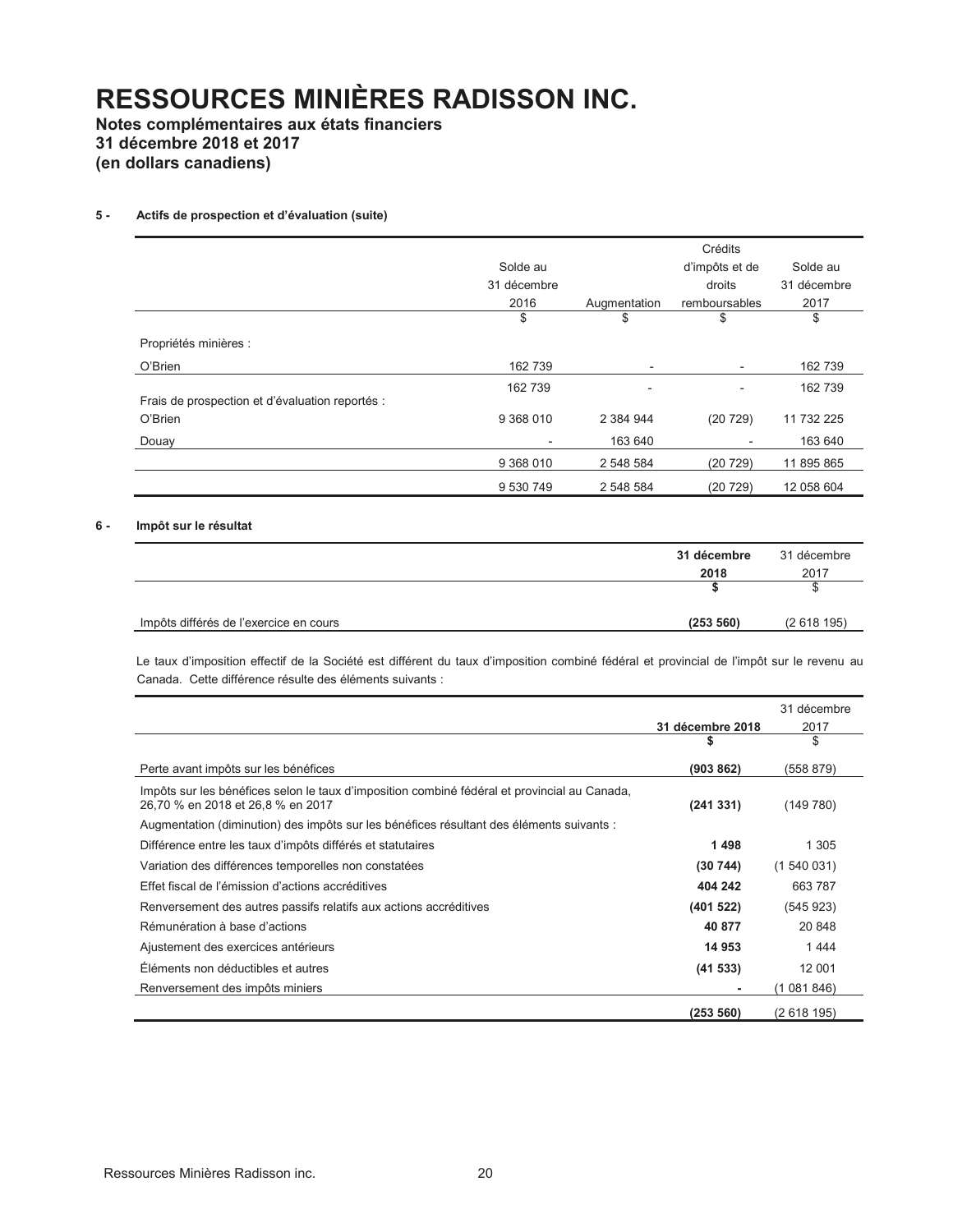**Notes complémentaires aux états financiers 31 décembre 2018 et 2017 (en dollars canadiens)** 

#### **6 - Impôt sur le résultat (suite)**

Composition des impôts différés à l'état des résultats

|                                                                        |                  | 31 décembre |
|------------------------------------------------------------------------|------------------|-------------|
|                                                                        | 31 décembre 2018 | 2017        |
|                                                                        |                  | \$          |
| Naissance et renversement de différences temporelles                   | (227034)         | (115 488)   |
| Effet fiscal de l'émission d'actions accréditives                      | 404 242          | 663 787     |
| Renversement des autres passifs relatifs aux actions accréditives      | (401522)         | (545923)    |
| Différence entre les taux d'impôts différés et statutaires             | 1498             | 1 3 0 5     |
| Renversement des impôts miniers                                        |                  | (1081846)   |
| Variation de l'effet fiscal des différences temporelles non constatées | (30744)          | (1 540 031) |
|                                                                        | (253 560)        | (2618195)   |

Mouvements des impôts différés de 2018

|                                                                                                                        |                  |                 |                          | Solde au    |
|------------------------------------------------------------------------------------------------------------------------|------------------|-----------------|--------------------------|-------------|
|                                                                                                                        | Solde au         | Comptabilisé en | Capital-                 | 31 décembre |
|                                                                                                                        | 31 décembre 2017 | résultat global | actions                  | 2018        |
|                                                                                                                        | \$               | \$              | \$                       | \$          |
| Immobilisations corporelles                                                                                            |                  |                 | $\overline{\phantom{0}}$ |             |
| Actif de prospection et d'évaluation                                                                                   | (2625796)        | (344735)        | $\overline{\phantom{a}}$ | (2970531)   |
| Crédits à l'exploration à recevoir                                                                                     | (2 254)          | (6364)          |                          | (8618)      |
| Pertes autres qu'en capital                                                                                            | 1 668 592        | 203 137         | $\overline{\phantom{a}}$ | 1871729     |
|                                                                                                                        | (959 458)        | (147962)        |                          | (1107420)   |
| Renversement des autres passifs relatifs aux<br>actions accréditives<br>Variation des impôts différés selon l'état des |                  | 401 522         |                          |             |
| résultats                                                                                                              |                  | 253 560         |                          |             |

Au 31 décembre 2018, la Société dispose des différences temporaires suivantes pour lesquelles aucun actif d'impôt différé n'a été constaté :

|                             | Fédéral | Québec  |
|-----------------------------|---------|---------|
|                             |         | S       |
| Frais d'émission d'actions  | 234 977 | 234 977 |
| Immobilisations corporelles | 249 316 | 249 316 |
| Placements                  | 83 900  | 83 900  |
|                             | 568 193 | 568 193 |

La Société dispose de pertes en capital de 459 372 \$ (466 309 \$ en 2017) pour lesquelles aucun actif d'impôts différés n'a été comptabilisé. Ces pertes en capital sont reportables de façon indéfinie.

La Société dispose de crédits d'impôts à l'investissement de 1 040 \$ (1 040 \$ en 2017), qui ne sont pas constatés. Ces crédits peuvent être utilisés afin de réduire les impôts fédéraux à payer et expirent en 2033.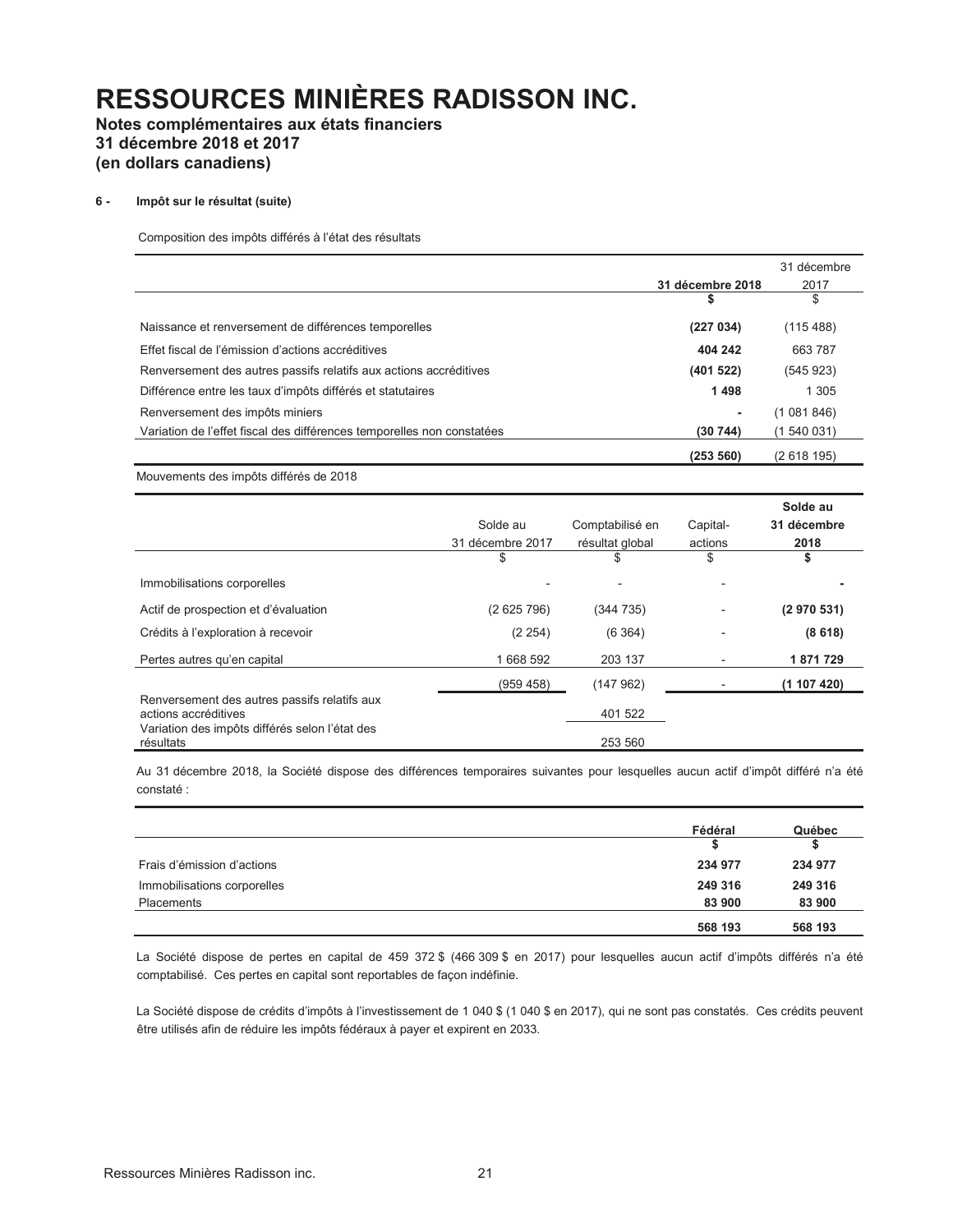# Notes complémentaires aux états financiers 31 décembre 2018 et 2017 (en dollars canadiens)

#### $6 -$ Impôt sur le résultat (suite)

Mouvements des impôts différés de 2017

|                                                                      | Solde au    |                 |                 | Solde au    |
|----------------------------------------------------------------------|-------------|-----------------|-----------------|-------------|
|                                                                      | 31 décembre | Comptabilisé en |                 | 31 décembre |
|                                                                      | 2016        | résultat global | Capital-actions | 2017        |
|                                                                      | \$          | \$              | \$              | \$          |
| Immobilisations corporelles                                          | 63722       | (63722)         |                 |             |
| Actif de prospection et d'évaluation                                 | (3095452)   | 469 656         | -               | (2625796)   |
| Crédits à l'exploration à recevoir                                   |             | (2 254)         | -               | (2 254)     |
| Pertes autres qu'en capital                                          |             | 1668 592        | -               | 1668 592    |
|                                                                      | (3031730)   | 2072272         |                 | (959 458)   |
| Renversement des autres passifs relatifs aux actions<br>accréditives |             | 545 923         |                 |             |
| Variation des impôts différés selon l'état des résultats             |             | 2 618 195       |                 |             |

#### $7 -$ Autre passif relatif à l'émission d'actions accréditives

|                                                                             | 31 décembre | 31 décembre |
|-----------------------------------------------------------------------------|-------------|-------------|
|                                                                             | 2018        | 2017        |
|                                                                             |             | \$          |
| Solde au début de l'exercice                                                | 179 439     | 332 392     |
| Augmentation de l'exercice                                                  | 389 333     | 392 970     |
| Réduction lié à l'engagement de dépenses d'exploration admissibles (note 6) | (401522)    | (545923)    |
| Solde à la fin de l'exercice                                                | 167 250     | 179 439     |

#### $8 -$ **Capital-actions**

Autorisé:

Nombre illimité d'actions de catégorie A, avec droit de vote et participantes, sans valeur nominale

Nombre illimité d'actions de catégorie B, pouvant être émises en séries, dividende cumulatif ou non cumulatif au taux de base de la Banque du Canada au début de l'exercice majoré d'un pourcentage variant entre 1 et 5 %, non participantes, sans droit de vote, rachetables au gré de la Société au prix payé majoré de tout dividende déclaré sur ces actions, mais non encore payé, sans valeur nominale

Les mouvements dans le capital-actions de la catégorie A de la Société se détaillent comme suit :

|                                             |                   | 31 décembre 2018 |             | 31 décembre 2017 |
|---------------------------------------------|-------------------|------------------|-------------|------------------|
|                                             | <b>Actions de</b> |                  | Actions de  |                  |
|                                             | catégorie A       | <b>Montant</b>   | catégorie A | Montant          |
|                                             |                   | \$               |             | \$               |
| Émis et payé                                |                   |                  |             |                  |
| Solde au début                              | 124 223 893       | 37 753 701       | 107 020 880 | 35 258 698       |
| Payées en argent <sup>(1)</sup>             | 6 126 190         | 704 512          | 5 895 834   | 869 692          |
| Bons de souscription exercés <sup>(2)</sup> |                   |                  | 588 482     | 99 765           |
| Financement accréditif <sup>(3)</sup>       | 6 204 167         | 671 667          | 10 218 697  | 1610725          |
| Frais d'émission                            |                   | (46 465)         |             | (135 179)        |
| Options d'achat d'actions exercées (4)      | 475 000           | 87 784           | 500 000     | 50 000           |
| Solde à la fin                              | 137 029 250       | 39 171 199       | 124 223 893 | 37 753 701       |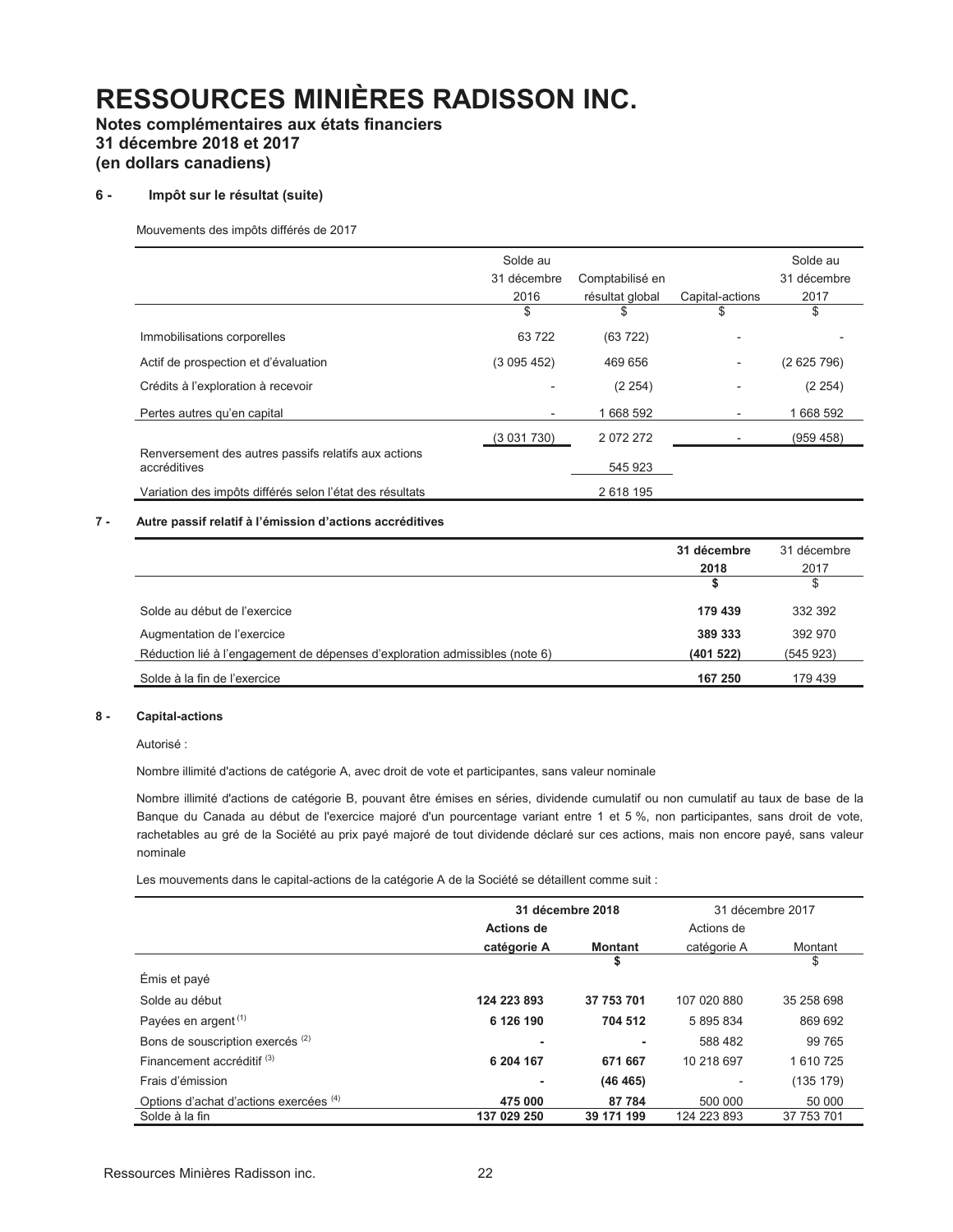# **Notes complémentaires aux états financiers 31 décembre 2018 et 2017 (en dollars canadiens)**

### **8 - Capital-actions (suite)**

Pour l'exercice clos le 31 décembre 2018 :

(1) Actions ordinaires de catégorie A

x En août 2018, la Société a émis 6 126 190 unités à 0,13 \$ par unité pour un total de 796 405 \$. Chaque unité est composée de 1 action ordinaire et de 1/2 bon de souscription. Ceci résulte en l'émission de 3 063 095 bons de souscription pour une juste valeur de 91 893 \$. Chaque bon de souscription permet au détenteur d'acquérir une action ordinaire au prix d'exercice de 0,17 \$ pour une période de 18 mois.

(3) Actions accréditives

- x En août 2018, la Société a émis 3 416 667 actions accréditives au prix de 0,18 \$ par action pour un total de 615 000 \$ (juste valeur marchande de 392 917 \$). Un montant de 222 083\$ a été comptabilisé à titre "d'autre passif relatif à l'émission d'actions accréditives" (voir la note 7).
- x En décembre 2018, la Société a émis 2 787 500 actions accréditives au prix de 0,16\$ par action pour un total de 446 000 \$ (juste valeur marchande de 278 750 \$). Un montant de 167 250\$ a été comptabilisé à titre "d'autre passif relatif à l'émission d'actions accréditives" (voir la note 7).

 $(4)$  Options d'achat d'actions

- En janvier 2018, 100 000 options d'achat d'actions ont été exercées pour un total de 10 000 \$. Un montant de 13 600 \$ a été comptabilisé en augmentation du capital-actions provenant de réserves - règlement en instruments de capitaux propres.
- · En mai 2018, 300 000 options d'achat d'actions ont été exercées pour un total de 32 250 \$. Un montant de 20 384 \$ a été comptabilisé en augmentation du capital-actions provenant de réserves-règlement en instruments de capitaux propres.
- · En juin 2018, 75 000 options d'achat d'actions ont été exercées pour un total de 7 500 \$. Un montant de 4 050 \$ a été comptabilisé en augmentation du capital-actions provenant de réserves-règlement en instruments de capitaux propres.

Pour l'exercice clos le 31 décembre 2017 :

(1) Actions ordinaires de catégorie A

- x En juin 2017, la Société a émis 2 562 500 unités à 0,16 \$ par unité pour un total de 410 000 \$. Chaque unité est composée de 1 action ordinaire et de 1/2 bon de souscription. Ceci résulte en l'émission de 1 281 250 bons de souscription pour une juste valeur de 21 781 \$. Chaque bon de souscription permet au détenteur d'acquérir une action ordinaire au prix d'exercice de 0,22 \$ pour une période de 18 mois. En relation avec ce financement, 48 125 bons de souscription ont été émis à des courtiers. Chaque bon de souscription de courtier permet au détenteur d'acquérir une action ordinaire au prix d'exercice de 0,22 \$ pour une période de 18 mois. La juste valeur de ces bons est estimée à 818 \$ et a été comptabilisée dans les frais d'émission. Au total, des frais d'émission d'actions d'un montant de 27 878 \$ sont liés à ce financement.
- x En décembre 2017, la Société a émis 3 333 334 unités à 0,15 \$ par unité pour un total de 500 000 \$. Chaque unité est composée de 1 action ordinaire et de 1/2 de bon de souscription. Ceci résulte en l'émission de 1 666 667 bons de souscription pour une juste valeur de 18 527 \$. Chaque bon de souscription permet au détenteur d'acquérir une action ordinaire au prix d'exercice de 0,20 \$ pour une période de 18 mois. En relation avec ce financement, 35 000 bons de souscription ont été émis à des courtiers. Chaque bon de souscription de courtier permet au détenteur d'acquérir une action ordinaire au prix d'exercice de 0,20 \$ pour une période de 18 mois. La juste valeur des bons du courtier est estimée à 1 750 \$ et a été comptabilisée dans Les frais d'émission. Au total, des frais d'émission d'actions d'un montant de 18 245 \$ sont liés à ce financement.

(2) Bons de souscription

- x En mars 2017, 273 477 bons de souscription à 0,13 \$ ont été exercés pour un total de 35 552 \$. Un montant de 7 657 \$ a été comptabilisé en augmentation du capital-actions provenant des bons de souscription.
- x En novembre 2017, 315 005 bons de souscription à 0,15 \$ ont été exercés pour un total de 47 251 \$. Un montant de 9 305 \$ a été comptabilisé en augmentation du capital-actions provenant des bons de souscription.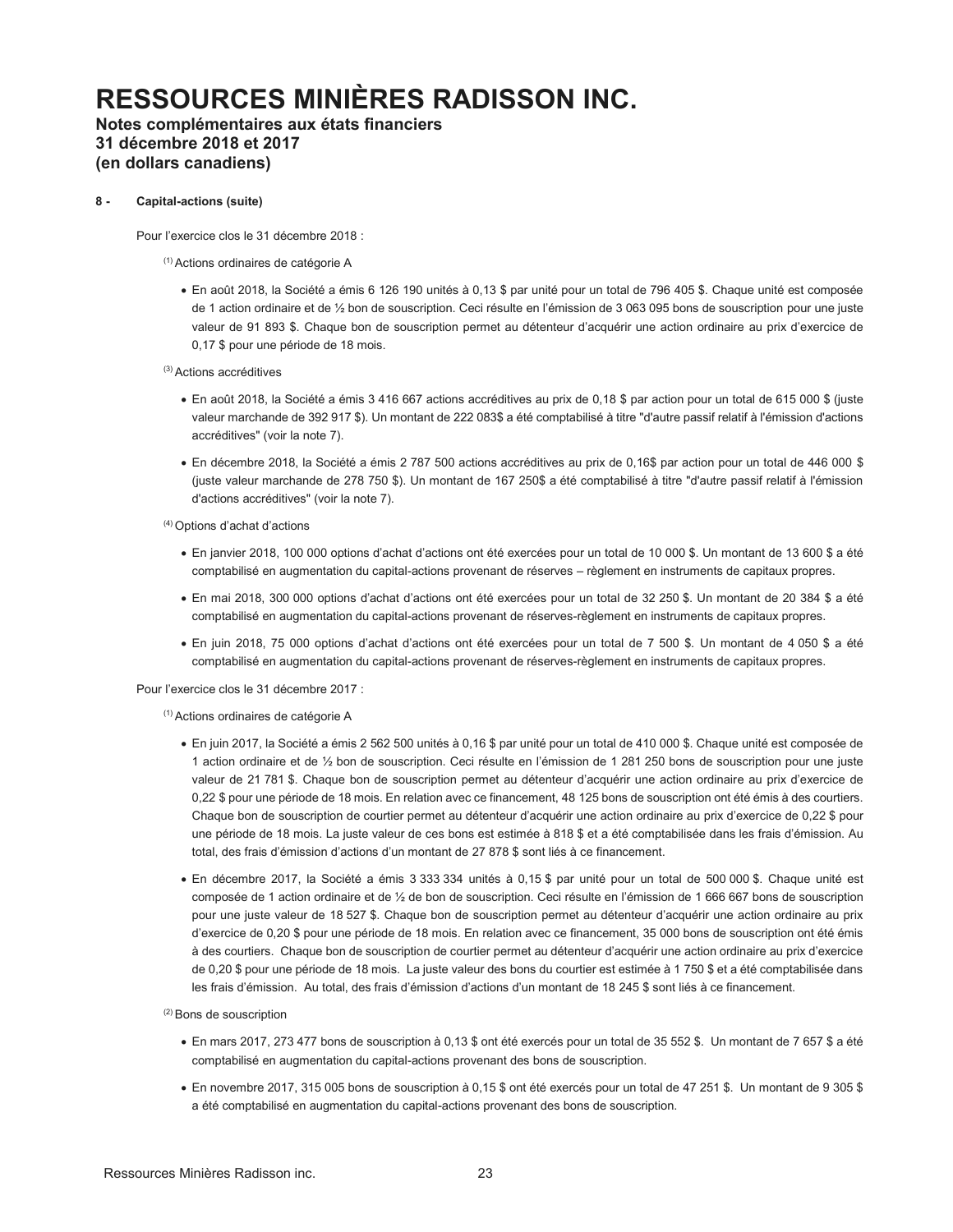**Notes complémentaires aux états financiers 31 décembre 2018 et 2017 (en dollars canadiens)** 

### **8 - Capital-actions (suite)**

Pour l'exercice clos le 31 décembre 2017 (suite):

(3) Actions accréditives

- x En juin 2017, la Société a émis 292 000 actions accréditives au prix de 0,25 \$ par action pour un total de 73 000 \$ (juste valeur marchande de 46 720 \$). Un montant de 26 280 \$ a été comptabilisé à titre « d'autre passif relatif à l'émission d'actions accréditives » (voir la note 7).
- x En juillet 2017, la Société a émis 5 000 000 unités au prix de 0,20 \$ par unité pour un total de 1 000 000 \$. Chaque unité est composée de 1 action accréditive et de 1 bon de souscription. Ceci résulte en l'émission de 5 000 000 bons de souscription pour une juste valeur de 79 367 \$. Chaque bon de souscription permet au détenteur d'acquérir une action ordinaire au prix de 0,22 \$ pour une période de 18 mois. Un montant de 95 603 \$ a été comptabilisé à titre « d'autre passif relatif à l'émission d'actions accréditives » (voir la note 7). En relation avec ce financement, 350 000 bons de souscription ont été émis au courtier. Chaque bon de souscription de courtier permet d'acquérir une action ordinaire au prix de 0,22 \$ pour une période de 18 mois. La juste valeur de ces bons est estimée à 5 556 \$ et a été comptabilisée dans les frais d'émission. Au total, des frais d'émission d'actions d'un montant de 89 056 \$ sont liés à ce financement.
- x En décembre 2017, la Société a émis 4 926 697 unités au prix de 0,21 \$ par unité pour un total de 1 034 606 \$. Chaque unité est composée de 1 action accréditive et de 1/2 bon de souscription. Ceci résulte en l'émission de 2 463 348 bons de souscription pour une juste valeur de 24 545 \$. Chaque bon de souscription permet au détenteur d'acquérir une action ordinaire au prix de 0,25 \$ pour une période de 18 mois. Un montant de 271 057 \$ a été comptabilisé à titre « d'autre passif relatif à l'émission d'actions accréditives » (voir la note 7).

 $(4)$  Options d'achat d'actions

- · En mai 2017, 300 000 options d'achat d'actions ont été exercées pour un total de 30 000 \$.
- En juillet 2017, 200 000 options d'achat d'actions ont été exercées pour un total de 20 000 \$.
- a) Régime de protection des droits des actionnaires :

Le conseil d'administration de la Société a mis sur pied un régime de protection des droits des actionnaires (le « Régime des droits ») qui est entré en vigueur le 2 février 2009.

 Le Régime des droits a été adopté pour assurer un traitement équitable à tous les actionnaires de la Société advenant une offre publique d'achat des actions de classe A de la Société en circulation. Le Régime des droits permettra au conseil d'administration de la Société (le Conseil) et aux actionnaires de disposer de plus de temps pour considérer toute offre publique d'achat non sollicitée. Le Régime des droits est destiné à décourager les offres publiques d'achat coercitives ou déloyales. Il donne aussi au Conseil le temps d'approfondir les possibilités de maximiser la valeur pour l'actionnaire. Toutefois, le Régime des droits n'est pas conçu pour prévenir les offres publiques d'achat inéquitables vis-à-vis les actionnaires de la Société.

Le Régime des droits n'a pas été adopté en raison, ou en prévision, d'une proposition spécifique de prise de contrôle de la Société. La Bourse de croissance TSX a approuvé le régime de protection conditionnellement à sa ratification et confirmation par les actionnaires dans les six mois suivant la date d'entrée en vigueur du Régime. La Société s'est conformée à cette exigence en obtenant l'approbation des actionnaires à l'assemblée générale annuelle tenue le 26 juin 2009. Le Régime des droits se terminait lors de la troisième rencontre annuelle des actionnaires suivant sa date d'entrée en vigueur. La Société a reconduit le régime de droits lors de l'assemblée annuelle des actionnaires en 2015 pour une période supplémentaire de trois ans.

Conformément aux termes du Régime des droits, toute proposition qui satisfait certains critères destinés à protéger les intérêts de tous les actionnaires est considérée une « offre autorisée ». Une « offre autorisée » doit être faite à partir d'une circulaire d'offre publique d'achat préparée selon les lois sur les valeurs mobilières en vigueur et, en plus de certaines autres conditions, doit être valide pour une durée d'au moins 60 jours. Si, à la fin des 60 jours, au moins 50 % des actions de classe A en circulation, autres que celles détenues par l'offrant ou certains apparentés, ont été offertes, l'offrant peut prendre livraison des titres offerts et en payer le prix. Il doit aussi reconduire l'offre de 10 jours afin de permettre à d'autres actionnaires de soumettre leurs actions.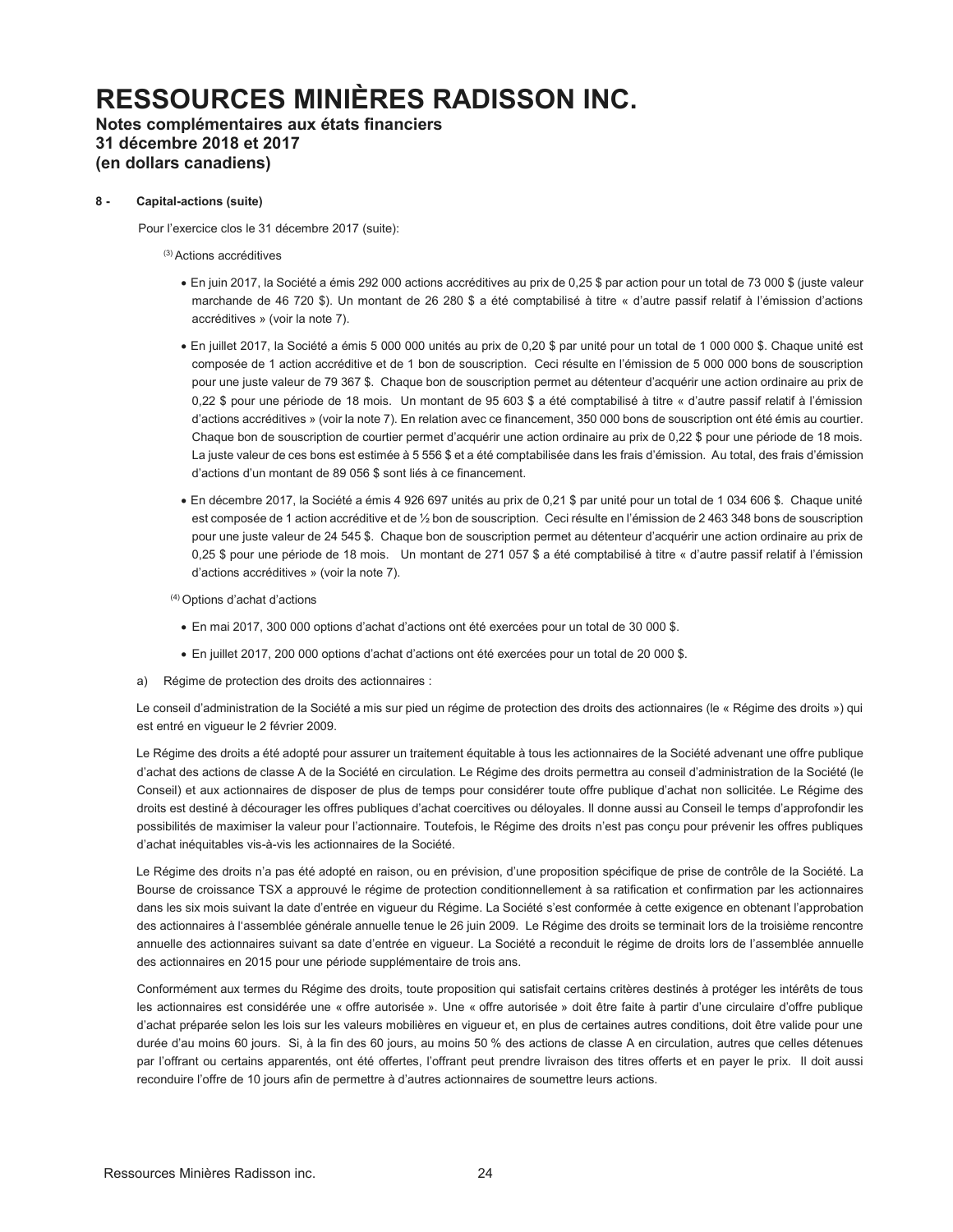**Notes complémentaires aux états financiers 31 décembre 2018 et 2017 (en dollars canadiens)** 

### **8 - Capital-actions (suite)**

### a) Régime de protection des droits des actionnaires (suite):

Les droits émis en vertu du Régime des droits pourront être exercés seulement lorsqu'une personne, et toute autre partie qui lui est reliée, acquiert ou annonce son intention d'acquérir 20 % ou plus d'actions de classe A de la Société en circulation sans remplir les clauses prévues par l'« offre autorisée » du Régime des droits ou sans le consentement du Conseil. Au meilleur de la connaissance de la Société, aucun actionnaire ou groupe d'actionnaires ne détient directement ou indirectement 20 % ou plus des actions de catégorie A de la Société. Lorsqu'une offre publique d'achat ne rencontre pas les critères de « l'offre autorisée » du Régime des droits, les droits émis par le Régime des droits autorisent les actionnaires à acheter des actions de classe A de la Société à un prix réduit significativement par rapport au prix en cours.

b) Options d'achat d'actions de catégorie A:

Le 28 juin 2007, la Société a obtenu de la Bourse de croissance TSX, l'approbation d'une modification au régime d'options d'achat d'actions à prix fixe en faveur des administrateurs, dirigeants, employés et consultants de la Société (le « régime d'options »). Un nombre de 6 millions d'actions de catégorie A a été réservé pour émission éventuelle en vertu du régime d'options. Le prix de levée de chaque option correspond au cours des actions de la Société à la date de l'attribution des options et la durée maximale d'une nouvelle option est de 5 ans. Sauf si le conseil d'administration en décide autrement, les options accordées en vertu du régime d'options deviennent acquises immédiatement.

 Un sommaire de la situation au 31 décembre 2018 et au 31 décembre 2017 est présenté ci-après : Options :

|                                                    |               | 31 décembre 2018 |           | 31 décembre 2017 |  |
|----------------------------------------------------|---------------|------------------|-----------|------------------|--|
|                                                    | Prix de levée |                  |           | Prix de levée    |  |
|                                                    | <b>Nombre</b> | moyen pondéré    | Nombre    | moyen pondéré    |  |
|                                                    |               | S                |           | \$               |  |
| En cours au début de l'exercice                    | 2 635 000     | 0,135            | 2670000   | 0,11             |  |
| Octrovées                                          | ٠             | ۰                | 75 000    | 0,14             |  |
| Octroyées                                          | 2 100 000     | 0,123            | 790 000   | 0,165            |  |
| Expirées et annulées                               | (225000)      | 0,146            | (400 000) | 0, 10            |  |
| Exercées                                           | (475000)      | 0,105            | (500000)  | 0, 10            |  |
| En cours à la fin de l'exercice                    | 4 035 000     | 0,132            | 2 635 000 | 0,135            |  |
| Options pouvant être levées à la fin de l'exercice | 4 035 000     | 0,132            | 2 635 000 | 0,135            |  |

Le tableau ci-après résume l'information relative aux options d'achat d'actions au 31 décembre 2018 :

| Nombre d'options en cours | Prix de levée | Durée de vie moyenne<br>pondérée à courir | Nombre d'options<br>pouvant être levées |
|---------------------------|---------------|-------------------------------------------|-----------------------------------------|
|                           | \$            | (ans)                                     |                                         |
| 100 000                   | 0,11          | 4,91                                      | 100 000                                 |
| 350 000                   | 0,10          | 4,81                                      | 350 000                                 |
| 200 000                   | 0,12          | 4,61                                      | 200 000                                 |
| 1 300 000                 | 0,125         | 4,44                                      | 1 300 000                               |
| 790 000                   | 0,165         | 3,42                                      | 790 000                                 |
| 745 000                   | 0,14          | 2,48                                      | 745 000                                 |
| 300 000                   | 0,13          | 1,43                                      | 300 000                                 |
| 250 000                   | 0,10          | 0,43                                      | 250 000                                 |
| 4 035 000                 | 0,132         |                                           | 4 035 000                               |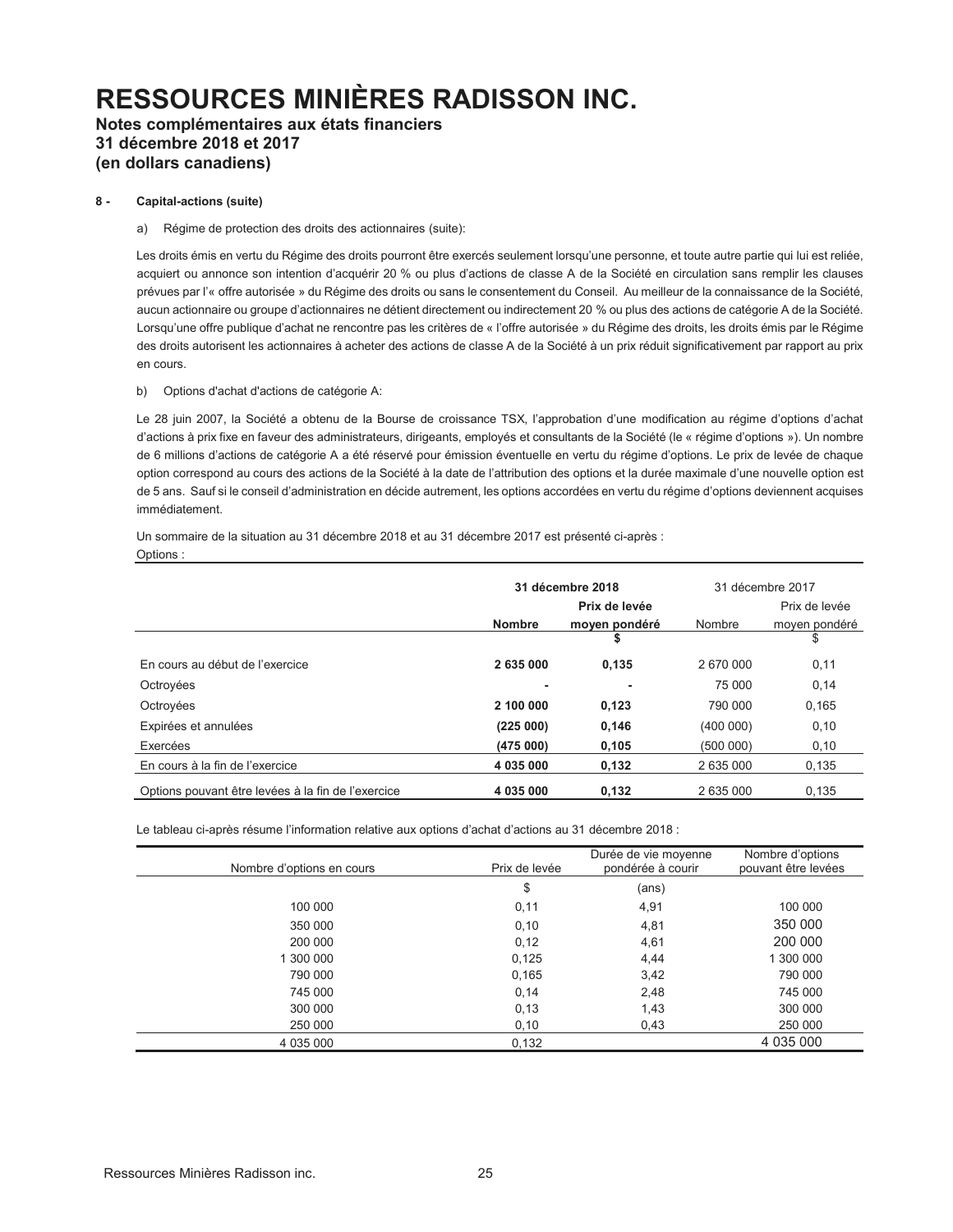# **Notes complémentaires aux états financiers 31 décembre 2018 et 2017 (en dollars canadiens)**

### **8 - Capital-actions (suite)**

b) Options d'achat d'actions de catégorie A (suite) :

Le tableau ci-après résume l'information relative aux options d'achat d'actions au 31 décembre 2017 :

| Nombre d'options en cours | Prix de levée | Durée de vie moyenne<br>pondérée à courir | Nombre d'options<br>pouvant être levées |
|---------------------------|---------------|-------------------------------------------|-----------------------------------------|
|                           | \$            | (ans)                                     |                                         |
| 790 000                   | 0,165         | 4,25                                      | 790 000                                 |
| 745 000                   | 0,14          | 3,48                                      | 745 000                                 |
| 375 000                   | 0,13          | 2,42                                      | 375 000                                 |
| 725 000                   | 0,10          | 0.84                                      | 725 000                                 |
| 2 635 000                 | 0.135         |                                           | 2 635 000                               |

 La Société a octroyé 2 100 000 (865 000 en 2017) options d'achat d'actions à des administrateurs et hauts dirigeants durant l'exercice terminé le 31 décembre 2018. Un montant de 153 097 \$ (77 900 \$ en 2017) a été imputé au résultat global. Durant cette période, 225 000 (400 000 en 2017) options ont expirées.

Le tableau suivant présente la rémunération et les paiements à base d'actions, la juste valeur moyenne pondérée à la date d'octroi et les hypothèses moyennes pondérées qui ont été utilisées pour calculer la charge de rémunération et paiements à base d'actions en utilisant le modèle d'évaluation du prix des options Black & Scholes :

|                                                  | Exercice clos le<br>31 décembre<br>2018 | Exercice clos le<br>31 décembre<br>2017 |
|--------------------------------------------------|-----------------------------------------|-----------------------------------------|
| Rémunération et paiements à base d'actions       | 153 097 \$                              | 77 790 \$                               |
| Prix moyen d'exercice                            | $0,12$ \$                               | $0,16$ \$                               |
| Prix moyen de l'action                           | $0,12$ \$                               | $0,16$ \$                               |
| Volatilité prévue (1)                            | <b>71 %</b>                             | 57 %                                    |
| Taux d'intérêt sans risque                       | 2,13%                                   | 2,02 %                                  |
| Taux annuel des dividendes                       | $0\%$                                   | $0\%$                                   |
| Durée estimative                                 | 5 ans                                   | 5 ans                                   |
| Juste valeur moyenne pondérée à la date d'octroi | $0,07$ \$                               | $0.09$ \$                               |

(1) La volatilité prévue est basée sur la volatilité historique du prix de l'action de la Société et sur la durée moyenne prévue des options.

c) Bons de souscription :

|                                 |               | 31 décembre 2018 |            | 31 décembre 2017 |
|---------------------------------|---------------|------------------|------------|------------------|
|                                 |               | Prix de levée    |            | Prix de levée    |
|                                 | <b>Nombre</b> | moyen pondéré    | Nombre     | moyen pondéré    |
|                                 |               |                  |            |                  |
| En cours au début de l'exercice | 13 411 390    | 0,22             | 7 114 746  | 0, 19            |
| Octroyés                        | 3 063 095     | 0,17             | 10 844 390 | 0,22             |
| Échus                           | (3896375)     | 0,21             | (3959264)  | 0, 19            |
| Exercés                         |               | ۰                | (588 482)  | 0,14             |
| En cours à la fin de l'exercice | 12 578 110    | 0,21             | 13 411 390 | 0,22             |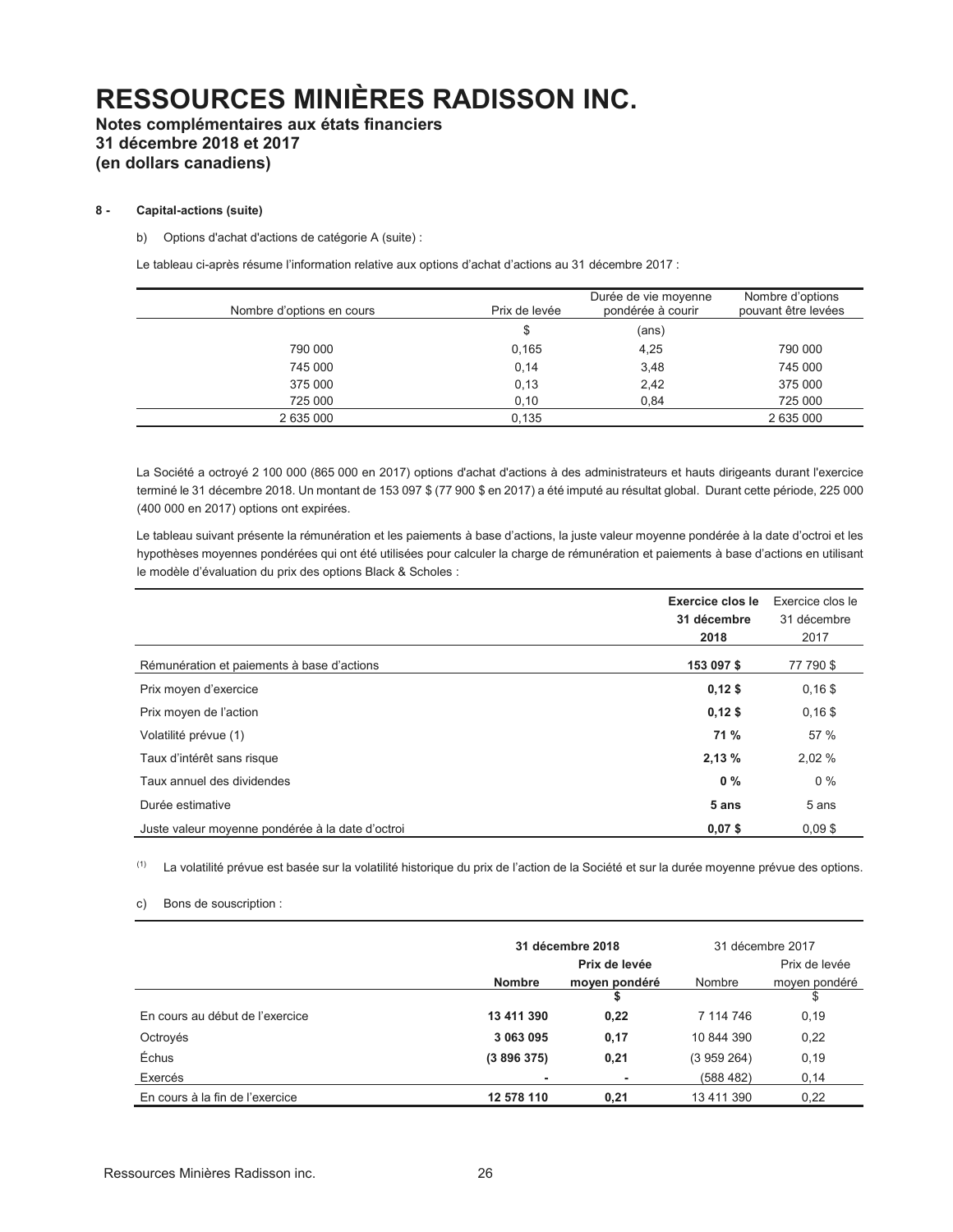# **Notes complémentaires aux états financiers 31 décembre 2018 et 2017 (en dollars canadiens)**

### **8 - Capital-actions (suite)**

c) Bons de souscription (suite):

Au 31 décembre 2018, il y avait 12 578 110 bons de souscription qui se détaillaient comme suit :

| Nombre de bons en circulation | Prix de levée | Date d'échéance |
|-------------------------------|---------------|-----------------|
|                               |               |                 |
| 5 350 000                     | 0,22          | Janvier 2019    |
| 1701667                       | 0,20          | Juin 2019       |
| 2463348                       | 0,25          | Juin 2019       |
| 3 063 095                     | 0.17          | Février 2020    |
| 12 578 110                    |               |                 |

Au 31 décembre 2017, il y avait 13 411 390 bons de souscription qui se détaillaient comme suit :

| Nombre de bons en circulation | Prix de levée | Date d'échéance |  |
|-------------------------------|---------------|-----------------|--|
| \$                            |               |                 |  |
| 1700 000                      | 0,20          | Février 2018    |  |
| 867 000                       | 0,20          | Mars 2018       |  |
| 1 329 375                     | 0,22          | Décembre 2018   |  |
| 5 350 000                     | 0,22          | Janvier 2019    |  |
| 1701667                       | 0,20          | Juin 2019       |  |
| 2 463 348                     | 0,25          | Juin 2019       |  |
| 13 411 390                    |               |                 |  |

 Le tableau suivant présente les hypothèses moyennes pondérées qui ont été utilisées pour calculer la juste valeur des bons de souscription octroyés au cours de l'exercice en utilisant le modèle d'évaluation Black & Scholes :

|                                 | Exercice clos le<br>31 décembre | Exercice clos le<br>31 décembre |
|---------------------------------|---------------------------------|---------------------------------|
|                                 | 2018                            | 2017                            |
| Valeur des bons de souscription | 61 262 \$                       | 152 344 \$                      |
| Prix moyen d'exercice           | $0,17$ \$                       | $0,22$ \$                       |
| Prix moyen de l'action          | $0,115$ \$                      | $0,16$ \$                       |
| Volatilité prévue (1)           | 60,66 %                         | 40 %                            |
| Taux d'intérêt sans risque      | 2,06%                           | 1,23 %                          |
| Taux annuel des dividendes      | $0\%$                           | $0\%$                           |
| Durée estimative                | $1,5$ ans                       | $1,5$ ans                       |

(1) La volatilité prévue est basée sur la volatilité historique du prix de l'action de la Société et sur la durée moyenne prévue des bons de souscription.

### **9 - Perte nette par action de base et diluée**

|                                               | 31 décembre   | 31 décembre  |
|-----------------------------------------------|---------------|--------------|
|                                               | 2018          | 2017         |
| Bénéfice net (perte nette) de l'exercice      | $(650302)$ \$ | 2 059 316 \$ |
| Nombre pondéré d'actions ordinaires           | 126 846 608   | 111 911 860  |
| Bénéfice net (perte nette) de base par action | $(0,0051)$ \$ | $0,0184$ \$  |

La perte diluée par action est égale à la perte de base par action, car l'effet des options et des bons de souscription est antidilutif.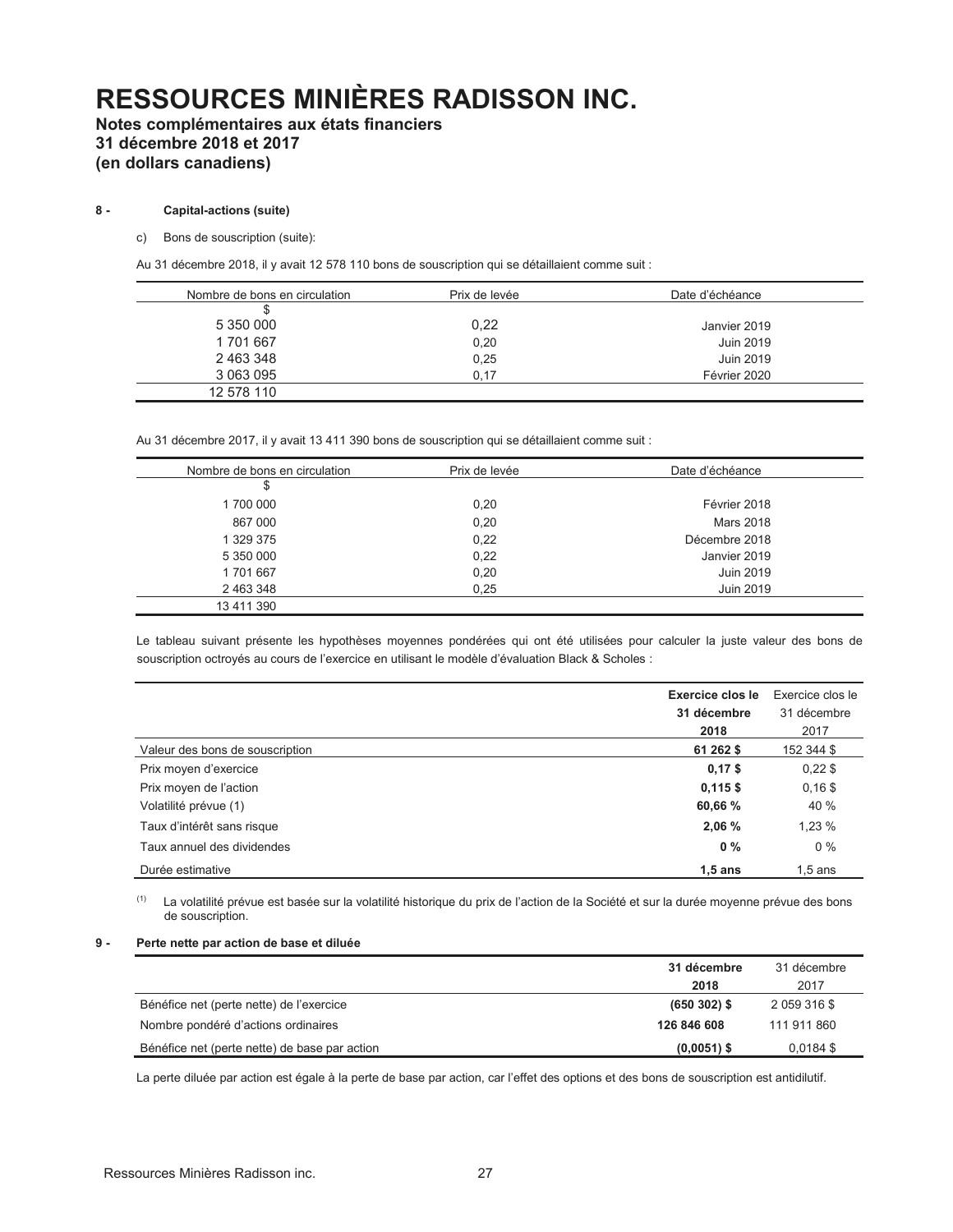**Notes complémentaires aux états financiers 31 décembre 2018 et 2017** 

**(en dollars canadiens)** 

### 10 - Fonds réservés à la prospection et à l'évaluation

|                                                                                                              | 31 décembre<br>2018 | 31 décembre<br>2017 |
|--------------------------------------------------------------------------------------------------------------|---------------------|---------------------|
|                                                                                                              | S                   |                     |
| Fonds obtenus de financements accréditifs durant l'exercice                                                  | 1061000             | 2 107 606           |
| Moins : Frais de prospection et d'évaluation reportés relatifs aux financements accréditifs de<br>l'exercice | (615000)            | (946 163)           |
| Fonds réservés à la prospection et à l'évaluation requis                                                     | 446 000             | 1 161 443           |

La Société obtient des fonds pour financer ses travaux de prospection et d'évaluation par l'émission d'actions accréditives qui oblige la Société à dépenser les fonds obtenus en dépenses d'exploration admissibles. Ces fonds, qui ne sont pas disponibles à des fins d'exploitation courante, sont présentés à l'état de la situation financière comme fonds réservés à la prospection et à l'évaluation.

### **11 - Charge au titre des avantages du personnel**

La charge au titre des avantages du personnel est analysée comme suit :

|                                                                        | 31 décembre<br>2018 | 31 décembre<br>2017 |
|------------------------------------------------------------------------|---------------------|---------------------|
|                                                                        | S                   | S                   |
| Salaires et avantage sociaux                                           | 185 341             | 110 258             |
| Paiements fondés sur des actions                                       | 31 158              | 77 790              |
| Moins : Salaires capitalisés aux actifs de prospection et d'évaluation | 185 341             | 32 5 28             |
| Charge au titre des avantages du personnel                             | 31 158              | 155 520             |

### **12 - Informations relatives aux parties liées**

### **Opérations entre parties liées**

Au cours de l'exercice 2018, la Société a effectué les transactions suivantes avec des dirigeants, des administrateurs, des sociétés appartenant à des administrateurs ainsi qu'avec une partie liée au président et chef de la direction.

|                                       | 31 décembre<br>2018 | 31 décembre<br>2017      |
|---------------------------------------|---------------------|--------------------------|
|                                       | \$                  | \$                       |
| Frais de location                     | 31 200              | 15 000                   |
| Frais de bureau                       | 5430                | $\overline{\phantom{a}}$ |
| Actifs de prospection et d'évaluation | 8 0 0 7             | $\overline{\phantom{a}}$ |
|                                       | 44 637              | 15 000                   |

Ces opérations ont eu lieu dans le cours normal des activités de la Société et sont mesurées en fonction de leur valeur d'échange, qui est le montant de la contrepartie établie et acceptée par les parties liées. Le solde à payer relativement à ces opérations s'élève à 464 \$ au 31 décembre 2018 (5 454 \$ au 31 décembre 2017).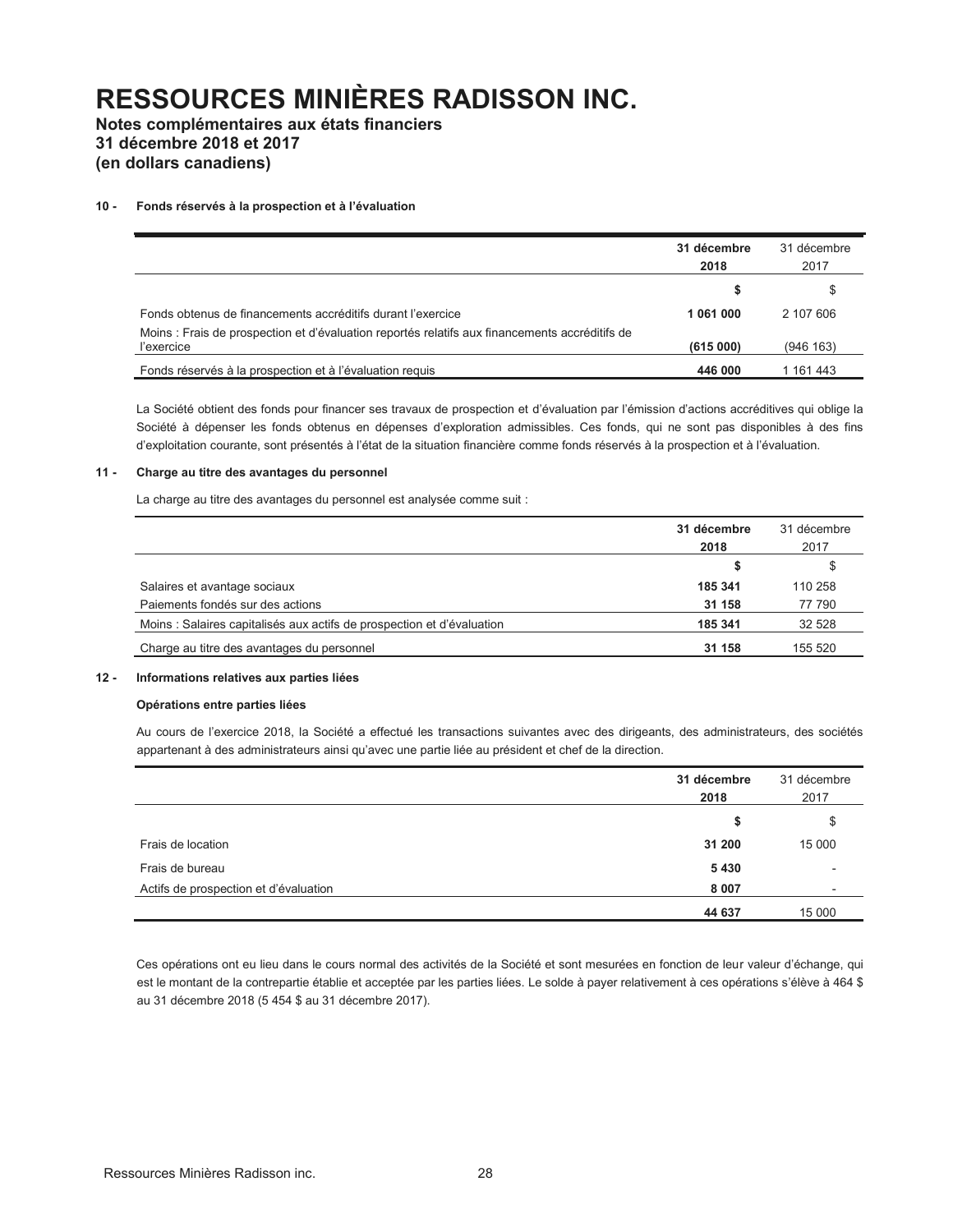# **Notes complémentaires aux états financiers 31 décembre 2018 et 2017 (en dollars canadiens)**

#### **12 - Informations relatives aux parties liées (suite)**

 **Opérations entre parties liées (suite)**

#### **Rémunération des principaux dirigeants**

 La rémunération payée ou payable aux principaux dirigeants (le président, le vice-président et chef des finances, le directeur des finances ainsi que les administrateurs) est la suivante :

|                                                                                         | 31 décembre<br>2018 | 31 décembre<br>2017 |
|-----------------------------------------------------------------------------------------|---------------------|---------------------|
|                                                                                         | \$                  | \$                  |
| Salaires et charges au titre des avantages du personnel                                 | 94 574              | 76 522              |
| Experts-conseils et sous-traitants inclus dans les frais de prospection et d'évaluation | 29 5 23             | 18 000              |
| Experts et sous-traitants                                                               | 221 797             | 98 400              |
| Rémunération à base d'actions                                                           | 110 739             | 77 790              |
|                                                                                         | 456 633             | 270 712             |

#### **13 - Engagements**

#### Location de bureau

En vertu d'un contrat de location, la Société s'est engagée à verser une somme de 2 300 \$ par mois pour la location du local situé au 700 avenue Dallaire à Rouyn-Noranda, qu'elle utilise comme bureau principal plus une somme de 200 \$ par mois pour la location de mobilier de bureau et une somme de 100 \$ par mois pour la location d'une enseigne lumineuse. Ce contrat échoit le 30 juin 2019 et comportent une option de renouvellement pour une période additionnelle d'un an, dont la Société pourra se prévaloir en donnant un préavis de 90 jours. Les paiements au titre de la location comptabilisés en charge au cours de la période de présentation de l'information financière totalisent 31 200 \$ (15 000 \$ en 2017).

#### Propriété O'Brien :

Le 15 mars 1999, une convention d'achat et de vente, selon laquelle la Société a acheté les propriétés O'Brien et Kewagama (maintenant regroupées sous le nom O'Brien), a été signée entre la Société, Breakwater Resources Inc. et 3064077 Canada inc., filiale de Breakwater Resources Inc. Grâce à cette transaction, la Société a acquis tous les droits dans les deux propriétés incluant toutes les infrastructures en place.

La Société s'est engagée à payer un montant comptant de 1 000 000 \$ au moment de la mise en production commerciale, déduction faite des dépenses qui pourraient être engagées pour effectuer la restauration des parcs à résidus.

Une redevance de 2 % des produits nets d'affinage est payable à une tierce partie sur la propriété Kewagama, advenant une mise en production commerciale sur cette propriété.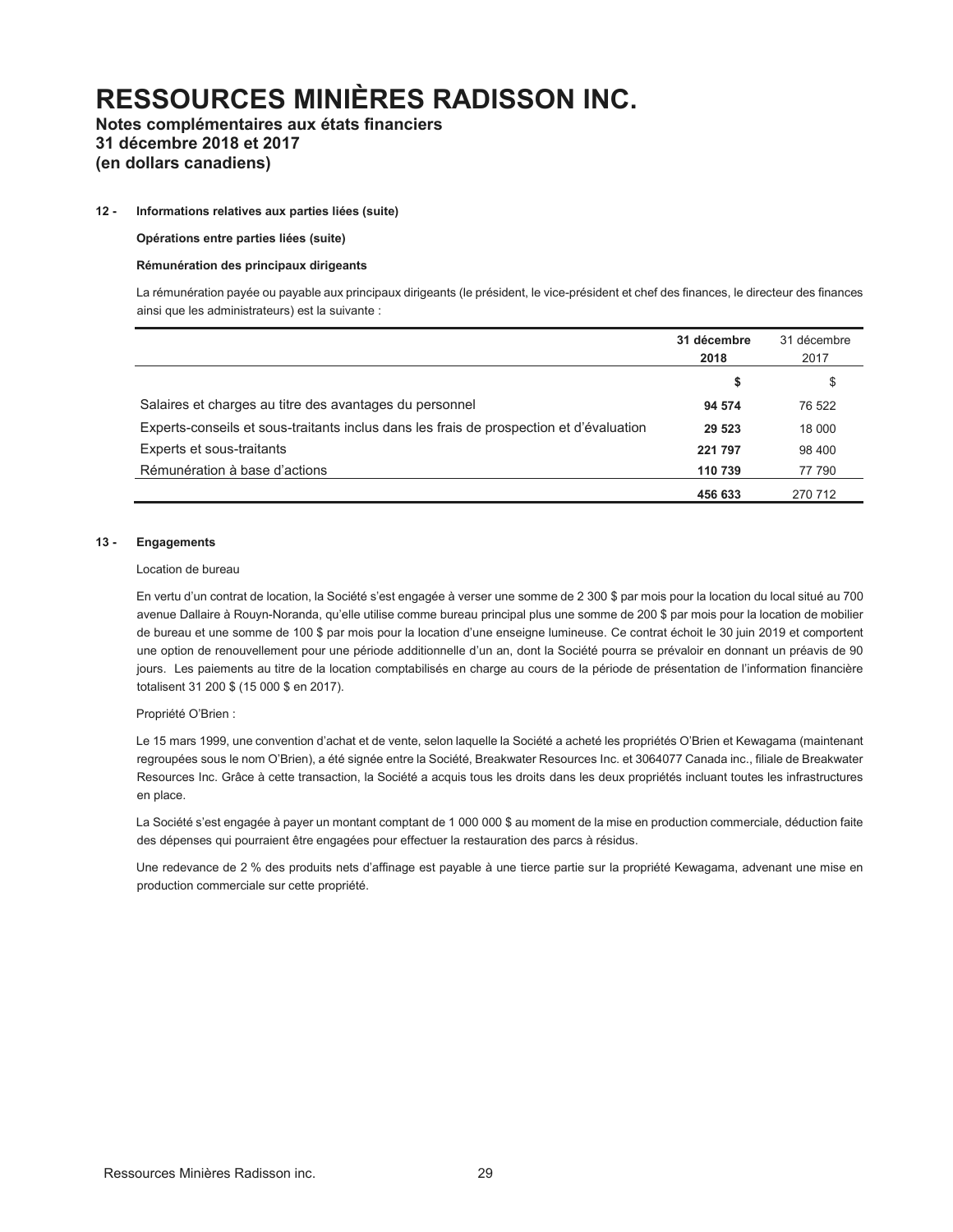# **Notes complémentaires aux états financiers 31 décembre 2018 et 2017 (en dollars canadiens)**

### **14 - Autres éléments d'information**

|                                                                | 31 décembre | 31 décembre |
|----------------------------------------------------------------|-------------|-------------|
|                                                                | 2018        | 2017        |
|                                                                | S           | \$          |
| Variation des éléments hors-caisse du fonds de roulement :     |             |             |
| Autres débiteurs                                               | 20 000      | (20 000)    |
| Taxes gouvernementales à recevoir et impôts miniers à recevoir | 152 526     | 33 961      |
| Frais payés d'avance                                           | (37361)     | (2041)      |
| Créditeurs et charges à payer                                  | 75 064      | (58 890)    |
|                                                                | 210 229     | (46970)     |

|                                                                                                                                              | 31 décembre<br>2018 | 31 décembre<br>2017 |
|----------------------------------------------------------------------------------------------------------------------------------------------|---------------------|---------------------|
|                                                                                                                                              | \$                  | \$                  |
| Activités d'investissement sans effet sur la trésorerie :                                                                                    |                     |                     |
| Dépenses de prospection et d'évaluation inclus dans les créditeurs et charges à payer                                                        | 344 809             | 251 001             |
| Gain sur cession d'actifs de prospection et d'évaluation en contrepartie de placements                                                       | 42 000              |                     |
| Crédits d'impôts et de droits relatifs aux frais d'exploration                                                                               | 89 726              | 20 729              |
| Frais d'émission d'actions sous forme de bons de souscription accordés à un courtier                                                         |                     | 8 1 2 4             |
| Valeur attribuée aux bons de souscription lors de leur émission transférée au capital-actions<br>lors de l'exercice des bons de souscription |                     | 16 962              |
| Valeur attribuée aux options d'achat d'actions lors de leur émission transférée au capital-actions<br>lors de l'exercice des options         | 38 034              |                     |

Les montants d'intérêts reçus reliés aux activités opérationnelles sont de 15 697 \$ (13 781 \$ en 2017).

#### **15 - Objectifs et politiques en matière de gestion des risques liés aux instruments financiers**

- a) Les activités de la Société sont exposées à divers risques liés aux instruments financiers : le risque de taux d'intérêt, le risque de change, le risque de crédit, le risque de liquidités et l'autre risque de prix.
	- i) Risque de taux d'intérêt :

Le risque de taux d'intérêt est le risque que la juste valeur des flux de trésorerie futurs d'un instrument financier fluctue en raison des variations des taux d'intérêt du marché.

Au 31 décembre 2018, les actifs financiers suivants portent intérêt à taux fixe :

± Certificats de placement garantis.

Les fluctuations des taux d'intérêt peuvent affecter la juste valeur des actifs financiers portant intérêt à taux fixe. Puisque ces actifs financiers sont comptabilisés au coût amorti, les variations de la juste valeur n'ont aucun impact sur le résultat net.

ii) Risque de change :

La Société réalise la plupart de ses transactions en dollars canadiens. Le risque de change d'écoule des achats libellés dans une monnaie étrangère, lesquels sont effectués en dollars américains.

Au 31 décembre 2018, la Société est exposée au risque de change en raison de l'encaisse libellé en dollars américains totalisant 10 171 \$ (7 456 \$ US) (87 \$; 64 \$ US au 31 décembre 2017).

La Société ne conclut pas de contrats visant à couvrir le risque de change auquel elle est exposée.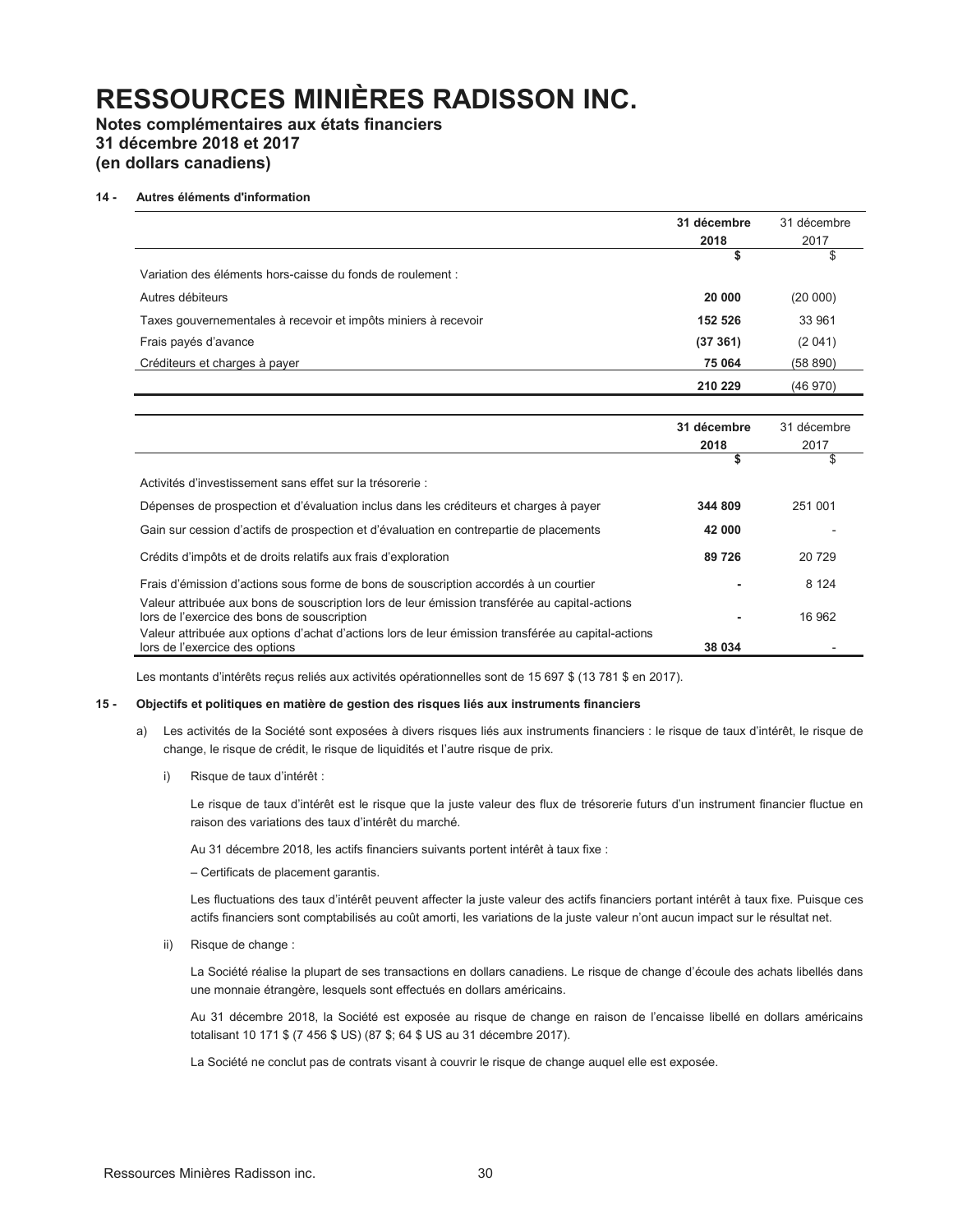# **Notes complémentaires aux états financiers 31 décembre 2018 et 2017 (en dollars canadiens)**

### **15 - Objectifs et politiques en matière de gestion des risques liés aux instruments financiers (suite)**

- a) Les activités de la Société sont exposées à divers risques liés aux instruments financiers : le risque de taux d'intérêt, le risque de change, le risque de crédit, le risque de liquidités et l'autre risque de prix (suite)
	- iii) Risque de crédit :

Le risque de crédit est le risque qu'une partie à un instrument financier manque à l'une de ses obligations et amène de ce fait l'autre partie à subir une perte financière. La trésorerie et les équivalents de trésorerie, les certificats de placements et les fonds réservés à la prospection sont les principaux instruments financiers de la Société qui sont potentiellement assujettis au risque de crédit. Le risque de crédit de la trésorerie et les équivalents de trésorerie, les certificats de placements et les fonds réservés sont considérés comme négligeable, puisque les contreparties sont des banques réputées dont les notations de crédit sont excellentes.

iv) Risque de liquidités :

Le risque de liquidités est le risque que la Société éprouve des difficultés à honorer ses engagements liés à des passifs financiers. La Société surveille le solde de sa trésorerie et ses équivalents de trésorerie et ses flux de trésorerie pour être en mesure de respecter ses engagements. L'échéance contractuelle des passifs financiers est inférieure à un an. Se référer à la note 1 pour plus d'informations sur le risque de liquidité.

v) Autre risque de prix :

Le risque du marché des actions s'entend de l'effet potentiel que peuvent avoir sur le résultat de la Société les variations des cours des titres individuels ou les variations générales du marché. La Société surveille de près les tendances générales sur les marchés des actions et les variations des titres individuels de ses placements et établit les meilleures mesures à prendre dans les circonstances.

 La Société détient actuellement des placements dans deux entreprises qui sont assujettis aux fluctuations de la juste valeur qui découlent des changements dans le secteur minier canadien et les marchés des actions. Les placements en actions sont évalués à la juste valeur selon leur prix à la cote qui s'établit actuellement à 62 100 \$ (143 000 \$ au 31 décembre 2017).

 Au 31 décembre 2018, si le cours publié de ces titres avait augmenté (diminué) de 33 % (24 % en 2017), le résultat global et les capitaux propres pour l'exercice auraient augmenté (diminué) de 20 493 \$ (34 320 \$ en 2017).

b) Juste valeur :

La juste valeur estimative est établie à la date de l'état de la situation financière en fonction de l'information pertinente sur le marché et d'autres renseignements sur les instruments financiers.

 La juste valeur de la trésorerie et des équivalents de trésorerie, des certificats de placements des fonds réservés à la prospection et à l'évaluation, des autres débiteurs et des créditeurs et charges à payer correspond approximativement à la juste valeur en raison de l'échéance à court terme

c) Hiérarchie des évaluations à la juste valeur :

Les instruments financiers comptabilisés à la juste valeur à l'état de la situation financière sont classés selon une hiérarchie qui reflète l'importance des données utilisées pour effectuer les évaluations. La hiérarchie des évaluations à la juste valeur se compose des niveaux suivants :

- Niveau 1 : évaluation fondée sur les prix (non rajustés) cotés sur des marchés actifs pour des actifs ou passifs identiques;
- Niveau 2 : techniques d'évaluation fondées sur des données autres que les prix cotés visés au niveau 1, qui sont observables pour l'actif ou le passif, directement (à savoir des prix) ou indirectement (à savoir des dérivés de prix);
- Niveau 3 : techniques d'évaluation fondées sur une part importante de données relatives à l'actif ou au passif qui ne sont pas fondées sur des données de marché observables (données non observables).

La hiérarchie qui s'applique dans le cadre de la détermination de la juste valeur exige l'utilisation de données observables sur le marché chaque fois que de telles données existent. Un instrument financier est classé au niveau le plus bas de la hiérarchie pour lequel une donnée importante a été prise en compte dans l'évaluation de la juste valeur.